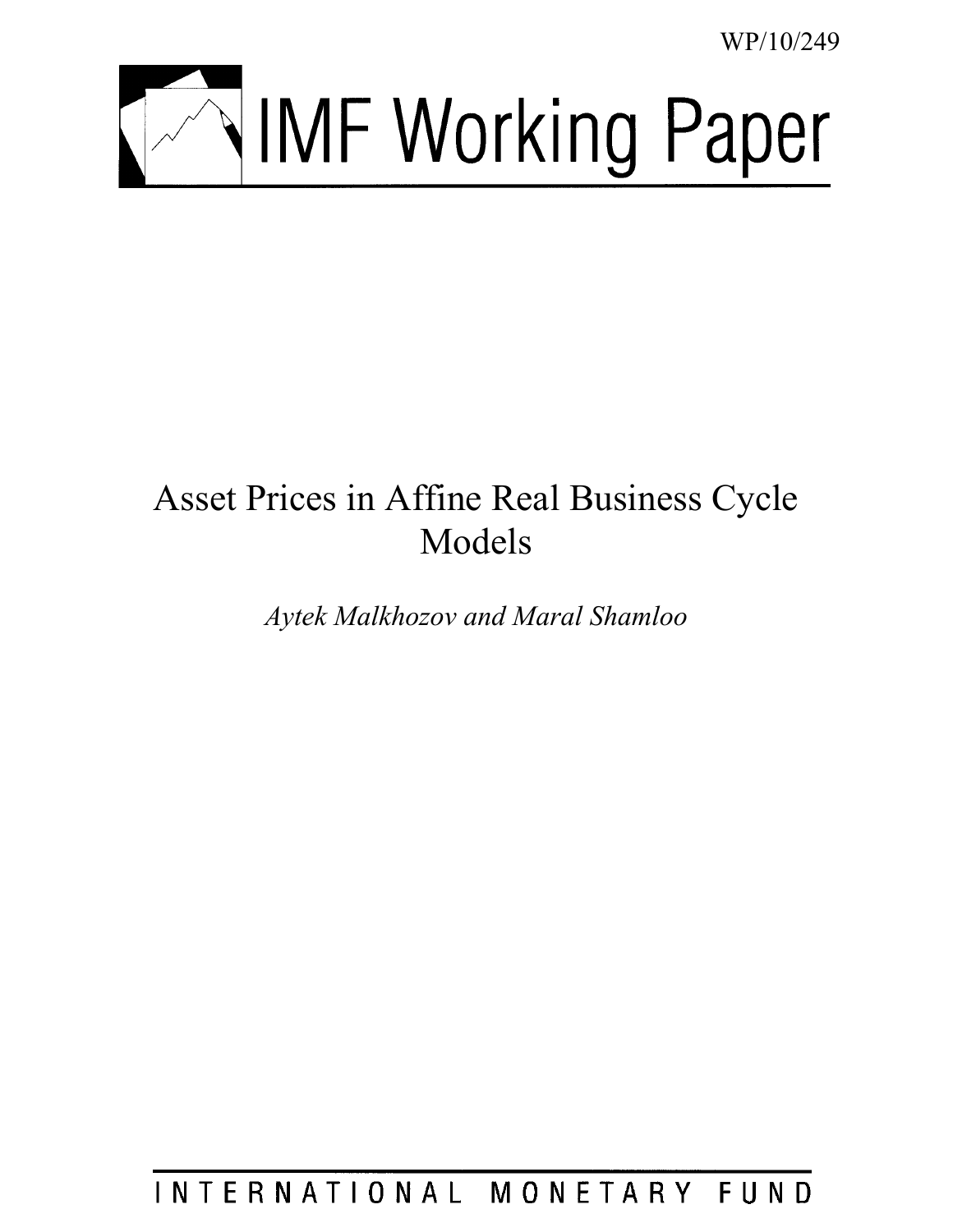# **IMF Working Paper Asset Prices in Affine Real Business Cycle Models\***

# **Prepared by Aytek Malkhozov† and Maral Shamloo‡**

Authorized for distribution by Alex Mourmouras

November 2010

# **Abstract**

We develop a tractable way to solve for equilibrium quantities and asset prices in a class of real business cycle models featuring Epstein-Zin preferences and affine dynamics for productivity growth and volatility. The method relies on log-linearization and exploits the log-normality of all the quantities. It is an easy substitute for more involved numerical techniques, such as higher order perturbation methods, and allows for easy implementation and analytical results. We show explicitly the link with perturbation techniques and find that the quantitative difference between the two is insignificant for several models of interest.

JEL Classification Numbers: C18, C61, C63, C65, C68, G12, E30.

Keywords: Stochastic Volatility, Perturbation Methods

**This Working Paper should not be reported as representing the views of the IMF.**  The views expressed in this Working Paper are those of the author(s) and do not necessarily represent those of the IMF or IMF policy. Working Papers describe research in progress by the author(s) and are published to elicit comments and to further debate.

 $\overline{a}$ 

<sup>\*</sup>We are grateful to Alex Mourmouras, Brian Routledge, Francisco Ruge-Murcia, and Harald Uhlig for insightful comments and discussions. Caroline Silverman provided excellent research assistance. All errors are ours.

<sup>†</sup> McGill University. Email: aytek.malkhozov@mcgill.ca

<sup>‡</sup> IMF Institute. Email: mshamloo@imf.org.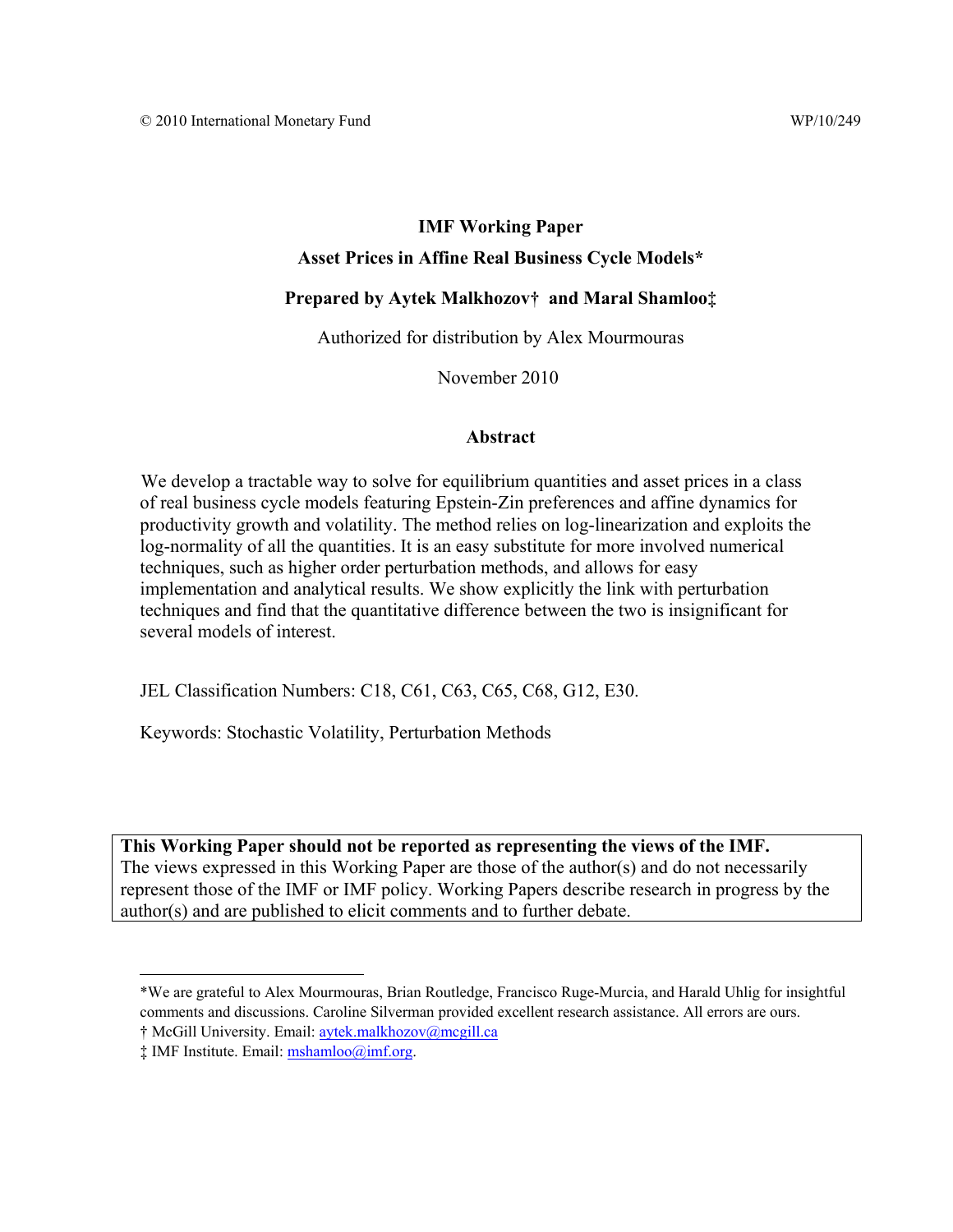| Contents | Page |
|----------|------|
|----------|------|

| Ι.                       |                                                                                                                                                                                                                                                                                               | $\overline{4}$              |
|--------------------------|-----------------------------------------------------------------------------------------------------------------------------------------------------------------------------------------------------------------------------------------------------------------------------------------------|-----------------------------|
| П.                       | $\mathsf{A}$ .<br><b>B.</b><br>$\mathbf{C}$ .<br><b>Shocks</b><br>Stationary Version, Equilibrium Conditions and the Solution<br>D.<br>Log-Normal Risk Adjustment: An Approximation Technique<br>Ε.                                                                                           | 6<br>7<br>8<br>8<br>9<br>11 |
| Ш.                       | A.<br><b>B.</b><br>Theoretical Comparison with Second-Order Perturbation Methods<br>$\mathbf{C}$ .<br>Quantitative Comparison with Second-Order Perturbation Methods<br>D.                                                                                                                    | 12<br>15<br>16<br>16<br>17  |
| IV.                      | Example 2: Stochastic Volatility in a Simple Growth Model<br>Qualitative Comparison with Second-Order Perturbation Methods<br>A.<br>Quantitative Comparison with Second-Order Perturbation Methods<br><b>B.</b><br>Stochastic Volatility and Implications for Asset Prices<br>$\mathcal{C}$ . | 22<br>23<br>24<br>26        |
| V.                       |                                                                                                                                                                                                                                                                                               | 29                          |
|                          |                                                                                                                                                                                                                                                                                               | 30                          |
|                          | Appendices                                                                                                                                                                                                                                                                                    |                             |
| A.                       |                                                                                                                                                                                                                                                                                               | 32                          |
| B.                       |                                                                                                                                                                                                                                                                                               | 33                          |
| $\mathcal{C}$ .          |                                                                                                                                                                                                                                                                                               |                             |
| D.                       | Example 1 Solution: Method of Unknown Coefficients                                                                                                                                                                                                                                            | 35                          |
| E.                       | Example 2 Solution: Method of Unknown Coefficients                                                                                                                                                                                                                                            | 39                          |
| F.                       |                                                                                                                                                                                                                                                                                               | 39                          |
| <b>Tables</b>            |                                                                                                                                                                                                                                                                                               |                             |
| 1.<br>2.<br>$\mathbf{R}$ | Comparing Coefficients in Perturbation Method and Log-normal Risk<br>Comparison of Stochastic Steady States: Perturbation Method vs. Log-pormal Risk                                                                                                                                          | 18<br>19<br>21              |

| $\sigma$ . Comparison of Stochastic Steady States. Perturbation Method vs. Log-hormal Kisk. $\angle$ 21 |  |
|---------------------------------------------------------------------------------------------------------|--|
|                                                                                                         |  |
| 5. Stochastic Volatility in Productivity and Implied Stochastic Volatility in Consump-                  |  |
|                                                                                                         |  |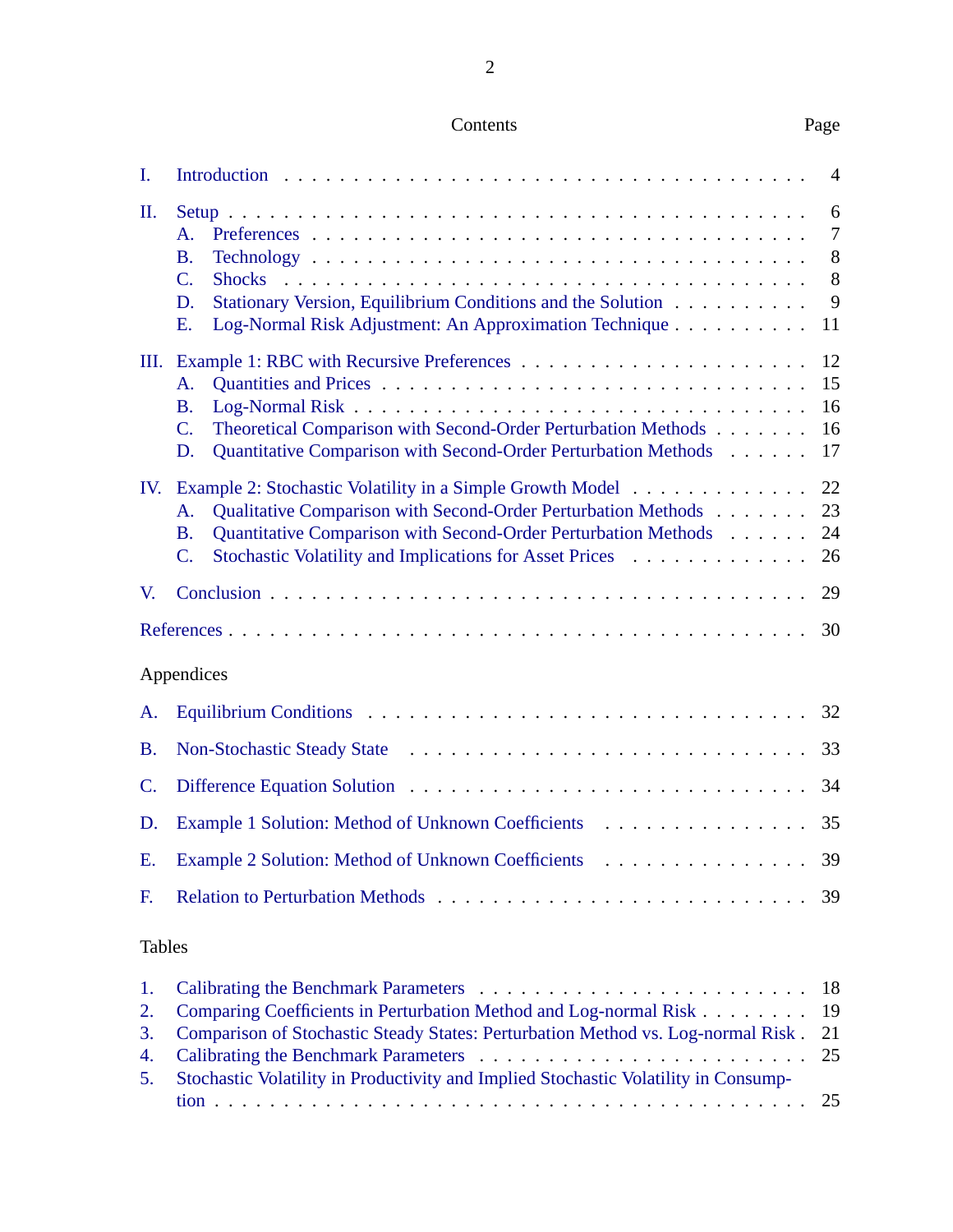# Figures

| 1. Comparison of Impulse Responses: Perturbation Method vs. Log-normal Risk 20         |  |
|----------------------------------------------------------------------------------------|--|
| 2. Comparison of Impulse Responses: Perturbation Method vs. Log-normal Risk 21         |  |
| 3. Stochastic Volatility in Productivity and Implied Stochastic Volatility in Consump- |  |
|                                                                                        |  |
| 4. Stochastic Volatility in Productivity and Implied Stochastic Volatility in Consump- |  |
|                                                                                        |  |
| 5. Consumption Growth and Variance of Consumption Growth 29                            |  |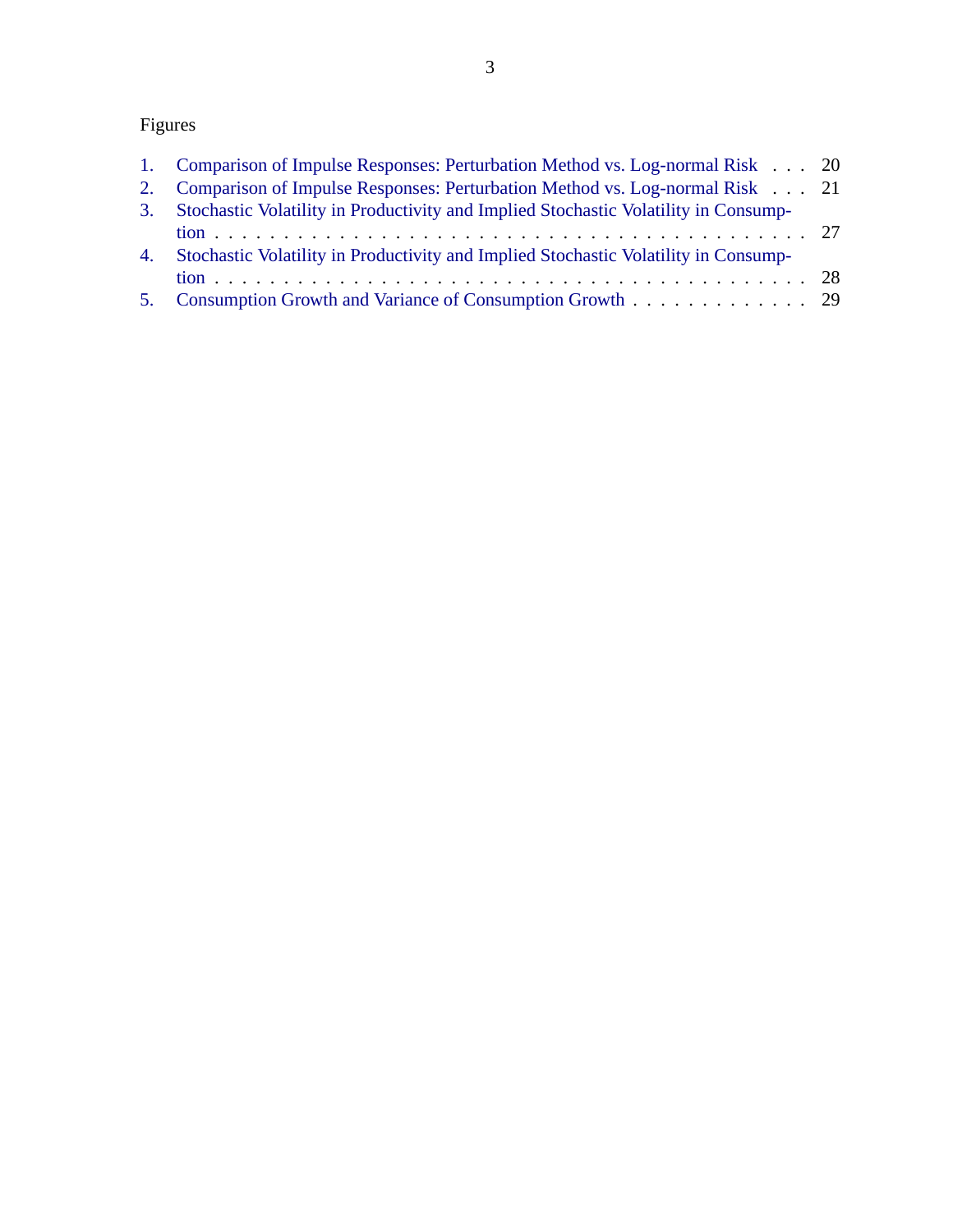#### **I. INTRODUCTION**

<span id="page-4-0"></span>Recursive preferences and time variation in means and volatilities have become important features of consumption-based asset pricing literature. The introduction of these features into real business cycle (RBC) models has allowed the study of the joint behavior of real and financial variables along the business cycle. As the analysis of asset prices requires computing risk adjustments, simple log-linearization is insufficient. Furthermore, numerical methods such as value-function iteration are computationally expensive and ill-suited for problems with a large number of state variables.

In this paper we propose a simple alternative. We describe how to compute log-linearized dynamics and risk adjustments that accurately characterize asset pricing and welfare implications while retaining the computational simplicity of log-linearization methods. More specifically, we consider a standard RBC model augmented along two dimensions—recursive Epstein-Zin preferences (see, [Epstein and Zin](#page-30-1) [\(1989\)](#page-30-1), [Epstein and Zin](#page-30-2) [\(1991\)](#page-30-2), and [Weil](#page-31-0) [\(1989\)](#page-31-0)) and a general affine structure for the exogenous state variables. We show how to solve this class of models by exploiting the joint log-normality of shocks and using log-linearization. The suggested method is an easy and tractable alternative to the more common techniques. Our approach is closest to higher-order perturbation methods, where equilibrium conditions are expanded (perturbed) around a steady state using Taylor series expansions. However, whereas higher-order perturbation methods required for asset prices or models with stochastic volatility are difficult to compute, the linearity and analytical form of our suggested method is convenient and computable by hand. The suggested approximation is equivalent to a perturbation solution where higher-order terms describing the dynamics of the quantities are omitted while the key terms accounting for risk adjustments are retained. We show that the resulting approximations from the two methods are almost identical numerically for some examples of interest. We use the theoretical and implementation framework provided by [Schmitt-Grohe](#page-31-1) [and Uribe](#page-31-1) [\(2004\)](#page-31-1) to do so.

We see three main advantages to our method. First, the linear structure of the solution makes it easy to describe the time-series properties of the variables of interest and carry out estimation. Second, the analytical form allows us to explicitly inspect the mechanisms behind quantity dynamics and asset prices. In particular, it is interesting to examine the effects of separating relative risk aversion from the inverse of the elasticity of inter-temporal substitution in a production economy compared to the more standard time-additive utility case. Finally, our method can deal with stochastic volatility much more easily compared to standard pertur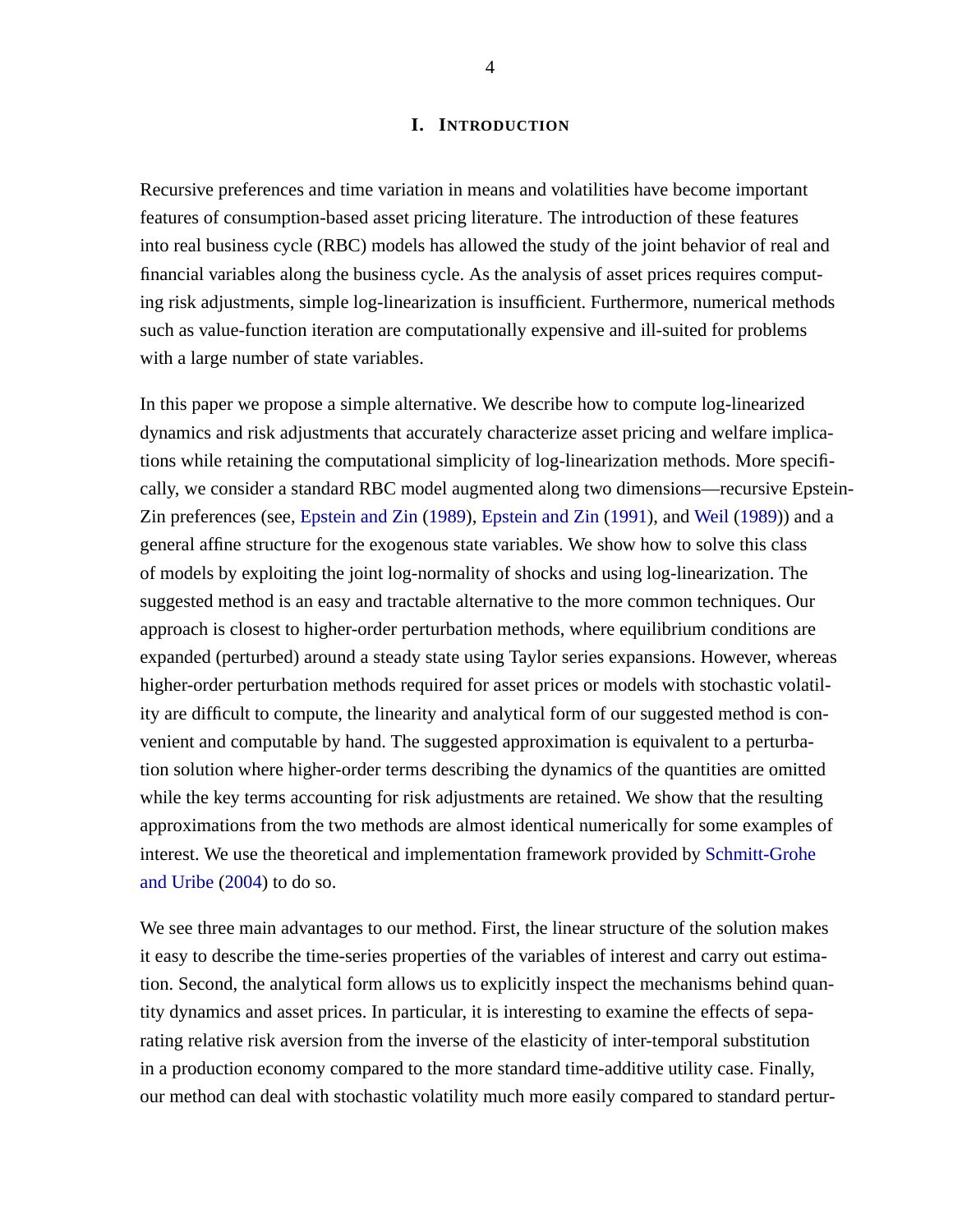bation methods. With perturbation methods at least a third-order expansion is necessary for studying stochastic volatility. We avoid the complications of higher-order exansions in our method by nesting stochastic volatility in a general affine shock structure.

Our work is related to two others that derive risk adjustments in log-linearized RBC models. [Backus, Routledge, and Zin](#page-30-3) [\(2007\)](#page-30-3) consider a problem similar to ours but without stochastic volatility. We will argue, based on the work by [Caldara and others](#page-30-4) [\(2008\)](#page-30-4), that their choice of equilibrium conditions to linearize leads to an inconsistent approximation of the value function, which is of crucial importance for models with recursive preferences.

[Uhlig](#page-31-2) [\(2010\)](#page-31-2) looks at a similar framework without stochastic volatility. The author computes risk adjustments from asset pricing equations only. We show that it is important to consistently compute the risk adjustment resulting from all the equations in the model. The failure to compute risk adjustments for quantities, in particular for models with recursive preferences, can lead to a bias in prices even if risk adjustment for prices are taken into account. For example, ignoring precautionary savings will result in a biased level of the risk-free rate if there is a preference for early resolution of uncertainty. The main contribution of our paper is to demonstrate how log-linearization and risk adjustment can be applied to solve models with stochastic vololatiliy. Solving models that feature stochastic volatility has attracted special attention. [Fernandez-Villaverde and others](#page-31-3) [\(2009\)](#page-31-3) argue that a third-order approximation is necessary when using perturbation methods. The same conclusion is reached in [Malkhozov](#page-31-4) [and Shamloo](#page-31-4) [\(2010\)](#page-31-4): the third-order terms in the approximation obtained using a perturbation method capture the first-order dynamic effects of time-varying volatility. The authors use a fourth-order approximation to capture second-order dynamic effects of volatility changes as a robustness check. In this paper we can directly obtain the first-order effects of stochastic volatility on quantities and asset prices by log-linearizing the model and accounting for risk adjustments appropriately.

Furthermore, we demonstrate that standard perturbation method techniques are perfectly suitable for dealing with recursive preferences. We discuss how approximation techniques such as the one we present can be easily applied to such models. In this respect, our work is close to [Rudebusch and Swanson](#page-31-5) [\(2008\)](#page-31-5), [Swanson, Anderson, and Levin](#page-31-6) [\(2006\)](#page-31-6), [Binsbergen van](#page-30-5) [and others](#page-30-5) [\(2008\)](#page-30-5), and [Caldara and others](#page-30-4) [\(2008\)](#page-30-4), who all address the specific issue of solving models with recursive preferences using perturbation methods.

The affine dynamics of exogenous state variables is central to our solution method. We build on the work by [Duffie, Pan, and Singleton](#page-30-6) [\(2000\)](#page-30-6), who introduced continuous time affine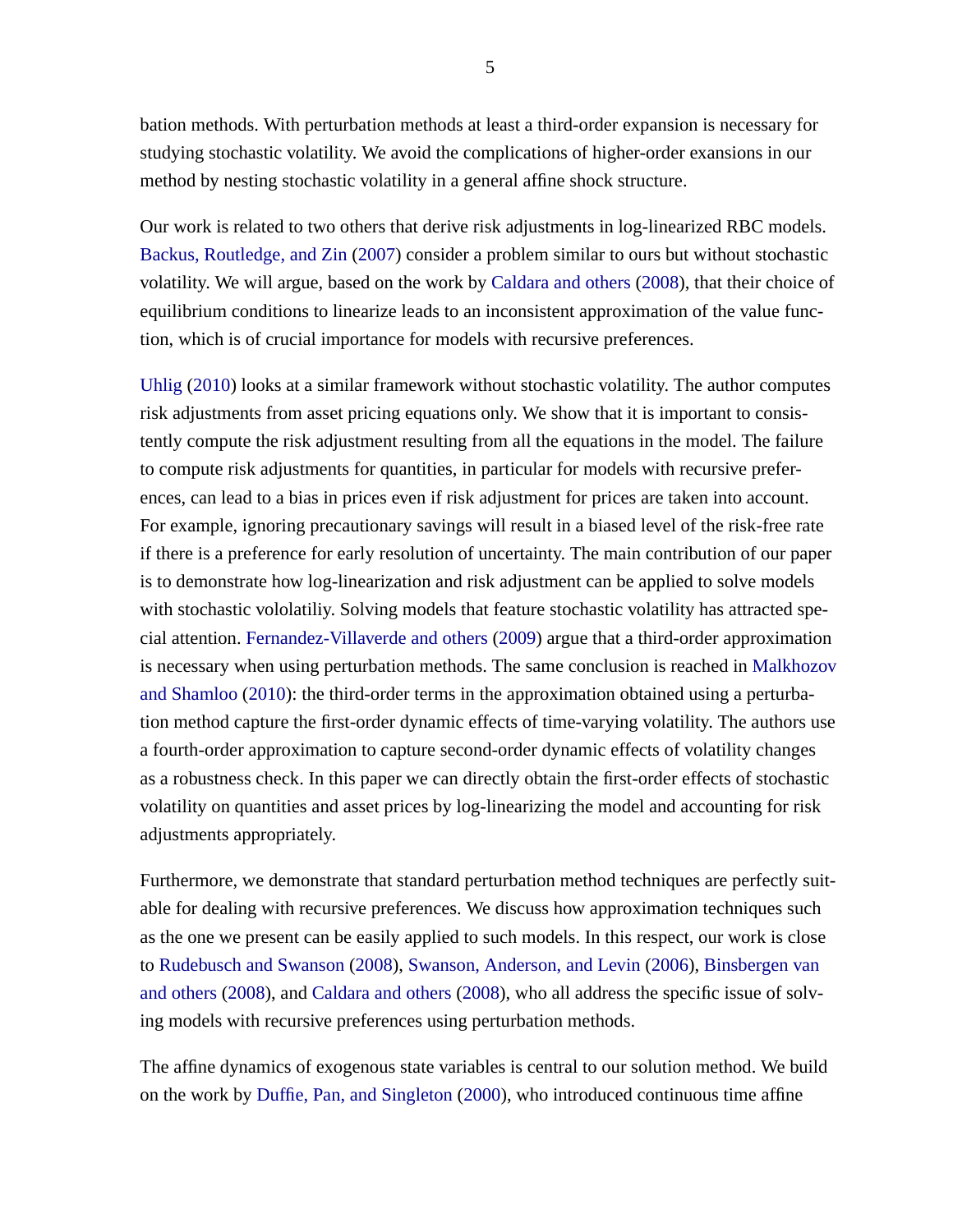processes as a powerful modeling tool that allows finding closed-form solutions for a num-ber of problems in finance and economics.<sup>[1](#page-6-1)</sup>

We demonstrate the application of our model using two examples. Both are RBC models in which agents work, consume and own assets. The first example features recursive preferences, and the second presents an application of stochastic volatility. The elements in these examples draw on several strands in the asset pricing literature. We will briefly mention a few.

The literature on asset prices in production economies has been developing rapidly. [Kaltenbrun](#page-31-7)[ner and Lochstoer](#page-31-7) [\(2007\)](#page-31-7), [Croce](#page-30-7) [\(2008\)](#page-30-7), and [Malkhozov and Shamloo](#page-31-4) [\(2010\)](#page-31-4) study asset prices and macroeconomic quantities in RBC-type models. This paper describes a simple and tractable way to tackle problems in this branch of literature. The two examples in our paper are very closely related to these models.

Shocks to volatility have recently emerged as an important factor in driving the business cycle. [Justiniano and Primiceri](#page-31-8) [\(2008\)](#page-31-8), [Fernandez-Villaverde and others](#page-31-3) [\(2009\)](#page-31-3), and [Bloom,](#page-30-8) [Floetotto, and Jaimovich](#page-30-8) [\(2009\)](#page-30-8) show the importance of these shocks for macroeconomic quantities. While these papers argue that changes in uncertainty are most easily observable in financial markets, they do not address the issue of asset pricing implications specifically. [Malkhozov and Shamloo](#page-31-4) [\(2010\)](#page-31-4) use perturbation methods to study asset prices in a simple growth model with stochastic volatility in productivity growth. This paper offers an easy way to investigate the role of volatility shocks both for macroeconomic quantities and asset prices.

The remainder of the paper is organized as follows. Section [II](#page-6-0) introduces the setup and describes the log-normal risk adjustment technique. Sections [III](#page-12-0) and [IV](#page-22-0) present our two examples, their calibration and the numerical comparison of the solutions obtained by the log-linear risk adjustment method with the widely used perturbation techniques. The example in Section III is a standard RBC model with Epstein-Zin preferences as well as stationary and nonstationary shocks. The example in Section [IV](#page-22-0) features stochastic volatility. Section V concludes.

#### **II. SETUP**

<span id="page-6-0"></span>In this section we describe our baseline real business cycle model with Epstein-Zin preferences and an affine structure of shocks. The framwework can be further extended along sev-

<span id="page-6-1"></span><sup>&</sup>lt;sup>1</sup>Note that our analysis is in discrete time. For the discrete time counterpart to [Duffie, Pan, and Singleton](#page-30-6) [\(2000\)](#page-30-6) see, for example, [Dai, Le, and Singleton](#page-30-9) [\(2010\)](#page-30-9).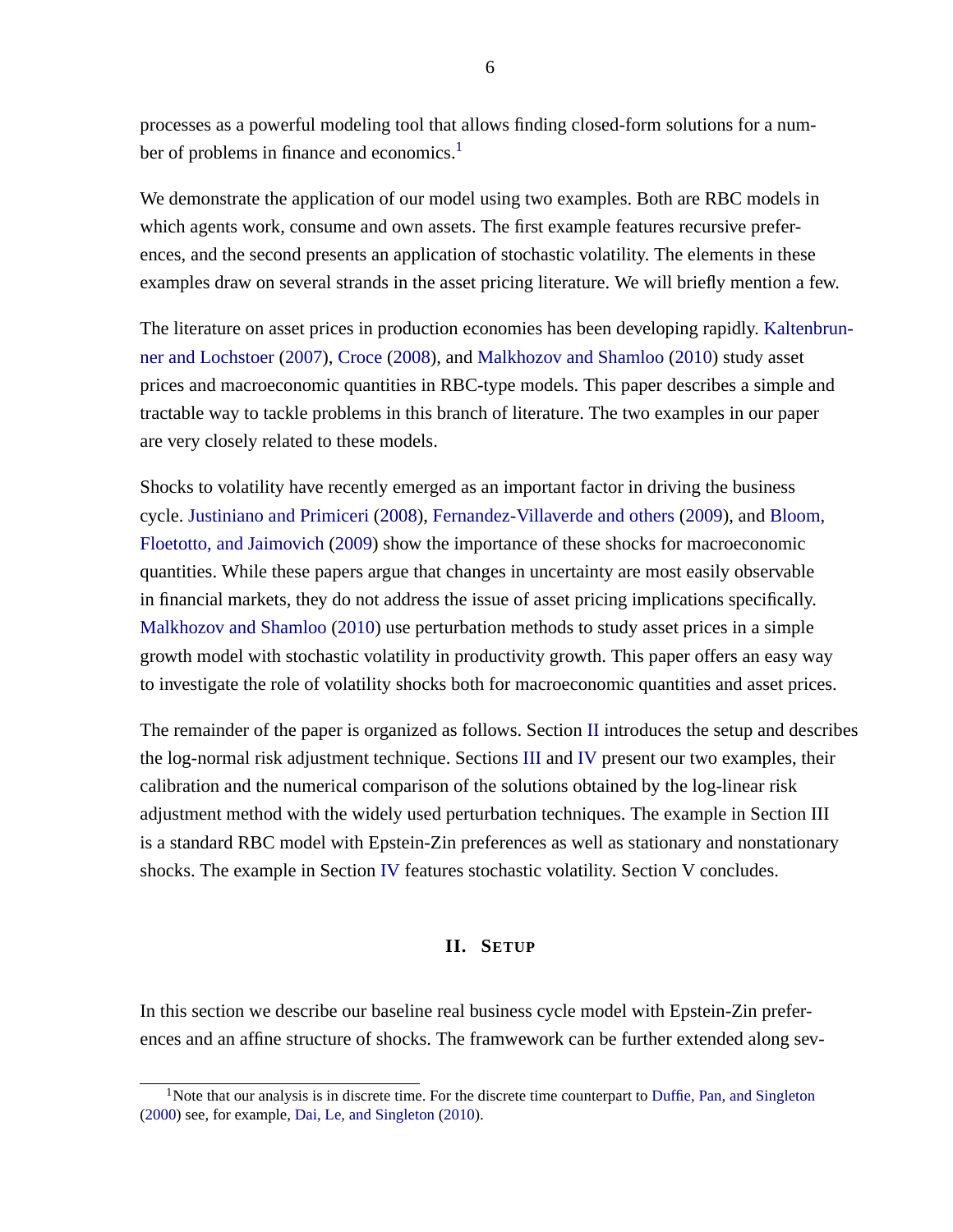<span id="page-7-0"></span>eral dimensions, such as flexible labour supply or capital adjustment costs, without changing the results of the following sections of the paper.

# **A. Preferences**

The representative consumer maximises the utility function defined recursively

$$
\underset{C_t}{MaxU_t}
$$

where

$$
U_t = \left( C_t^{1-1/\psi} + \beta (E_t (U_{t+1}^{1-\gamma}))^{\frac{1-1/\psi}{1-\gamma}} \right)^{\frac{1}{1-1/\psi}}
$$

1

Unlike CRRA utility function, Epstein-Zin recursive preferences allow us to separate the elasticity of intertemporal substitution from the coefficient of relative risk aversion (see Epstein and Zin, 1989). The parameter  $\gamma$  controls agents relative risk aversion and  $\psi$  his elasticity of intertemporal substitution. The standard power utility can be obtained as a special case by setting  $\gamma = 1/\psi$ . This separation has an important implication for the agents preferences towards the early resolution of uncertainty. In the power utility case investor is indifferent towards the timing of resolution of uncertainty, if  $\gamma > 1/\psi$ ,  $(\gamma < 1/\psi)$ , an investor prefers early (late) resolution of uncertainty. Intuitively, with  $\gamma > 1/\psi$  agents propensity to smooth consumption across states of the world is greater than propensity to smooth consumption across time.

It is important to include recursive preferences in our analysis. Separating the relative risk aversion parameter  $(\gamma)$  and the elasticity of intertemporal substitution  $(\psi)$  has been instrumental in tackling asset pricing puzzles in recent literature (see [Bansal and Yaron](#page-30-10) [\(2004\)](#page-30-10), [Kaltenbrunner and Lochstoer](#page-31-7) [\(2007\)](#page-31-7) and [Croce](#page-30-7) [\(2008\)](#page-30-7)). We show that standard macroeconomic techniques can easily handle models featuring recursive preferences and that the use of computationally expensive approaches, such as value function iterations, is not necessary. Moreover the analytical structure of the solution allows us to explicitly identify and analyse the additional effects on quantities and prices introduced by this preferecnes specification.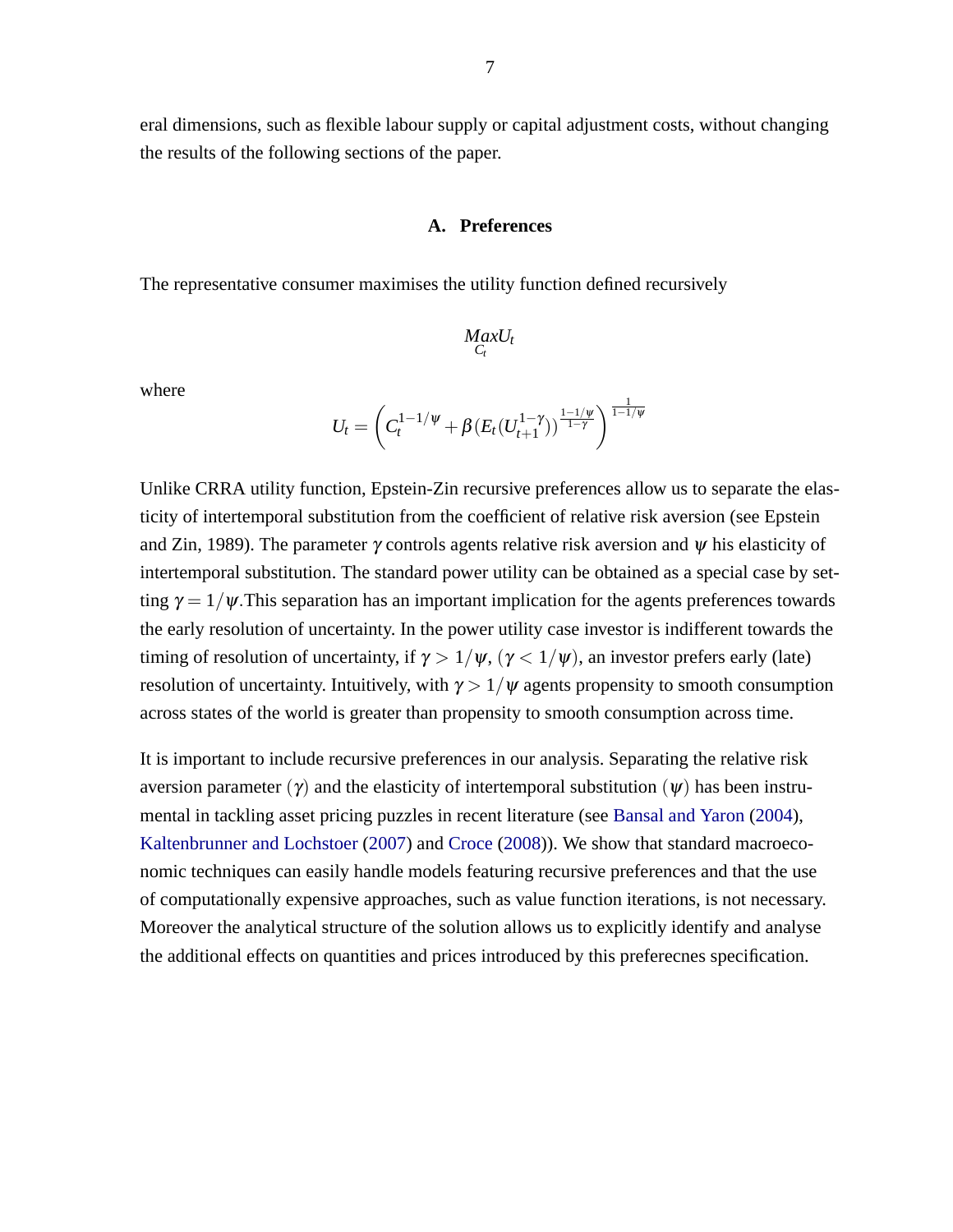#### **B. Technology**

<span id="page-8-0"></span>The consumption good is produced according to a Cobb-Douglas production function

$$
Y_t = Z_t A_t^{1-\alpha} K_t^{\alpha}
$$

where  $Y_t$  denotes output,  $Z_t$  and  $A_t$  denote the stationary and nonstationary components of the total factor productivity and  $K_t$  denotes the capital stock at time  $t$ . The law of motion of capital is given by

$$
K_{t+1}=(1-\delta)K_t+Y_t-C_t
$$

where  $\delta$  is the rate of depreciation of physical capital. In addition define  $R_t$  as the marginal product of capital. It follows that:

$$
R_t = \alpha \left(\frac{A_t}{K_t}\right)^{1-\alpha} + (1-\delta)
$$

# **C. Shocks**

<span id="page-8-1"></span>The total factor productivity is driven by a vector of exogenous state variables  $u_t$ . We define the first two elemets of  $u_t$  to be

$$
u_{t+1}^{1} = \ln A_{t+1} - \ln A_{t}
$$
  

$$
u_{t+1}^{2} = \ln Z_{t+1}
$$

The specification for the vector of exogenous variables is the main ingredient of our setup. Recent work suggests that changes in expectations and uncertainty about the productivity are important drivers of the business cycle (see [Bloom](#page-30-11) [\(2009\)](#page-30-11) and [Bloom, Floetotto, and](#page-30-8) [Jaimovich](#page-30-8) [\(2009\)](#page-30-8)) and asset prices fluctuations (see [Bansal and Yaron](#page-30-10) [\(2004\)](#page-30-10) and [Malkho](#page-31-4)[zov and Shamloo](#page-31-4) [\(2010\)](#page-31-4)). Higher dimension of the vector  $x_t$  and a very general specification for its dynamics will allow us to capture a wide range of rich information structures about productivity.

We assume discrete-time affine dynamics for exogenous variables

<span id="page-8-2"></span>
$$
u_{t+1} = H_0 + H_1 u_t + \Sigma_t \varepsilon_{t+1},\tag{1}
$$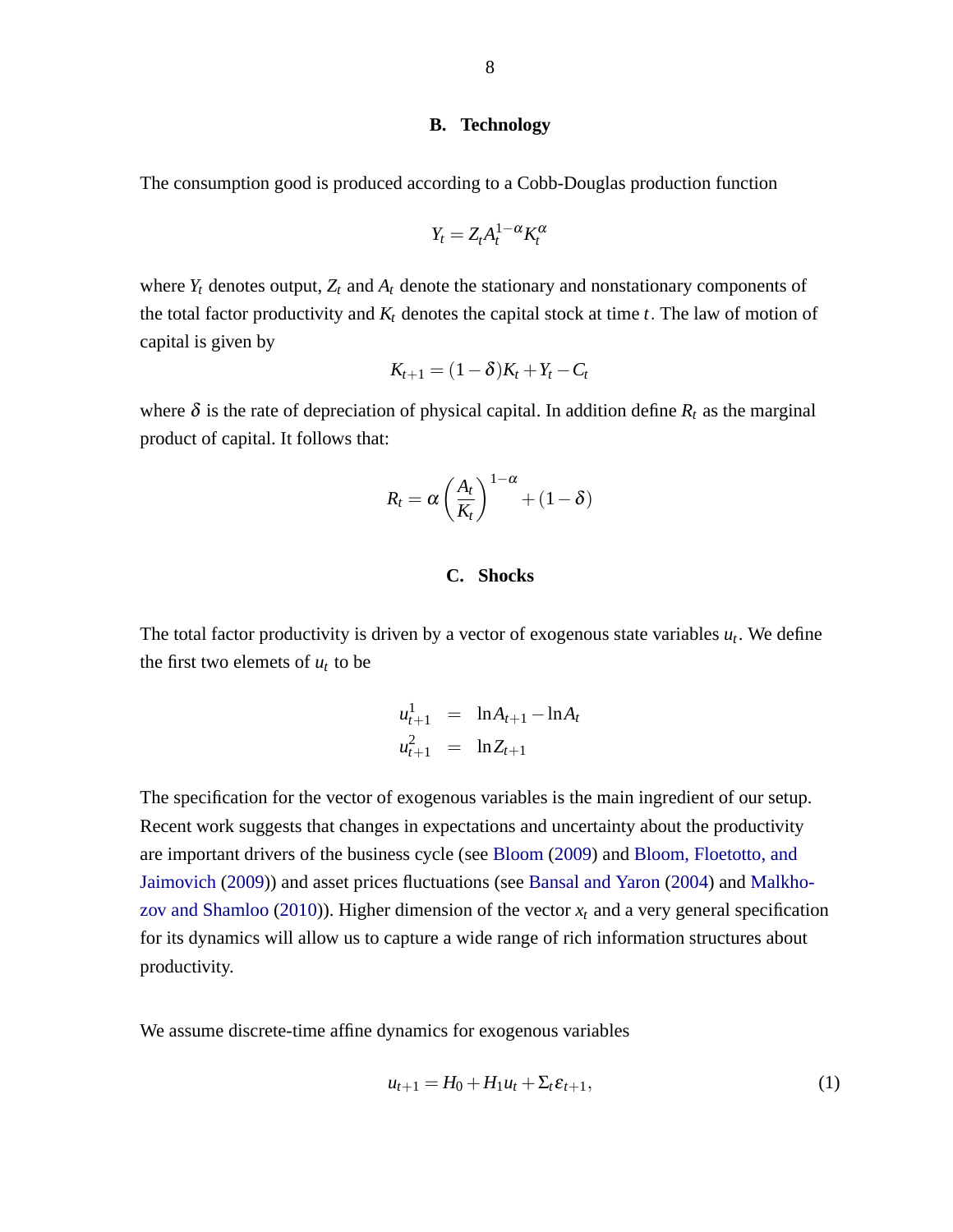where  $H_0$  and  $H_1$  are  $(n \times 1)$ , *n* being the number of observable exogenous variables. The vector of innovations  $\varepsilon_t \sim N(0, I_{n_{\varepsilon}})$ . Furthermore, the elements of  $\Sigma_t \Sigma_t^T$ , the conditional variancecovariance matrix of the innovations, evolves as:

<span id="page-9-2"></span>
$$
\left(\Sigma_t \Sigma_t^T\right)_{ij} = \left(G_0\right)_{ij} + \left(G_1\right)_{ij} u_t,\tag{2}
$$

where  $G_0$  is  $(n \times n)$  and  $G_1$  is  $(n \times n \times n)$ .<sup>[2](#page-9-1)</sup>

A few comments about specification [\(1\)](#page-8-2) are in order. First, it allows for time-varying volatility of shocks as [\(2\).](#page-9-2) Time-varying, or stochastic, volatility has important implications for asset pricing particularly in delivering time-varying premia (see [Bansal and Yaron](#page-30-10) [\(2004\)](#page-30-10) and [Malkhozov and Shamloo](#page-31-4) [\(2010\)](#page-31-4)). It is also increasingly important for characterizing business cycle dynamics (see [Bloom](#page-30-11) [\(2009\)](#page-30-11) and [Bloom, Floetotto, and Jaimovich](#page-30-8) [\(2009\)](#page-30-8)).

Second, note that both the conditional expectation and the conditional variance-covariance matrix of  $u_t$  are affine in vector  $x_t$  itself. This affine structure is a crucial assumption which allows us to assume—and verify—that up to the first order all variables in the model are normally distributed. We will elaborate on this issue in more detail when discussing the solution method.

Finally, note that specification [\(1\)](#page-8-2) encompasses higher-order autoregressive (AR) structures. For instance, an AR(2) process in  $u_t$ ,  $u_{t+1} = H_0 + H_1u_t + H_2u_{t-1} + \Sigma_t \varepsilon$ , can be expanded as  $\hat{u}_{t+1} = \hat{H}_0 + \hat{u}_t \hat{H}_1 + \varepsilon_{t+1} \hat{\Sigma}_t$ , where  $\hat{u}_t =$  $\int u_t$  $u_{t-1}$ 1 : Additional lags can be added in the same manner to the vector of state variables to account for  $AR(L)$  terms, where  $L > 1$ .

# **D. Stationary Version, Equilibrium Conditions and the Solution**

<span id="page-9-0"></span>The model presented above features a permanent TFP shock (*At*). In order to transform the model into a stationary version, we define the scaled version of any nonstationary variable *X<sup>t</sup>* as  $\tilde{X}_t =$ *Xt*  $A_{t-1}$ . Note that the technology-adjusted value function  $\tilde{V}_t$  = *Vt*  $A_{t-1}$  $= V(\tilde{K}_t, \tilde{A}_t)$  since  $V(K_t, A_t)$  is homogeneous of degree 1 in  $A_t$  and  $K_t$ :

<span id="page-9-1"></span><sup>&</sup>lt;sup>2</sup>Note that since  $G_1$  is an  $(n \times n \times n)$  array,  $(G_1)_{ij}$  is a row vector of dimension  $(1 \times n)$ .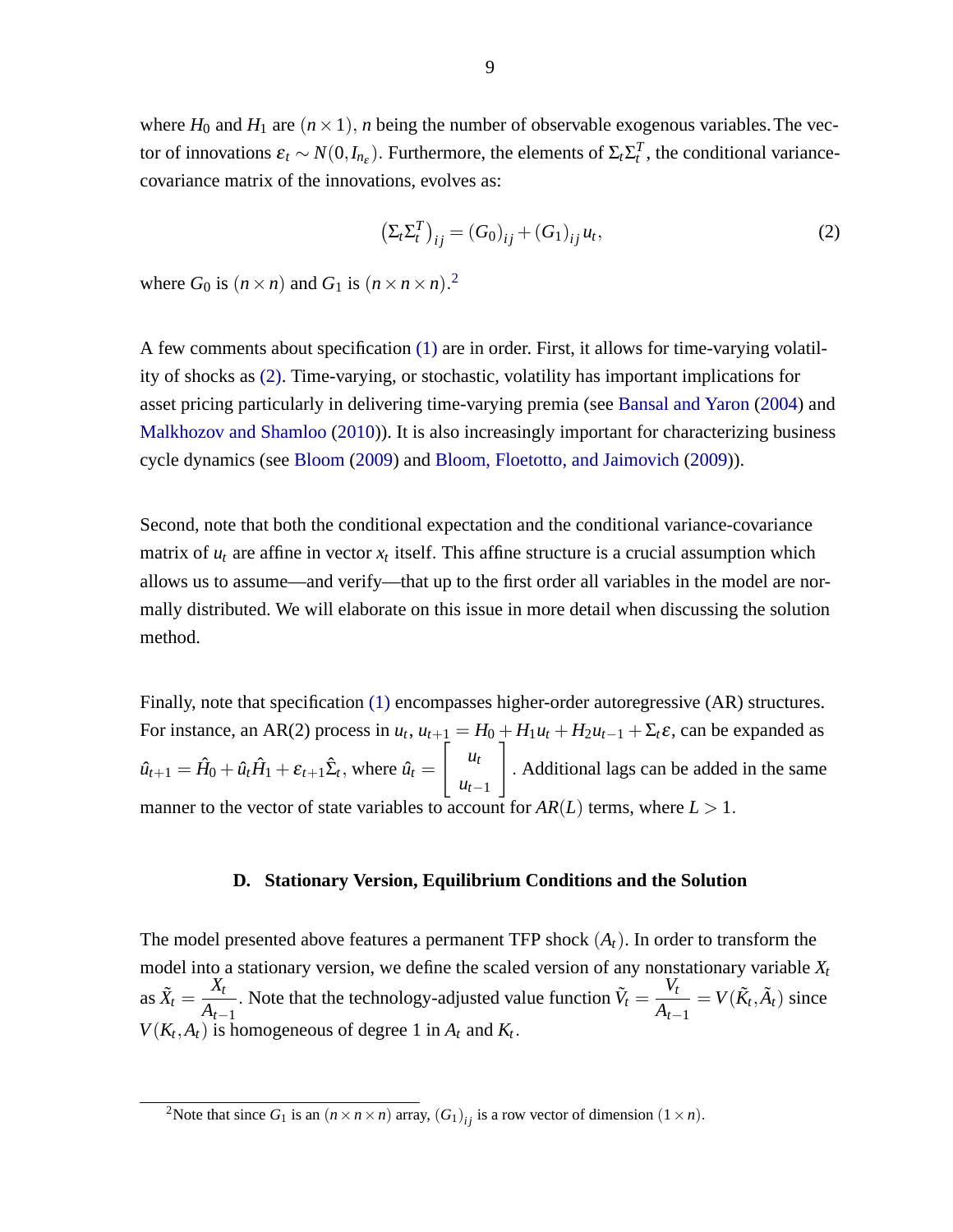The stationary equivalent of the model is defined by equations [\(3\)](#page-10-0) to [\(5\)](#page-10-1) below (see Appendix [A](#page-32-0) for derivation).

<span id="page-10-0"></span>
$$
\tilde{V}_t^{1-1/\psi} = \max_{\tilde{C}_t} \left( \tilde{C}_t^{1-1/\psi} + \tilde{A}_t^{1-1/\psi} \beta \left( E_t(\tilde{V}_{t+1}^{1-\gamma}) \right)^{\frac{1-1/\psi}{1-\gamma}} \right) \tag{3}
$$

$$
\tilde{K}_{t+1} = (1 - \delta)\tilde{K}_t\tilde{A}_t^{-1} + Z_t\tilde{A}_t^{-\alpha}\tilde{K}_t^{\alpha} - \tilde{C}_t\tilde{A}_t^{-1}
$$
\n
$$
\tag{4}
$$

<span id="page-10-1"></span>
$$
R_t = (1 - \delta) + \alpha Z_t \tilde{A}_t^{1 - \alpha} \tilde{K}_t^{\alpha - 1}.
$$
\n
$$
(5)
$$

The optimal policy is described by the Euler equation:

<span id="page-10-2"></span>
$$
E_t\left[\beta \tilde{A}_t^{-1/\psi}\left(\frac{\tilde{V}_{t+1}}{E_t\left(\tilde{V}_{t+1}^{1-\gamma}\right)^{1/(1-\gamma)}}\right)^{1/\psi-\gamma}\left(\frac{\tilde{C}_{t+1}}{\tilde{C}_t}\right)^{-1/\psi}R_{t+1}\right] = 1.
$$
 (6)

A closed form solution of [\(6\)](#page-10-2) is often difficult (or impossible) to obtain. However, when there is no uncertainty a closed-form solution is known to exist. This particular case is referred to as the non-stochastic steady state. This is different from the stochastic steady state, where  $\varepsilon_t$ has a variance, but the model is evaluated at a point where the particular realizations of  $\varepsilon_t$  are equal to their means. Appendix [B](#page-33-0) describes the non-stochastic steady state. As is customary in perturbation methods, we approximate the solution around the non-stochastic steady state. [3](#page-10-3)

It is worth noting that Epstein-Zin preferences do not prohibit using perturbation methods. This point is also emphasized by [Uhlig](#page-31-2) [\(2010\)](#page-31-2). To deal with the term  $E_t(V_{t+1}^{1-\gamma})$ , one can define an additional control variable  $w_t = E_t(V_{t+1}^{1-\gamma})$  and add this identity to the set of equilibrium equations. Replace  $E_t(V_{t+1}^{1-\gamma})$  with  $w_t$  in all the equations and expand the equations as usual.

<span id="page-10-3"></span><sup>&</sup>lt;sup>3</sup>[Backus, Routledge, and Zin](#page-30-3) [\(2007\)](#page-30-3) log-linearize a different set of conditions. Namely they choose the firstorder and the envelope conditions of the dynamic programming problem. We argue that the choice of the Euler equation and the definition of the value function is the correct approach. As discussed in [Caldara and others](#page-30-4) [\(2008\)](#page-30-4) in the so-called Value Function Perturbation approach, where first-order conditions are approximated, the approximation of the value function should be an order higher than the desired approximation of the solution. Intuitively, this is because derivatives of state variables appear in the first-order conditions. Under the Equilibrium Conditions Perturbation approach, one could expand all equilibrium conditions to the same order as the desired solution. Therefore, log-linearizing the envelope condition as in [Backus, Routledge, and Zin](#page-30-3) [\(2007\)](#page-30-3) is insufficient for finding a first-order approximated solution. For instance, following the [Backus, Routledge, and](#page-30-3) [Zin](#page-30-3) [\(2007\)](#page-30-3) approach will not result in a value function approximation that is homogeneous of degree one in capital and productivity. We avoid this issue by linearizing the equilibrium conditions (including the Euler equation) instead.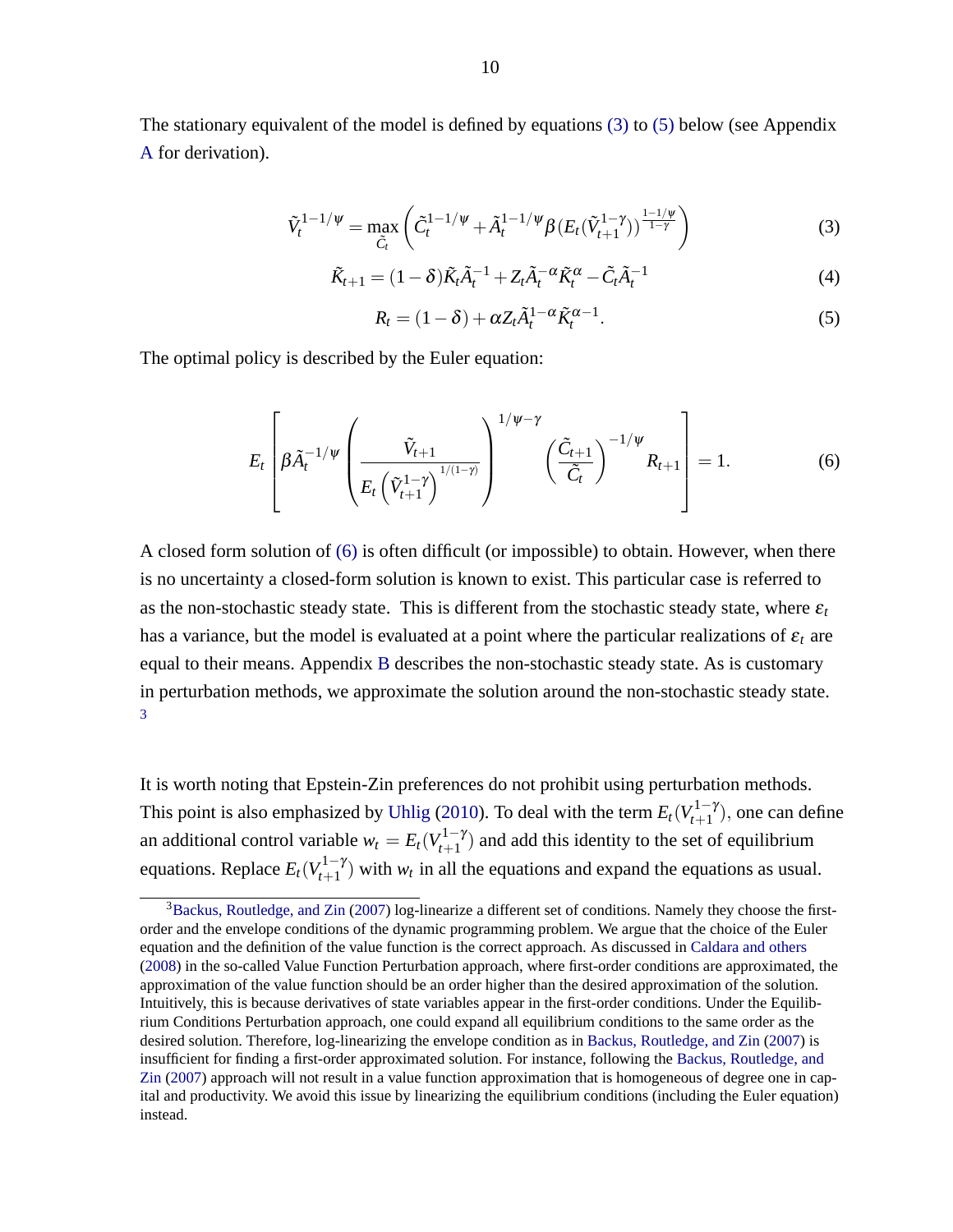# **E. Log-Normal Risk Adjustment: An Approximation Technique**

<span id="page-11-0"></span>In this section we introduce an approximation technique, which we will refer to as the "lognormal risk adjustment." Denote with small letters the log of original variables, such that  $x_t = \ln X_t$ . Separate the variables in this model into  $n_x$  pre-determined variables denoted by vector  $x_t$  and  $n_y$  non-pre-determined variables by vector  $y_t$ . Vector  $y_t$  can include jump variables (choice variables determined at *t*) and exogenous random variables (innovations to shocks).[4](#page-11-1) Note that pre-determined variables are not necessarily the set of state variables (the set of variables that uniquely define the position of the system in the state space). For instance,  $\ln \tilde{A}_t$  and  $\ln Z_t$  are state variables; however, in this classification they would be part of the *y<sup>t</sup>* vector since they are not pre-determined.

The set of equilibrium conditions for a large group of DSGE models, including the prototype model introduced earlier, can be written in the following form:

<span id="page-11-3"></span>
$$
f(x_{t+1}, x_t, y_t, E_t [\exp(\Gamma y_{t+1})]) = 0,
$$
\n(7)

where  $y_{t+1}$  is an  $n_y \times 1$  vector and  $\Gamma$  is a conformable matrix of constants.<sup>[5](#page-11-2)</sup> In the model described above,  $x_t = [k_t]$  and  $y_t = [c_t; v_t; u_t]'$ .

We conjecture that the linearized solution will imply that  $y_t$  is a vector of conditionally normal variables. We linearize the model given this conjecture and obtain a solution for  $y_t$  which is linear in the state-variables. Given the affine structure assumed for the state variables, vector *y<sup>t</sup>* will be conditionally normal, verifying our initial conjecture. We will show this in detail using our two examples.

Based on the conjecture that  $y_t$  is a vector of conditionally normal variables we can re-write equation [\(7\)](#page-11-3) as:

<span id="page-11-4"></span>
$$
f\left(x_{t+1},x_t,y_t,\exp\left(\Gamma E_t\left[y_{t+1}\right]+\frac{1}{2}\Gamma\left(Var_ty_{t+1}\right)\Gamma'\right)\right)=0.\tag{8}
$$

<span id="page-11-1"></span><sup>4</sup>See [Blanchard and Kahn](#page-30-12) [\(1980\)](#page-30-12).

<span id="page-11-2"></span><sup>&</sup>lt;sup>5</sup>Specifically,  $\Gamma$  will be of dimensions  $n \times n_y$ , where  $n = n_x + n_y$ , i.e. the number of equations in the system.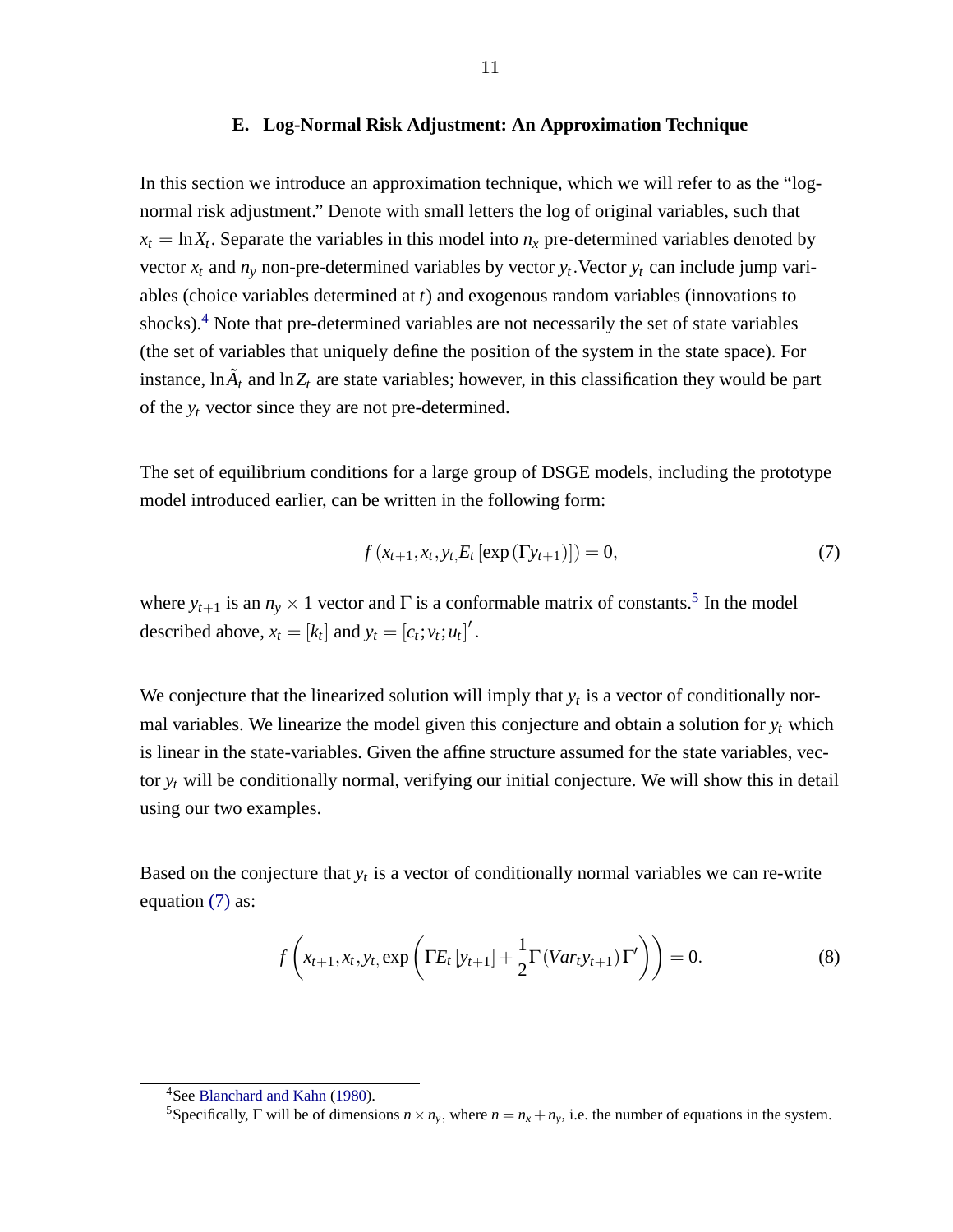Linearizing equation [\(8\)](#page-11-4) above, it is clear that by design  $y_t$  will be linear in exogenous shocks which are assumed to be normal. Therefore, our conjecture regarding conditional normality of *y<sup>t</sup>* will bear out. We refer to this approximation as log-normal risk adjustment. We linearize the set of equilibrium conditions defined by *f* in [\(8\).](#page-11-4)

We claim that this method captures the risk adjustment in RBC models where the stochastic and non-stochastic steady states are different. Furthermore, unlike perturbation methods this is an easy way to capture stochastic volatility. The method has the advantage that it is computationally simple and semi-analytical equations can be derived, similar to perturbation techniques. In addition, it allows us to capture the risk adjustment in all the variables without going to second- and higher-orders in the Taylor expansion of the terms, thereby making it a useful technique for understanding financial variables such as risk premia and risk-free rates, as well as utility measures that contain second-order terms. We will discuss these implications in detail in the following two examples.

# **III. EXAMPLE 1: RBC WITH RECURSIVE PREFERENCES**

<span id="page-12-0"></span>In this example we develop the method explained above using a simple RBC model with Epstein-Zin preferences. We assume there is no stochastic volatility. (We will present an example with stochastic volatility in Section [IV\)](#page-22-0). We keep the structure of the shocks simple.

$$
u_t = \begin{bmatrix} a_t \\ z_t \end{bmatrix}
$$
  
\n
$$
a_{t+1} = (1 - \rho_a)\mu + \rho_a a_t + \sigma_a \varepsilon_{t+1}^1
$$
  
\n
$$
z_{t+1} = \rho_z z_t + \sigma_z \varepsilon_{t+1}^2.
$$

We now need to re-write the equilibrium conditions in the same form as equation [\(8\).](#page-11-4) The value function can be written as:

<span id="page-12-1"></span>
$$
\widetilde{V}_{t}^{1-1/\psi} = \max_{\widetilde{C}_{t}} \left( \widetilde{C}_{t}^{1-1/\psi} + \widetilde{A}_{t}^{1-1/\psi} \beta (E_{t}(\exp(1-\gamma)v_{t+1}))^{\frac{1-1/\psi}{1-\gamma}} \right)
$$
\n
$$
= \max_{\widetilde{C}_{t}} \left( \widetilde{C}_{t}^{1-1/\psi} + \widetilde{A}_{t}^{1-1/\psi} \beta \left[ \exp\left( (1-\gamma) E_{t} v_{t+1} + \frac{1}{2} (1-\gamma)^{2} Var(v_{t+1}) \right) \right]^{\frac{1-1/\psi}{1-\gamma}} \right)
$$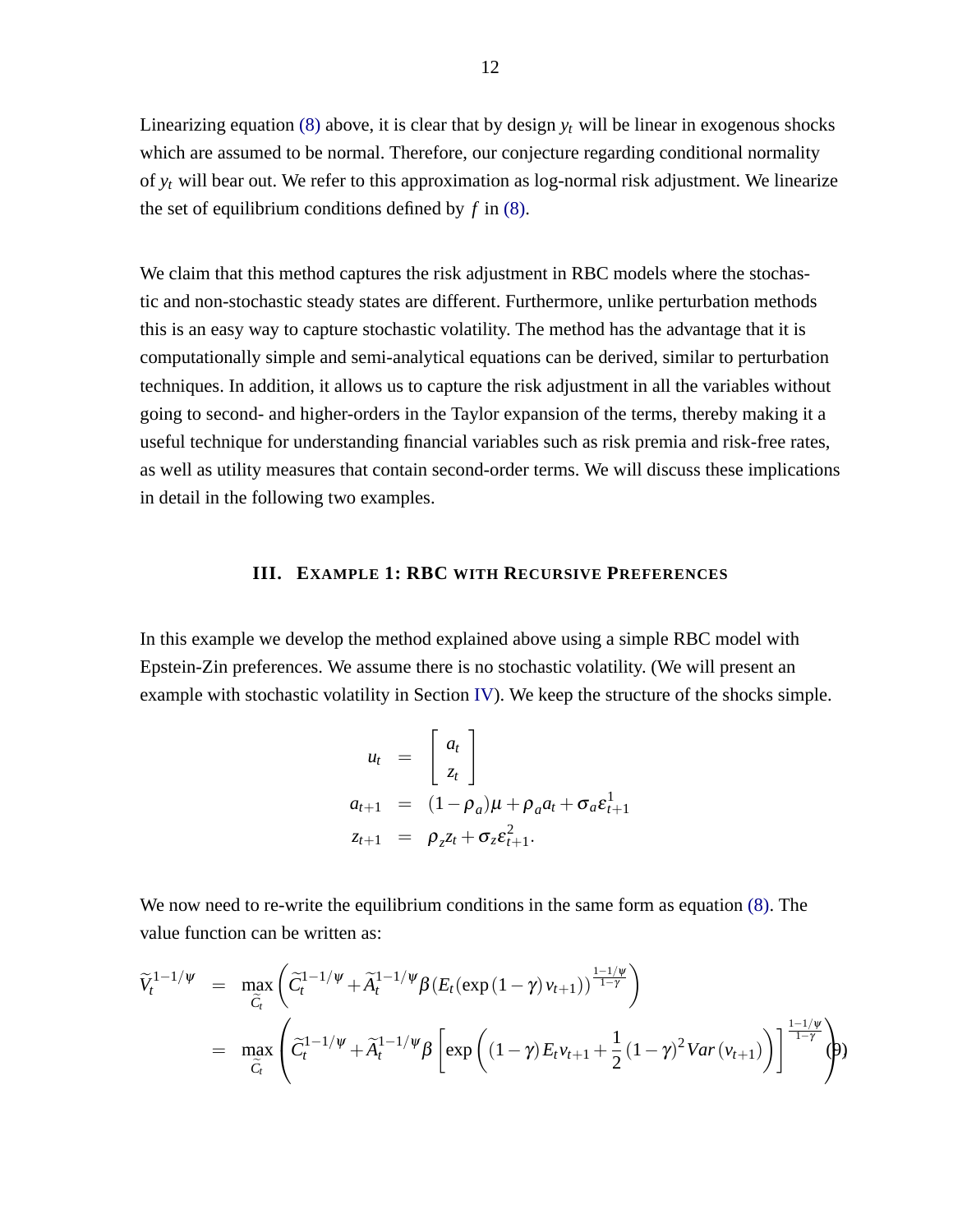where the last step follows because of our assumption that  $v_t$  is normal. We will verify this conjecture later on. Note that we have dropped the subscript *t* from the variance term since this model assumes constant volatility of shocks, and therefore, the variance of all variables will be time-independent.

Define *hat* variables as deviations from their non-stochastic steady state. Linearizing equation [\(9\)](#page-12-1) around the non-stochastic steady state we obtain:

<span id="page-13-1"></span>
$$
\zeta_1 \hat{v}_t = \zeta_2 \hat{c}_t + \zeta_3 \left( \hat{a}_t + E_t \hat{v}_{t+1} + \frac{1}{2} (1 - \gamma)^2 Var(\hat{v}_{t+1}) \right), \qquad (10)
$$

where  $\zeta_1 = \widetilde{V}^{1-\frac{1}{\psi}}, \zeta_2 = \widetilde{C}^{1-\frac{1}{\psi}}$  and  $\zeta_3 = \beta \widetilde{A}^{1-\frac{1}{\psi}} \widetilde{V}^{1-\frac{1}{\psi}}$ .  $\widetilde{V}, \widetilde{C}$  and  $\widetilde{A}$  denote the non-stochastic steady state values of those variables. Linearizing equations for  $\widetilde{K}_t$  and  $R_t$  and re-writing the evolution of the shocks as deviations from their respective non-stochastic steady states we obtain:

$$
\hat{k}_{t+1} \approx k_k \hat{k}_t + k_a \hat{a}_t + k_z \hat{z}_t + k_c \hat{c}_t
$$
\n
$$
\hat{r}_t \approx r_{ak} (\hat{a}_t - \hat{k}_t) + r_z \hat{z}_t
$$
\n
$$
\hat{a}_t = \mu + \rho_A \hat{a}_{t-1} + \sigma_A \varepsilon_t^a
$$
\n
$$
\hat{z}_t = \rho_Z \hat{z}_t + \sigma_Z \varepsilon_t^z,
$$
\n(11)

where  $k_k$ ,  $k_a$ ,  $k_z$  and  $k_c$  are known. <sup>[6](#page-13-0)</sup>

<span id="page-13-0"></span>÷,

Finally, re-write the Euler equation [\(6\)](#page-10-2) as  $E_t(M_{t+1}R_{t+1}) = E_t[\exp(m_{t+1} + r_{t+1})] = 1$  where:

$$
M_{t+1} = \beta \tilde{A}_t^{-1/\psi} \left( \frac{\tilde{V}_{t+1}}{E_t \left( \tilde{V}_{t+1}^{1-\gamma} \right)^{1/(1-\gamma)}} \right)^{1/\psi - \gamma} \left( \frac{\tilde{C}_{t+1}}{\tilde{C}_t} \right)^{-1/\psi}.
$$

Again, assuming log-normality of  $M_{t+1}$  and  $R_{t+1}$ , re-write the Euler equation and the definition of the stochastic discount factor as:

<span id="page-13-2"></span>
$$
E_t (m_{t+1} + r_{t+1}) + \frac{1}{2}Var(m_{t+1} + r_{t+1}) = 0
$$
\n
$$
\frac{\delta_{k_k} = (1 - \delta)\tilde{A}^{-1} + \alpha Z \tilde{A}^{-\alpha} \tilde{K}^{\alpha - 1}}{k_a = -(1 - \delta)\tilde{A}^{-1} - \alpha Z \tilde{A}^{-\alpha} \tilde{K}^{\alpha - 1} + \tilde{C} \tilde{K}^{-1} \tilde{A}^{-1}}
$$
\n
$$
k_z = -\tilde{C} \tilde{K}^{-1} \tilde{A}^{-1} = -k_k - k_a
$$
\n
$$
k_c = Z \tilde{A}^{-\alpha} \tilde{K}^{\alpha - 1}
$$
\n(12)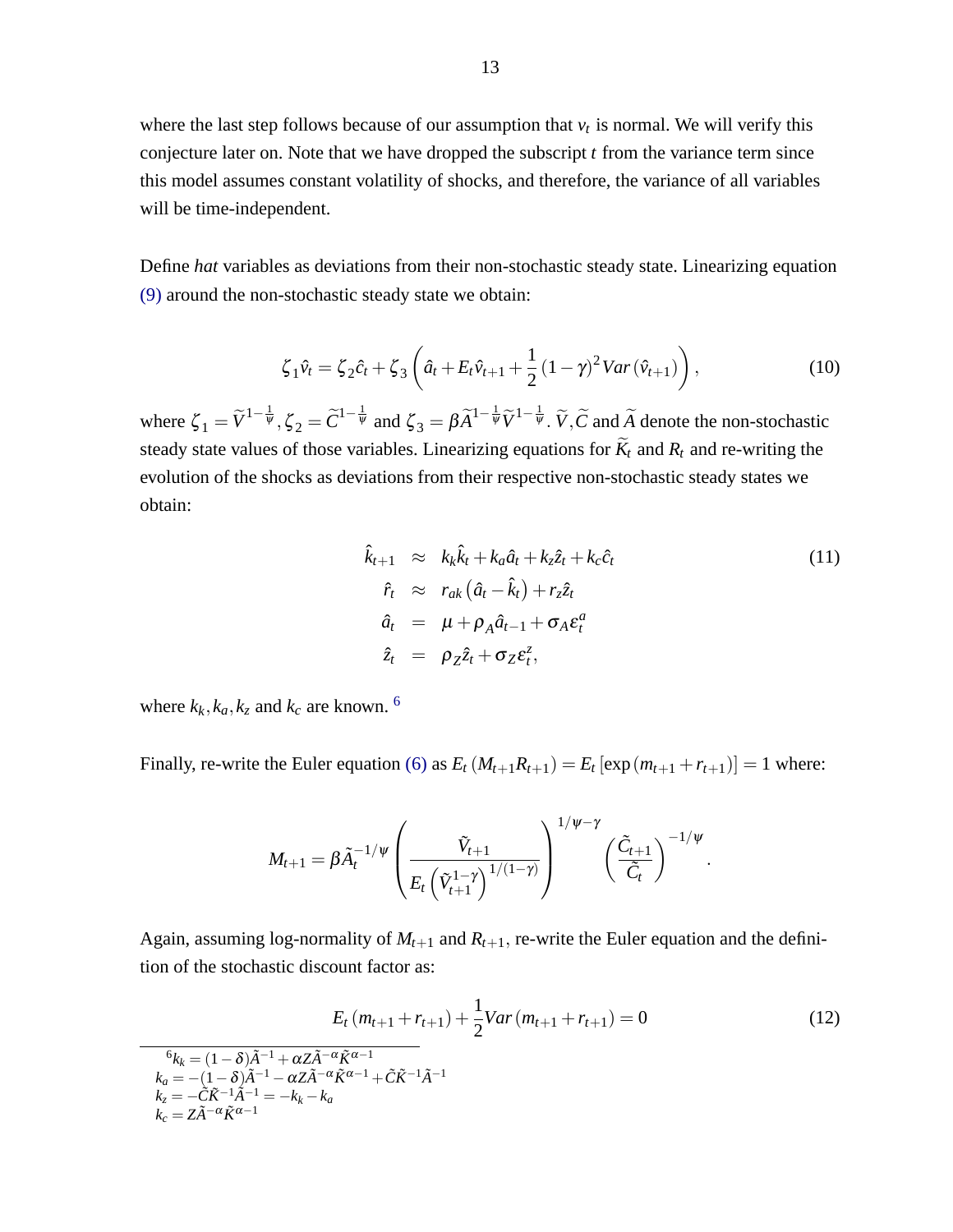$$
M_{t+1} = \beta \tilde{A}_t^{-1/\psi} \left( \frac{\tilde{V}_{t+1}}{\exp\left(E_t v_{t+1} + \frac{1}{2} (1-\gamma) \operatorname{Var}(v_{t+1})\right)} \right)^{1/\psi - \gamma} \left( \frac{\tilde{C}_{t+1}}{\tilde{C}_t} \right)^{-1/\psi}
$$

Taking logs and subtracting the non-stochastic steady state yields: $<sup>7</sup>$  $<sup>7</sup>$  $<sup>7</sup>$ </sup>

$$
\hat{m}_{t+1} = (1/\psi - \gamma) \left( \hat{v}_{t+1} - E_t \hat{v}_{t+1} + \frac{1}{2} (1 - \gamma) Var_t (\hat{v}_{t+1}) \right) - 1/\psi \hat{a}_t - 1/\psi (\hat{c}_{t+1} - \hat{c}_t).
$$

Equations [\(10\)-](#page-13-1)[\(12\)](#page-13-2) give us three equations in three unknowns  $(\hat{v}_t, \hat{c}_t, \hat{c}_t)$  which can be solved. The system of equations can be written as:

<span id="page-14-1"></span>
$$
\begin{bmatrix} E_t \hat{v}_{t+1} \\ E_t \hat{c}_{t+1} \\ \hat{k}_{t+1} \end{bmatrix} = R + W \begin{bmatrix} \hat{v}_t \\ \hat{c}_t \\ \hat{k}_t \end{bmatrix} + QE_t \begin{bmatrix} \hat{a}_{t+1} \\ \hat{z}_{t+1} \end{bmatrix}.
$$
 (13)

:

Note that *R* is a vector of constants. This is an important difference between our method and the standard log-linearization technique. When approximating a model to the first-order, as in log-linearization, on average variables will be at their non-stochastic steady state. This is because volatility is a second-order effect. Our suggested method on the other hand, explicitly finds the difference between the stochastic and non-stochastic steady states. This "riskadjustment" term is summarized in vector *R*:

The vector *R* might not be important to us if the only objects of interest are the dynamic responses of variables to shocks. However, the constant term for each variable carries important economic intuition about how agents evaluate risk. For instance, the constant term in  $E_t \hat{c}_{t+1}$ reflects the consumption deficit (compared to a model without risk) due to precautionary savings. More importantly, the size of the constant affects financial variables such as the unconditional mean of the risk-free rate.

The set of equations presented by [\(13\)](#page-14-1) can be solved to obtain state-evolution and decision rules. The solution is presented in Appendix [C.](#page-34-0) An alternative solution using the method of undetermined coefficients as in [Campbell](#page-30-13) [\(1994\)](#page-30-13) is presented in Appendix [D.](#page-35-0)

<span id="page-14-0"></span><sup>&</sup>lt;sup>7</sup>Note that  $v_{t+1}$  and  $\hat{v}_{t+1}$  differ only in a constant, that is the value function in the non-stochastic steady state, and as a result  $Var_t(v_{t+1}) = Var_t(\hat{v}_{t+1}).$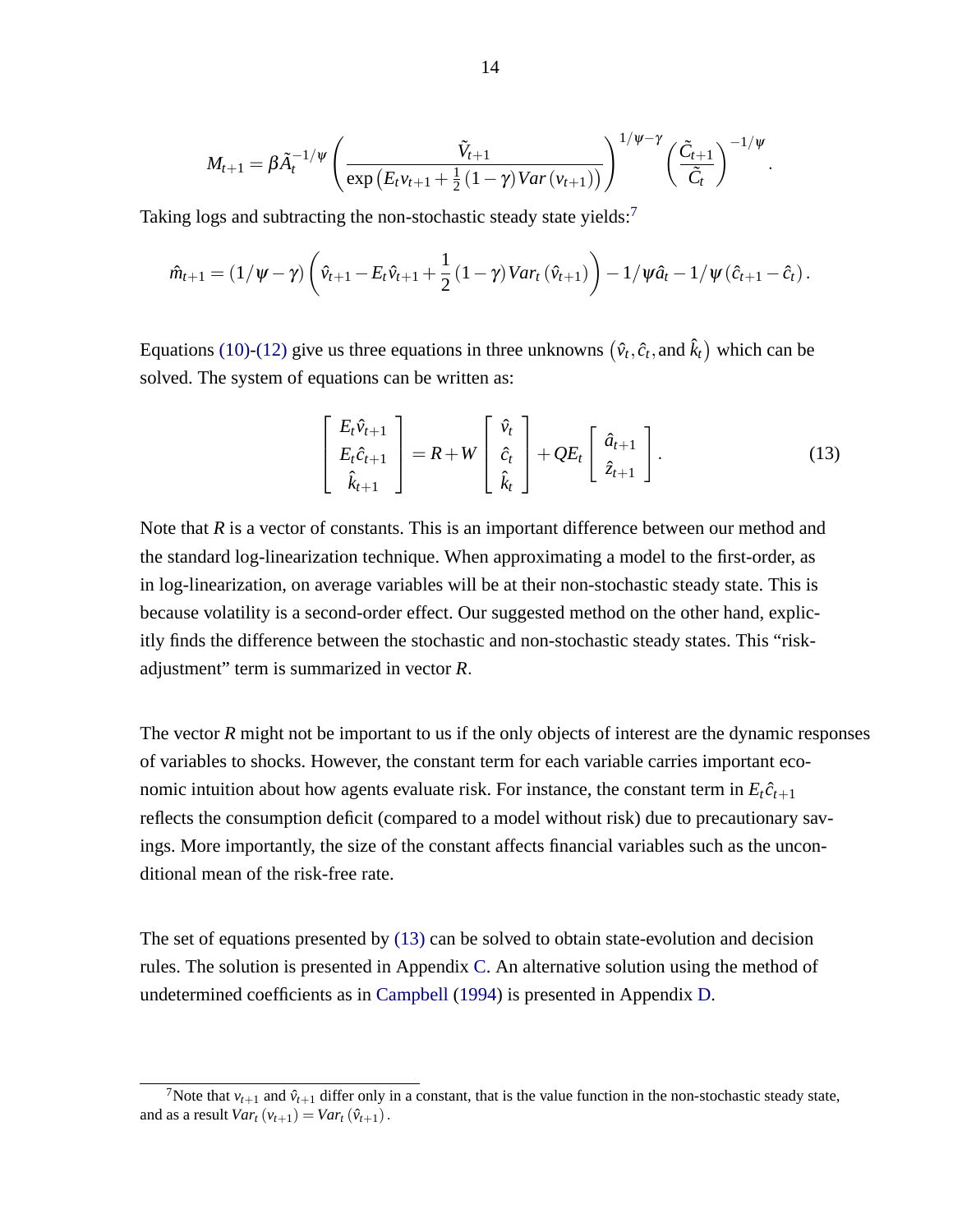# **A. Quantities and Prices**

<span id="page-15-0"></span>The log-linear structure of the model is convenient for deriving and studying the time-series properties of the variables of interest. For illustrative purposes we will focus on just some of them.

The log consumption growth is:

$$
g_{t+1}^c = \tilde{c}_{t+1} - \tilde{c}_t + \tilde{a}_t.
$$

The one-period risk-free rate is defined by:

$$
r_t^f = -\ln E_t M_{t+1}
$$
  
\n
$$
\approx -E_t m_{t+1} - \frac{1}{2}Var_t(m_{t+1}),
$$

and has the following expression:

$$
r_t^f \approx -\ln \beta - \frac{1}{2} \left( 1/\psi - \gamma \right) (\gamma - 1) \text{Var}_t \left( \tilde{v}_{t+1} \right) - \frac{1}{2} \text{Var}_t \left( m_{t+1} \right) + 1/\psi E_t \left( g_{t+1}^c \right).
$$

Note that a first-order log-linearization would have omitted the two terms involving  $Var_t(\tilde{v}_{t+1})$ and  $Var_t(m_{t+1})$ . The risk-free rate is lower in this model (compared to a deterministic model) because there is more risk: movements in realized and expected consumption growth cause a variance in the stochastic discount factor which drives down the interest rate. The intuition for why the term involving  $Var(\tilde{v}_{t+1})$  increases the risk-free rate is more subtle and comes about because of the Epstein-Zin preferences. Note that this term is only positive if  $\gamma > 1/\psi$ , or in other words, if the agents have a preference for early resolution of uncertainty. In this case agents would rather consume more today to resolve future uncertainty earlier. By bringing forward consumption they push up interest rates.

Returns on any asset *i* satisfy  $E_t$  (exp ( $m_{t+1} + r_t^i$  $(t_{t+1})$  = 1. Up to the first-order, all expected returns are the same  $E_t$   $(r_t^i)$  $\binom{i}{t+1} = -E_t(m_{t+1})$ . However, using log-normality to adjust for risk we can show that the risk premium of any asset *i* is:

$$
E_t\left(r_{t+1}^i - r_t^f\right) = -Cov_t\left(r_{t+1}^i, m_{t+1}\right) - \frac{1}{2}Var_t\left(r_{t+1}^i\right),
$$

where  $\frac{1}{2}Var_t(r_t^i)$  $(t_{t+1})$  is a Jensen's inequality correction term.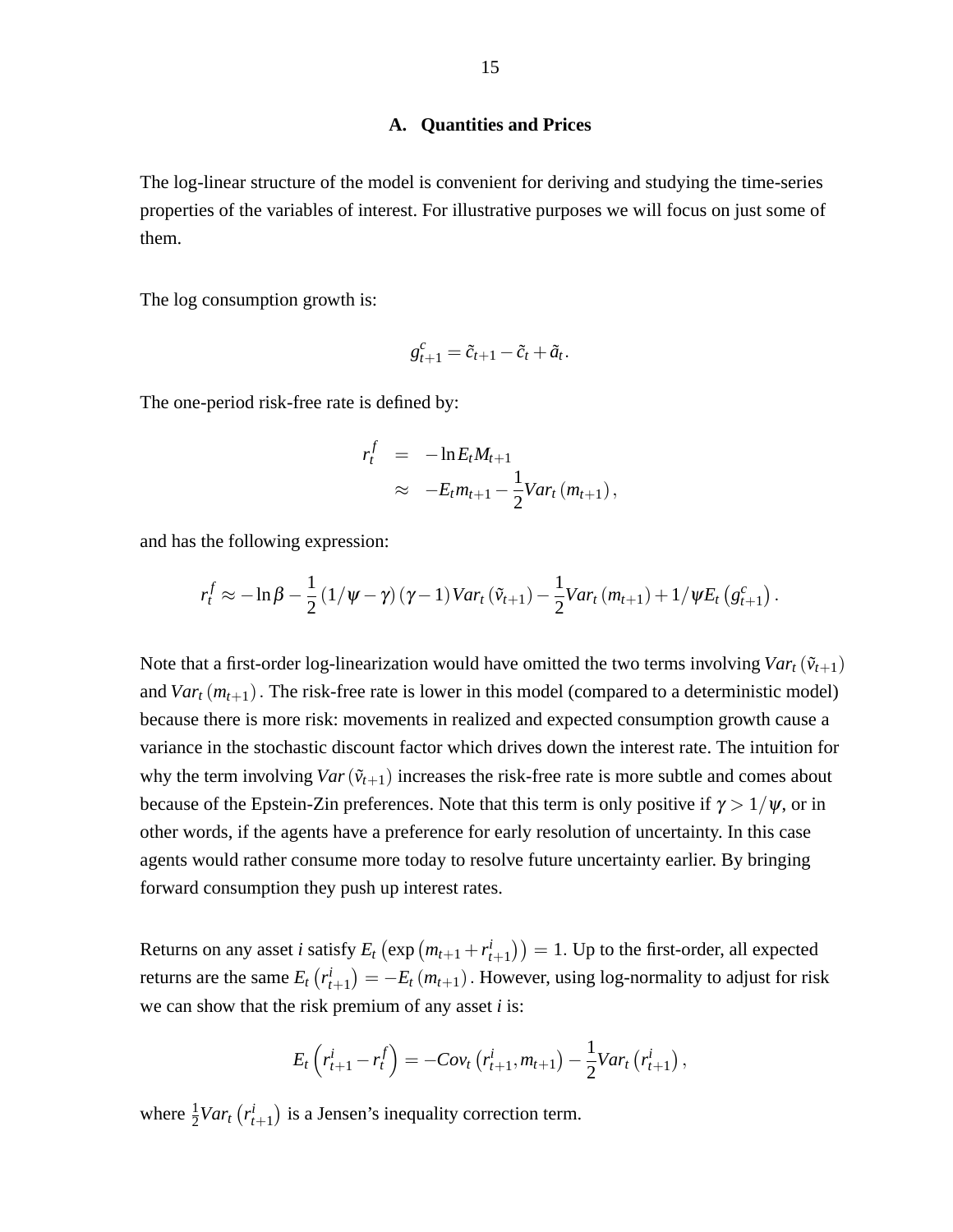#### **B. Log-Normal Risk**

<span id="page-16-0"></span>Define the entropy of the stochastic discount factor as  $\ln E_t M_{t+1} - E_t \ln M_{t+1}$ . Entropy can be interpreted as measure of market price of risk (see [Alvarez and Jermann](#page-30-14) [\(2005\)](#page-30-14)). Since  $M_{t+1}$ is log-normal, the entropy depends only on the second moment and has the following simple expression:

$$
\ln E_t M_{t+1} - E_t \ln M_{t+1} = \frac{1}{2} Var_t (m_{t+1}).
$$

Note that in each step we exploit the log-linear form of all the expressions of interest and the normality of the innovations to the exogenous variables.

#### <span id="page-16-1"></span>**C. Theoretical Comparison with Second-Order Perturbation Methods**

The example above can also be analyzed using perturbation methods. For understanding financial variables such as risk premia and risk-free rates it is essential to use a second-order perturbation method.[8](#page-16-2) This section is intended to compare the results obtained using the lognormal adjustment method with a perturbation method, both theoretically and numerically. We will show that log-normal risk is a truncated version of the second-order perturbation. However, the numerical results show that log-normal risk is a very close approximation to the full second-order approximation. In order to perform a second-order approximation we use the code provided by [Schmitt-Grohe and Uribe](#page-31-1) [\(2004\)](#page-31-1). We compare the results with those obtained using the log-normal risk adjustment method.

First, we consider our method with the second-order perturbation method theoretically. Consider a generic model, with *Y* as the set of control variables and *S* the set of state variables. Denote the solution to this model as:

$$
Y_t = g(S_t). \tag{14}
$$

The solution can be approximated to the second-order around the non-stochastic steady state, denoted by  $(\bar{Y}, \bar{S})$ , as follows:

<span id="page-16-3"></span>
$$
Y_t - \bar{Y} \approx +g_s(\bar{S})\left(S_t - \bar{S}\right) + \frac{1}{2}g_{ss}(\bar{S})\left(S_t - \bar{S}\right)^2.
$$
\n(15)

<span id="page-16-2"></span><sup>&</sup>lt;sup>8</sup>Note that second-order perturbation method is sufficient for a model without stochastic volatility. However higher order perturbation methods are required for the example with stochastic volatility as we will discuss in Section [\(IV\)](#page-22-0).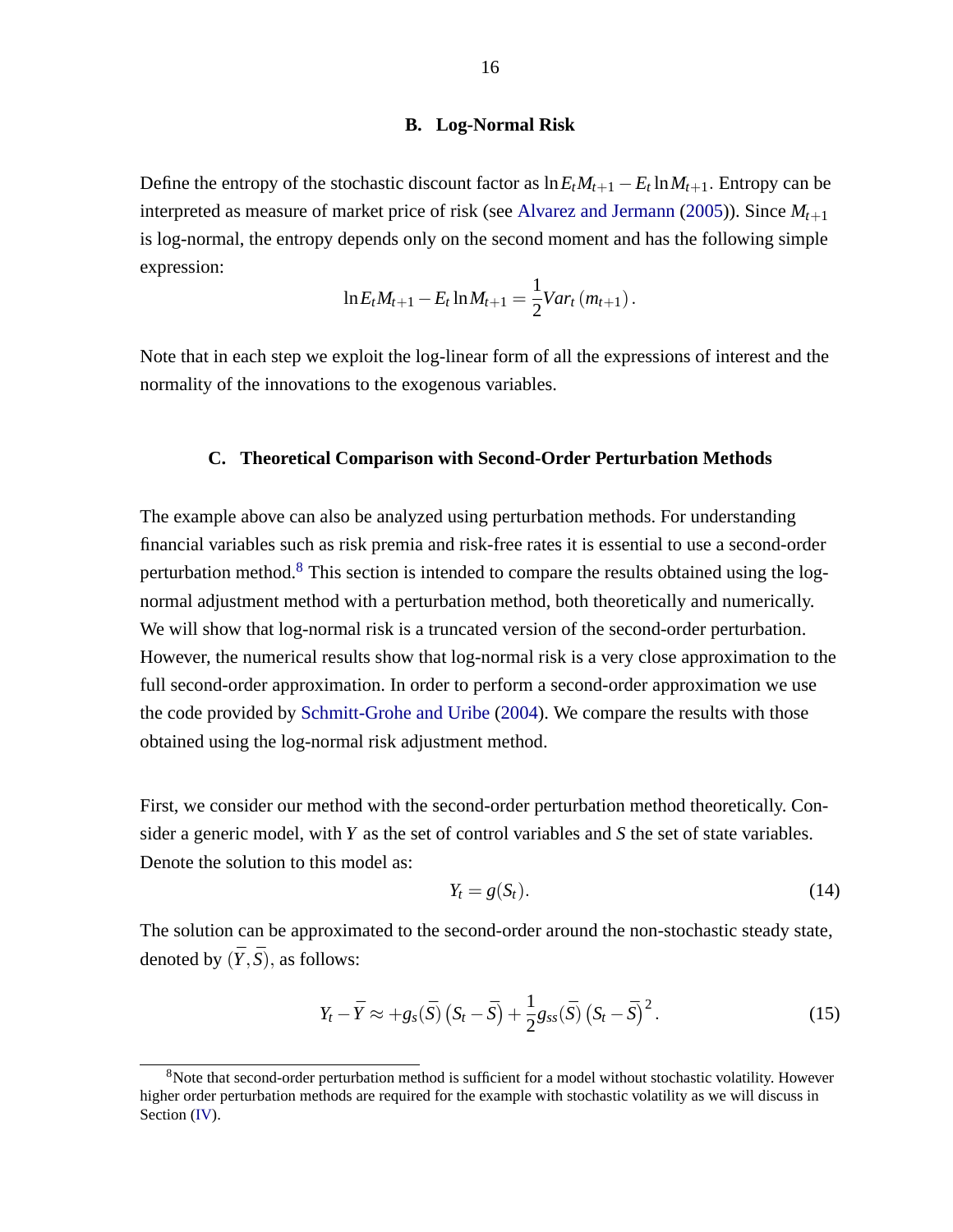The log-normal risk solution method keeps only certain terms in the  $\frac{1}{2}g_{ss}(\bar{S})\left(S_t-\bar{S}\right)^2$ . In particular all the terms involving variances of state variables are kept, whereas quadratic terms in endogenous state variables (second-order dynamic terms) are omitted. The terms involving the variances of state variables are those summarizing the "risk adjustment" in control vari-ables.<sup>[9](#page-17-1)</sup>

The accuracy of the log-normal risk adjustment depends on the importance of the secondorder dynamic terms. If these terms are negligible, the log-normal risk adjustment method provides an accurate and computationally efficient alternative to second-order perturbation methods. The next section compares a numerical calibration of the model above using secondorder perturbation methods and the log-normal risk approximation.

# <span id="page-17-0"></span>**D. Quantitative Comparison with Second-Order Perturbation Methods**

In this section we present a calibration of Example 1 and compare the numerical solution found using second-order perturbation methods with the solution obtained by the log-normal risk adjustment method.

Table [1](#page-18-0) shows a calibration of the example in Section [III.](#page-12-0) We choose a monthly calibration for the model. Parameter  $\beta$  is chosen so that the annual rate of time preference is 0.98. The capital share in the Cobb-Douglas production is set to the common value of  $1/3$ . The rate of growth of the economy is determined by the trend component in the *a* shock, and we set  $\mu$  such that the annual growth rate of the economy is 2 percent. The rate of depreciation of capital,  $\delta$ , is chosen as 10 percent per annum. We let  $\gamma = 5$  and the intertemporal elasticity of substitution,  $\psi$ , is chosen to be 1.5, which are both well within the range used in the literature (see, for instance, [Kaltenbrunner and Lochstoer](#page-31-7) [\(2007\)](#page-31-7)).

<span id="page-17-1"></span><sup>&</sup>lt;sup>9</sup>For instance,  $g_{kk}$  or  $g_{kz}$ , second derivatives with respect to two state variables, are omitted whereas  $g_{ss}$ , the second order derivative with respect to the variance of the shocks, is included.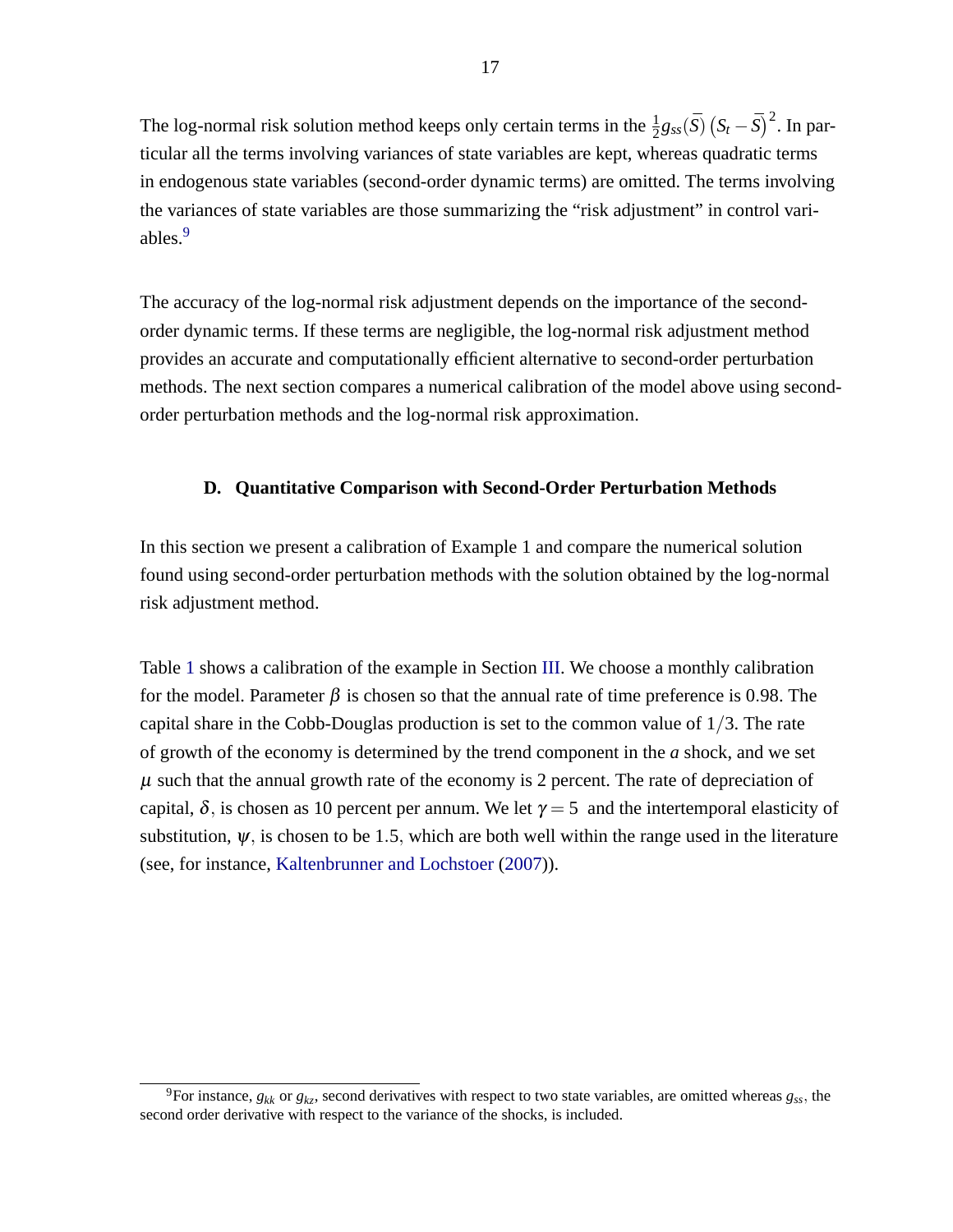| Parameter  | Description                     | Value  |
|------------|---------------------------------|--------|
| β          | Rate of time preference         | 0.9983 |
| $\alpha$   | Cobb-Douglas share of capital   | 0.34   |
| μ          | Rate of growth                  | 0.0017 |
| $\delta$   | Rate of depreciation of capital | 0.0087 |
| γ          | Risk aversion                   | ╮      |
| Ψ          | Elasticity of substitution      | 1.5    |
| $\rho_A$   | Mean reversion of $A$ shock     | 0.14   |
|            | Mean reversion of $Z$ shock     | 0.0    |
| $\rho_Z^2$ | Variance of $A$ shock           | 0.059  |
| $\sigma_Z$ | Variance of $Z$ shock           | 0.01   |

# <span id="page-18-0"></span>**Table 1. Calibrating the Benchmark Parameters**

This table shows the calibration values for Example 1. The calibration is based on a monthly frequency.

Table [2](#page-19-0) shows the values obtained for the first-order and second-order terms using a secondorder perturbation method, and the log-normal risk method suggested in this paper. First note that an approximation of the form [\(15\)](#page-16-3) for the solution to the model finds the first- and second-order derivative with respect to the state variables of the function which links the state to the control variables. These derivatives evaluated at the non-stochastic steady state are shown in the "Perturbation" columns.

The equivalent of the first-order terms in the log-normal risk approximation is the coefficients of the state variables. They are computed exactly the same way, so their values are identical to the second-order perturbation method. However, the log-normal approximation method does not include second-order terms except for the variance of the external shocks. Therefore, the equivalent of the second-order dynamic terms (those involving two state variables) in our suggested method is zero.

Finally, compare the second-order terms involving variances in both methods. These are the "risk-adjustment terms". The risk-adjustment terms are very close in both methods—though not identical. The difference is related to the fact that second-order dynamic terms are set to zero in our method. We show this fact rigorously in Appendix [F.](#page-39-1)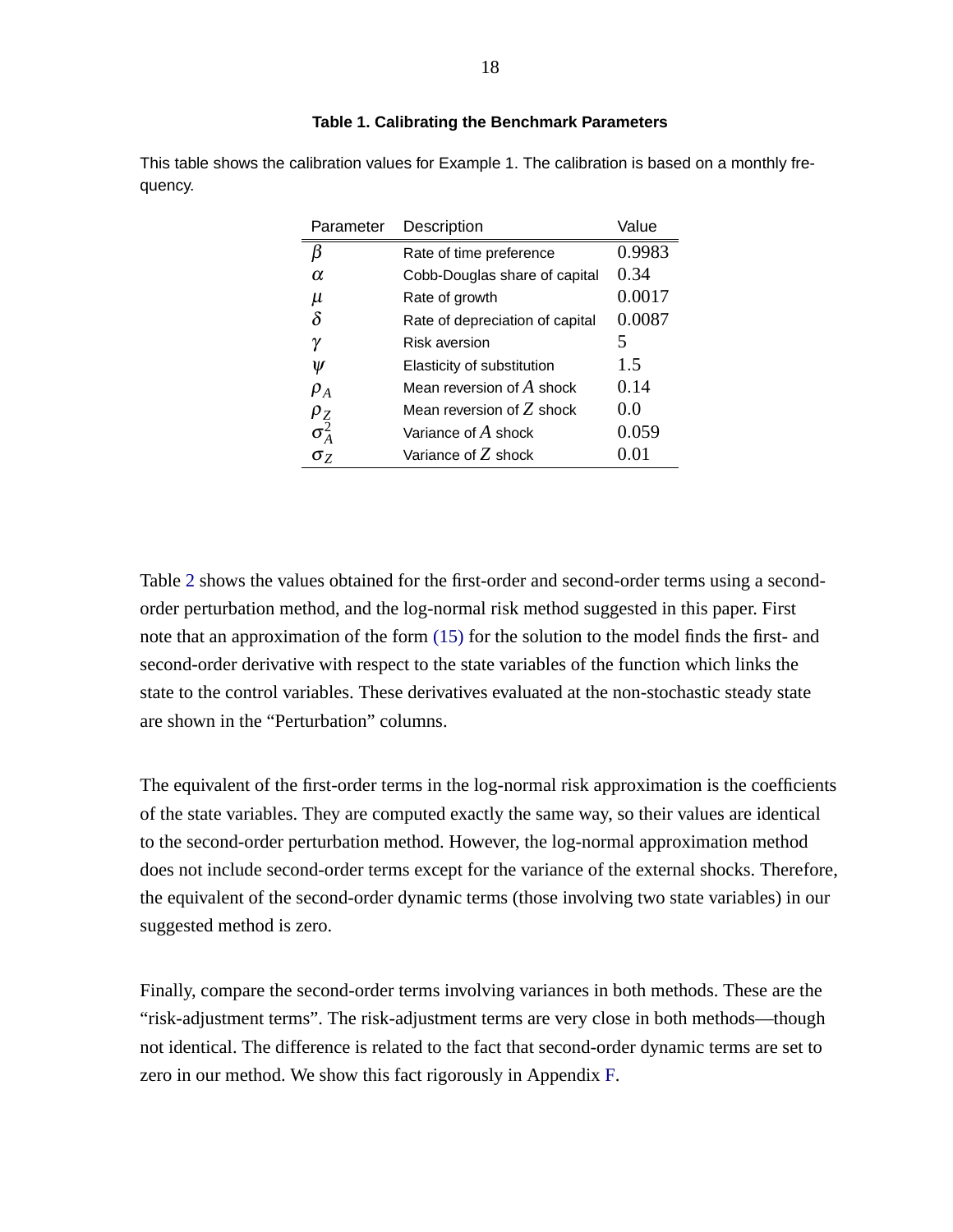# <span id="page-19-0"></span>**Table 2. Comparing Coefficients in Perturbation Method and Log-normal Risk**

This table shows the values for the first- and second-order terms of the approximation to the model in Example 1. The "Perturbation" column shows the value for the terms obtained using a secondorder perturbation method. The "LN Risk" column shows the value for the same terms obtained using the log-normal risk method.

| <b>First-Order Terms</b> |              | Second-Order terms |                           |           |                  |
|--------------------------|--------------|--------------------|---------------------------|-----------|------------------|
| Parameter                | Perturbation | <b>LN Risk</b>     | Perturbation<br>Parameter |           | <b>LN Risk</b>   |
| $\mathfrak{c}_k$         | 0.7146       | 0.7146             | $c_{kk}$                  | 0.0407    | $\overline{0}$   |
| $c_a$                    | 0.3291       | 0.3291             | $c_{ka}$                  | $-0.0457$ | $\boldsymbol{0}$ |
| $c_z$                    | 0.0246       | 0.0246             | $c_{kz}$                  | $-0.0146$ | $\overline{0}$   |
| $v_k$                    | 0.0437       | 0.0437             | $c_{aa}$                  | 0.0515    | $\boldsymbol{0}$ |
| $v_a$                    | 1.1118       | 1.1118             | $c_{az}$                  | 0.0145    | $\boldsymbol{0}$ |
| $\mathcal{V}_Z$          | 0.0015       | 0.0015             | $c_{zz}$                  | 0.0238    | $\boldsymbol{0}$ |
| $rf_k$                   | $-0.0076$    | $-0.0076$          | $rf_{kk}$                 | 0.0048    | $\boldsymbol{0}$ |
| $rf_a$                   | 0.0087       | 0.0087             | $rf_{ka}$                 | $-0.0055$ | $\overline{0}$   |
| $rf_z$                   | $-0.0003$    | $-0.0003$          | $rf_{kz}$                 | 0.0003    | $\overline{0}$   |
|                          |              |                    | $rf_{aa}$                 | 0.0063    | $\boldsymbol{0}$ |
|                          |              |                    | $rf_{az}$                 | $-0.0004$ | $\overline{0}$   |
|                          |              |                    | $rf_{zz}$                 | $-0.0002$ | $\boldsymbol{0}$ |
|                          |              |                    | $v_{kk}$                  | 0.0219    | $\overline{0}$   |
|                          |              |                    | $v_{ka}$                  | $-0.0255$ | $\boldsymbol{0}$ |
|                          |              |                    | $v_{kz}$                  | $-0.0002$ | $\overline{0}$   |
|                          |              |                    | $v_{aa}$                  | 0.0296    | $\overline{0}$   |
|                          |              |                    | $v_{az}$                  | 0.0001    | $\overline{0}$   |
|                          |              |                    | $v_{zz}$                  | 0.0015    | $\overline{0}$   |
|                          |              |                    | $0.5 * c_{ss}$            | $-0.5814$ | $-0.5858$        |
|                          |              |                    | $0.5 * v_{ss}$            | $-8.2398$ | $-8.2895$        |
|                          |              |                    | $0.5*r f_{ss}$            | $-0.0002$ | $-0.0002$        |

Figures [1](#page-20-0) and [2](#page-21-1) show the impulse responses of capital, consumption and risk-free rates in this model to a one-standard-deviation shock in  $a(t)$  and  $z(t)$ . The responses obtained from each method are superimposed. All variables are calculated as percentage deviations from the *stochastic steady state*. The motivatuion for this is to concentrate on the dynamics in the two models. We will compare the stochastic steady states below.

Note that the dynamic responses of capital, consumption and risk-free rates are nearly identical. This implies that the second-order dynamic terms are not quantitatively important, hence the log-normal method does a good job predicting the dynamic responses.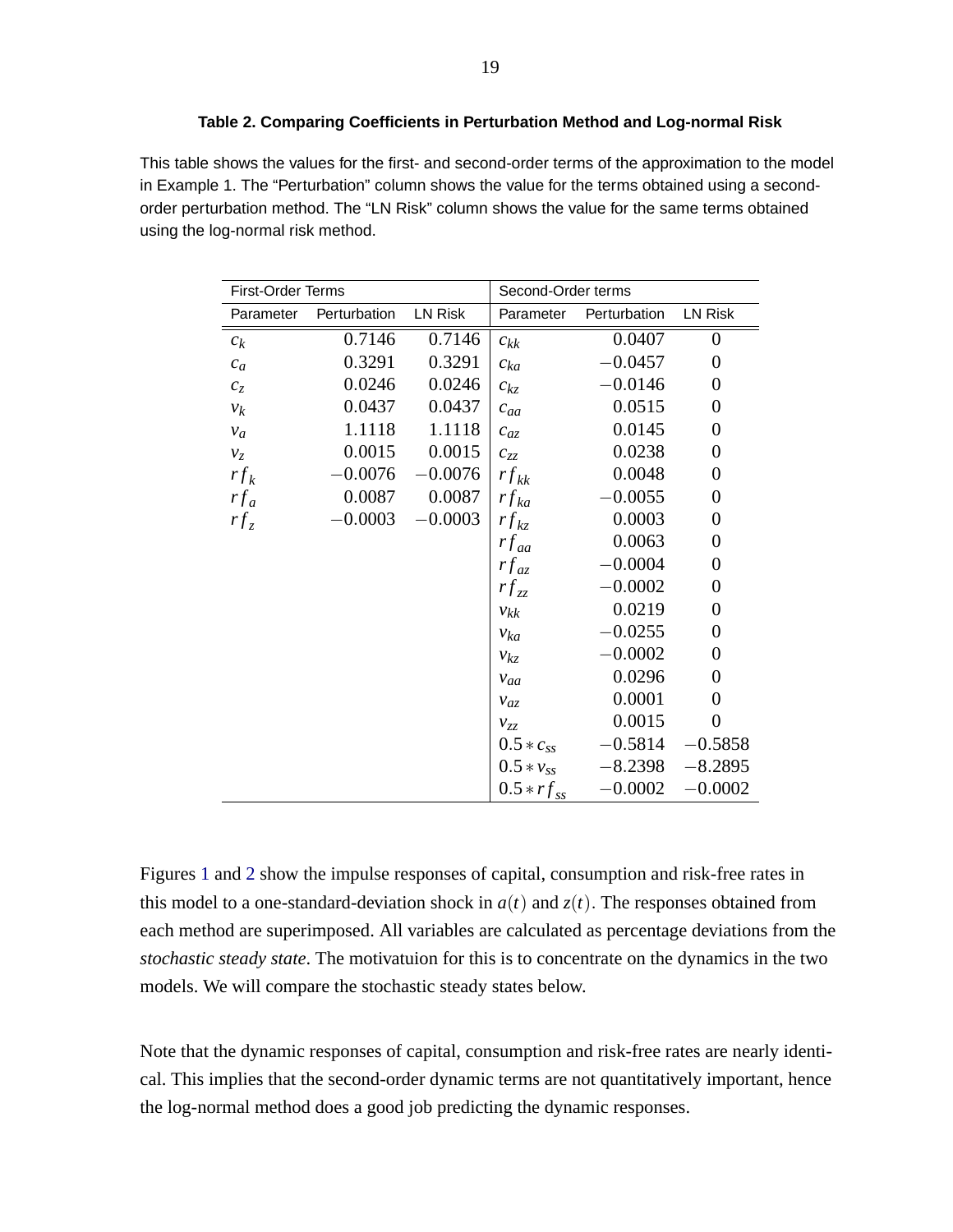<span id="page-20-0"></span>

# **Figure 1. Comparison of Impulse Responses: Perturbation Method vs. Log-normal Risk**

This figure shows the impulse response of the model in Example 1 to a one standard deviation shock in *z*(*t*) or the stationary technology shock. The responses calculated using the second-order perturbation method and the log-normal risk adjustment method are superimposed.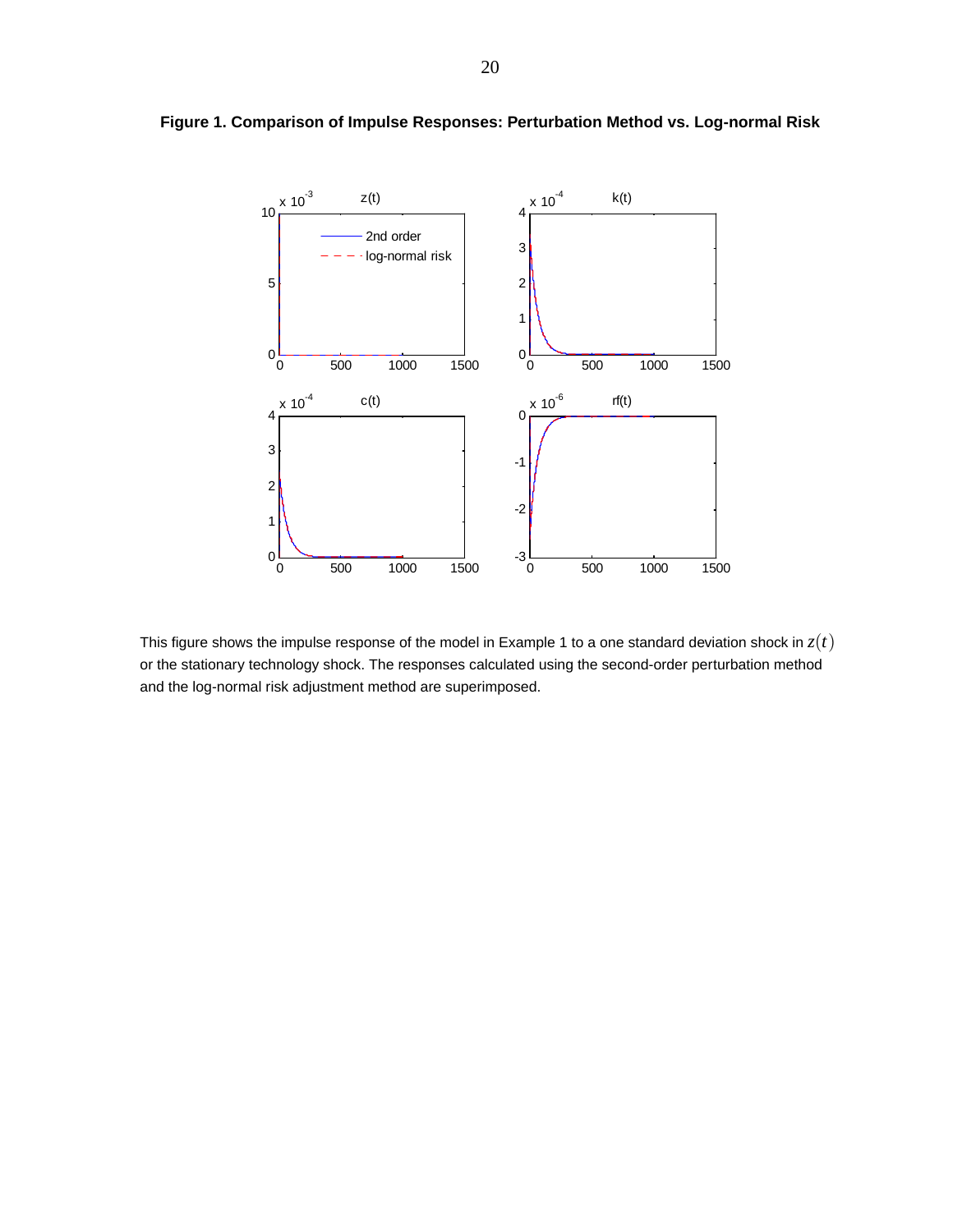<span id="page-21-1"></span>

**Figure 2. Comparison of Impulse Responses: Perturbation Method vs. Log-normal Risk**

This figure shows the impulse response of the model in Example 1 to a one standard deviation shock in  $a(t)$  or the non-stationary technology shock. The responses calculated using the second-order perturbation method and the log-normal risk adjustment method are superimposed.

<span id="page-21-0"></span>

| Parameter | Second-Order Perturbation Log-Normal Risk % Diff |           |                                                                                                              |
|-----------|--------------------------------------------------|-----------|--------------------------------------------------------------------------------------------------------------|
| Kss       | 0.8666                                           | 0.8732    | 0.01                                                                                                         |
| CsS       | 0.0379                                           | 0.0382    | 0.01                                                                                                         |
| rfss      | $-0.0068$                                        | $-0.0069$ | 0.01                                                                                                         |
| $V_{SS}$  | $-8.2019$                                        | $-8.2513$ | 0.01                                                                                                         |
|           |                                                  |           | This table shows the values of capital, consumption, risk-free rate and the value function in the stochastic |

steady state, computed using the second-order perturbation method and the log-normal risk adjustment method. The final column shows the percentage difference in each computed value using the two different methods.

The responses shown in Figures [1](#page-20-0) and [2](#page-21-1) are the deviations of each variable from its value in the stochastic steady state. Therefore, for a complete comparison we also look at the stochas-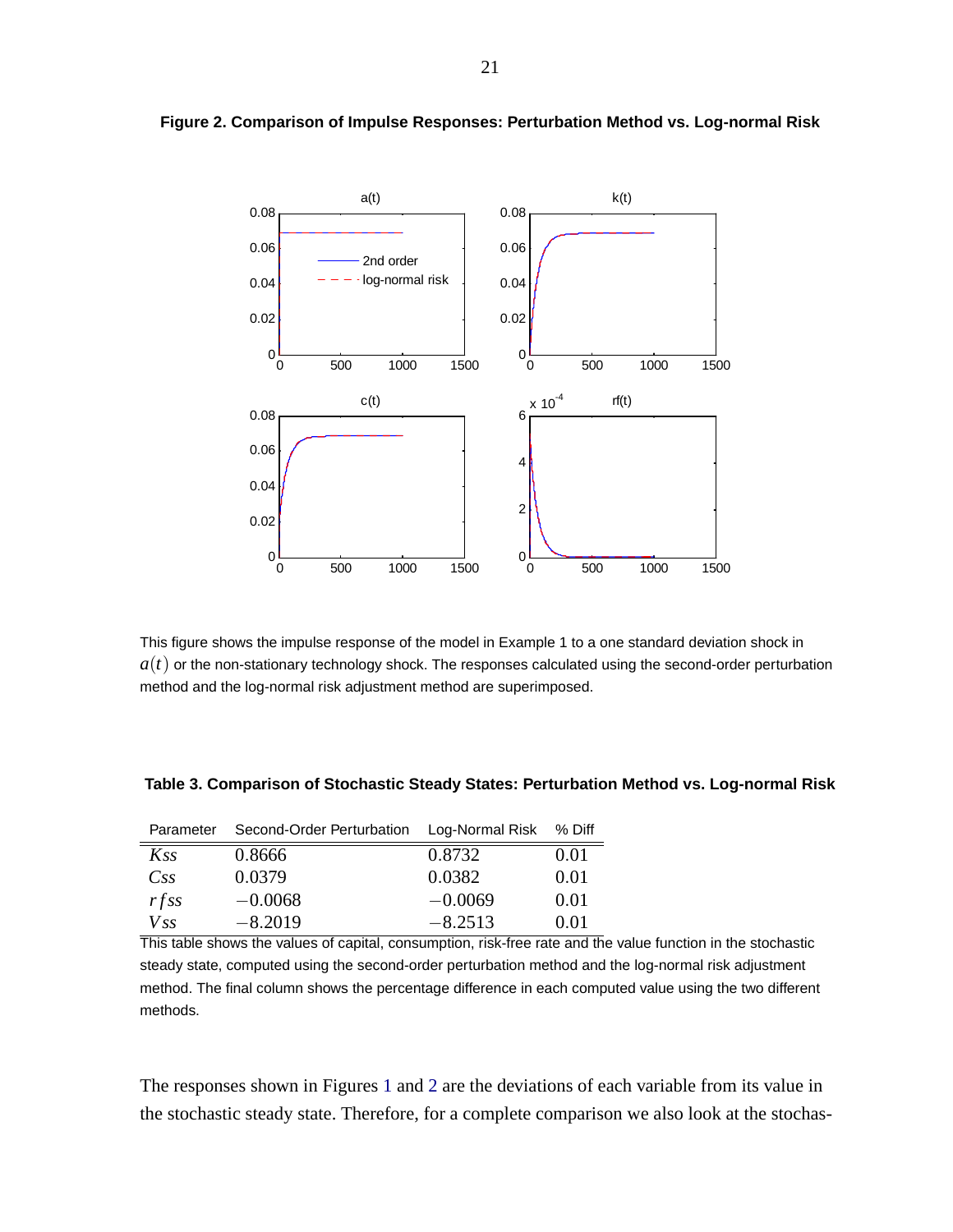tic steady state values using both approximation methods. From Table [3,](#page-21-0) we observe the estimated stochastic steady states calculated using a second-order perturbation method and the log-normal risk method are very close for all variables of interest. The percentage difference in the stochastic steady state between the two methods is less than 1 percent for each variable.

#### <span id="page-22-0"></span>**IV. EXAMPLE 2: STOCHASTIC VOLATILITY IN A SIMPLE GROWTH MODEL**

Now, we will consider the prototype model introduced in Section [II](#page-6-0) and introduce stochastic volatility in productivity growth. We set  $1/\psi = \gamma$  and assume away stationary (*Z*) shocks so that we can focus on the effect of stochastic volatility. The shock structure can be described as follows,

$$
\hat{a}_{t+1} = \mu + \sigma_t \varepsilon_{t+1}^a
$$
  

$$
\sigma_{t+1}^2 = (1 - \varphi) \theta + \varphi \sigma_t^2 + \omega \varepsilon_{t+1}^{\sigma}.
$$

where  $E_t$  ( $\varepsilon_t^a$ )  $\mathcal{L}_{t+1}^a \mathcal{E}_{t+1}^{\sigma}$  = 0. Define  $\mathcal{E}_t = [\mathcal{E}_t^a, \mathcal{E}_t^{\sigma}]'$ . In terms of our notation [\(1\),](#page-8-2)

$$
u_{t+1} = H_0 + H_1 u_t + \Sigma_t \varepsilon_{t+1}
$$
  
\n
$$
H_0 = \begin{bmatrix} \mu \\ (1-\varphi)\theta \end{bmatrix}
$$
  
\n
$$
H_1 = \begin{bmatrix} 0 & 0 \\ 0 & \varphi \end{bmatrix}
$$
  
\n
$$
\Sigma_t = \begin{bmatrix} \sigma_t & 0 \\ 0 & \omega \end{bmatrix}.
$$

Again, the model can be written as:

$$
\left[\begin{array}{c} E_t\hat{c}_{t+1} \\ \hat{k}_{t+1} \end{array}\right] = R + W \left[\begin{array}{c} \hat{c}_t \\ \hat{k}_t \end{array}\right] + QE_t \left[\begin{array}{c} \hat{a}_{t+1} \\ \sigma_{t+1}^2 \end{array}\right].
$$

Note that given the CRRA preferences,  $\hat{c}_t$  describes all the information in the movements of value function, and therefore, the value function can be eliminated from the set of control variables. As a result, the solution to this model is slightly different from the previous one.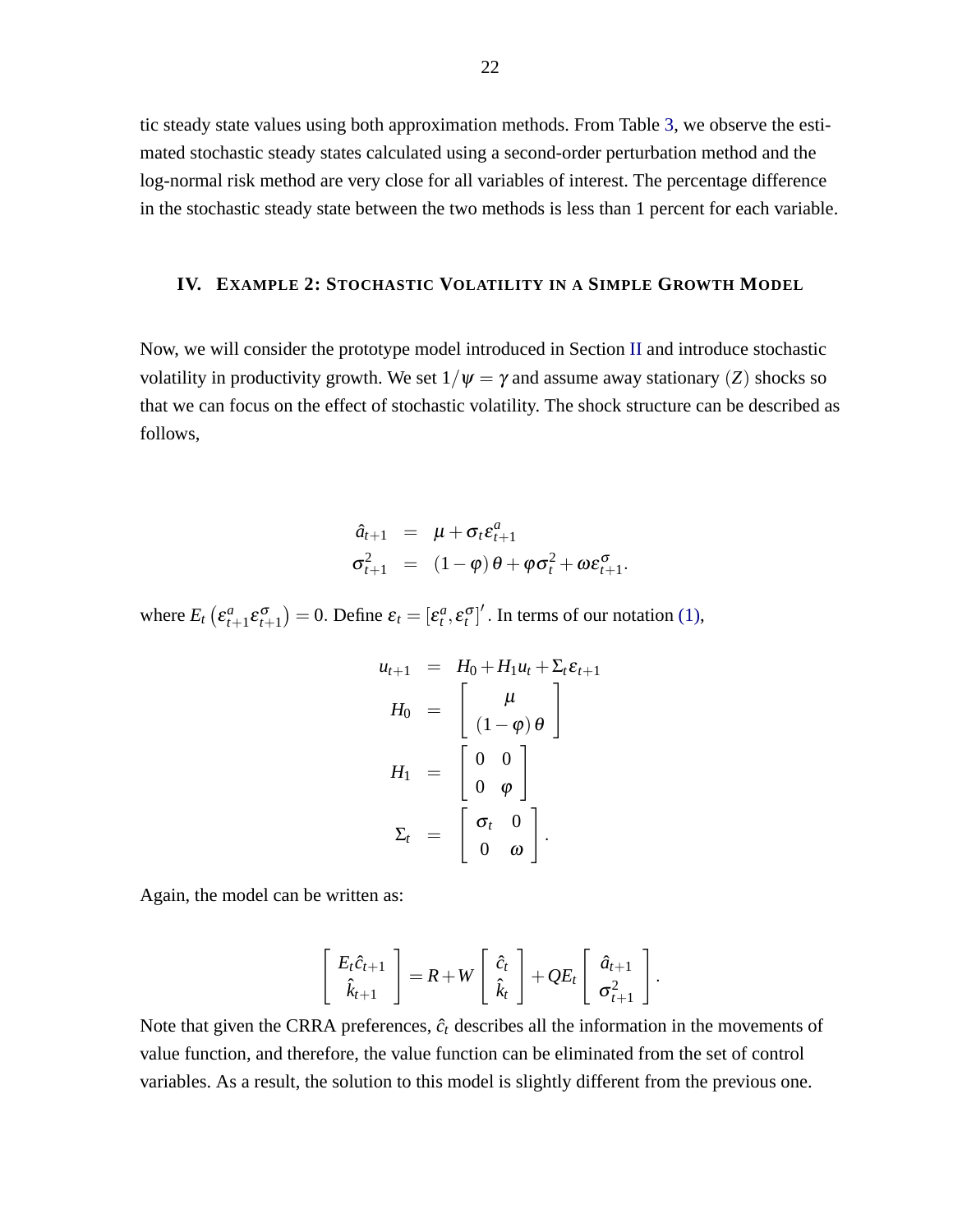Note that because  $E_t(x_{t+1}) + \frac{1}{2}Var_t(x_{t+1}) = 0$  we need to know  $Var_t(x_{t+1})$  to be able to solve for  $x_{t+1}$ . Here is when the affine structure of shocks becomes important. In the previous problem we knew that if the only source of uncertainty are  $u_t$  shocks, then a linear solution would imply that  $x_t$  is a linear function of  $u_t$  and moreover that  $Var_t(x_{t+1})$  is a constant. We included this constant in the *R* matrix above and solved for *R* once we found the coefficient of optimal  $x_t$  in response to  $u_t$ . We repeat the same exercise here. We know the solution is of the form:

$$
\hat{c}_t = R_c + \alpha \hat{a}_t + \beta \sigma_t^2,
$$

with unknown variables  $\beta$  and  $R_c$ . It follows that  $Var_t(\hat{c}_{t+1}) = (\alpha^2 + \beta^2 \phi) \sigma_t^2 + \beta^2 \omega^2$ . Furthermore, we have an equation linking  $E_t(c_{t+1})$  and  $Var_t(c_{t+1})$ . By equating the coefficients for  $σ_t^2$  and the constant terms we can solve for  $β$  and matrix *R*. As in Example 1, an alternative solution uses the method of undetermined coefficients. The solution using this method is presented in Appendix [E.](#page-39-0)

Note that the conditional variance of consumption growth  $Var_t(g_t^c)$  $(t_{t+1}^c) = Var_t(\tilde{c}_{t+1} - \tilde{c}_t - \tilde{a}_t) =$  $c_a^2 \sigma_t^2 + c_\sigma^2 \omega^2$ . It inherits the form of the productivity variance process:

<span id="page-23-1"></span>
$$
\left(\sigma_{t+1}^c\right)^2 = \left(1 - \varphi\right)\left(c_a^2 \theta + c_\sigma^2 \omega^2\right) + \varphi\left(\sigma_t^c\right)^2 + c_a^2 \omega \varepsilon_{t+1}.\tag{16}
$$

This is also the form assumed by several recent consumption-based asset pricing models. See for example [Bansal and Yaron](#page-30-10) [\(2004\)](#page-30-10), [Backus, Routledge, and Zin](#page-30-15) [\(2008\)](#page-30-15) and [Beeler and](#page-30-16) [Campbell](#page-30-16) [\(2009\)](#page-30-16).

#### <span id="page-23-0"></span>**A. Qualitative Comparison with Second-Order Perturbation Methods**

As mentioned above, dealing with stochastic volatility with perturbation methods is not easy. To capture the full effect of stochastic volatility in perturbation methods we need to approximate the solution to the fourth-order. Therefore, we could not readily use, for instance, the software of [Schmitt-Grohe and Uribe](#page-31-1) [\(2004\)](#page-31-1). Doing a fourth-order Taylor expansion to the general form of the solution and solving for the coefficients analytically is also extremely tedious. We therefore resort to the dynare++ software, which already has this capability built in.

Programming a model, however complicated in nature, is very simple using dynare++, and it therefore enables an analysis of models that we may not have otherwise had the tools. To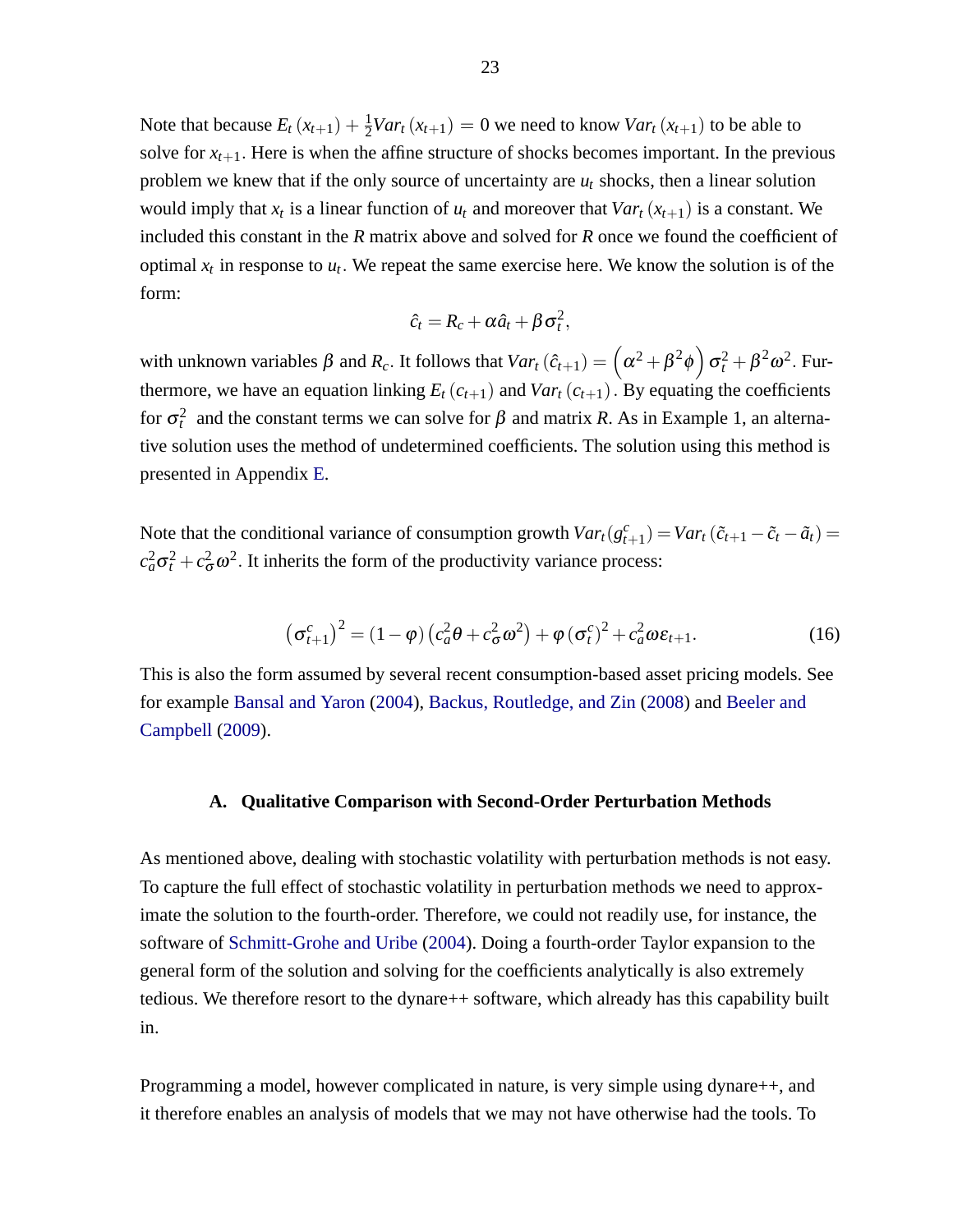be sure, there are also some disadvantages associated with using dynare++. First, it is a black box. The average user—including the authors—may not be familiar with the methods that the software uses to approximate the model and therefore may not be capable of improving on them or judging their suitability. Second, a large number of simulations are needed to obtain accurate approximations. For instance, even using 30,000 simulations our fourth-order approximation to the stochastic volatility model still is not perfectly smooth. Needless to say, running such a large number of simulations is computationally very expensive.

Comparatively, our method suggests that once the coefficients for the state-space system above are found (algebraically tedious as they may be, technically these are just quadratic equations), finding the dynamic response of the model is almost trivial. In the next section we show that this method is also very close to the response we obtain from dynare++ software.

# <span id="page-24-0"></span>**B. Quantitative Comparison with Second-Order Perturbation Methods**

There is no standard calibration for the stochastic volatility model presented above. Most stochastic volatility exercises in finance literature (such as [Bansal and Yaron](#page-30-10) [\(2004\)](#page-30-10), [Bansal,](#page-30-17) [Kiku, and Yaron](#page-30-17) [\(2006\)](#page-30-17) and [Bansal, Kiku, and Yaron](#page-30-18) [\(2007\)](#page-30-18)) assume stochastic volatility for the consumption process.<sup>[10](#page-24-1)</sup> However, as equation [\(16\)](#page-23-1) shows there is a direct relationship between the volatility process of consumption and that of productivity. Therefore, if we assume a particular volatility for the consumption process similar to ones in the existing asset pricing studies, the parameters of the productivity volatility process can be backed out such that they result in the desired consumption volatility. Note that our focus in this paper is the solution methodology and its accuracy, and therefore, the suitability of the calibration is of secondary concern. [Malkhozov and Shamloo](#page-31-4) [\(2010\)](#page-31-4) explore macroeconomic and asset pricing implications of these calibrations further.

Table [4](#page-25-0) shows the calibration of the more standard parameters for Example 2. We keep them unchanged relative to the model in Example 1, except that the assumption of CRRA preferences implies that  $\psi = 1/\gamma = 0.2$ . [Beeler and Campbell](#page-30-16) [\(2009\)](#page-30-16) summarize some popular calibrations of the variance of the consumption growth. They are reproduced in the top panel

<span id="page-24-1"></span><sup>&</sup>lt;sup>10</sup>[Bloom, Floetotto, and Jaimovich](#page-30-8) [\(2009\)](#page-30-8) has a model with stochastic volatility in consumption, but the volatility is calibrated very simply as a binary variable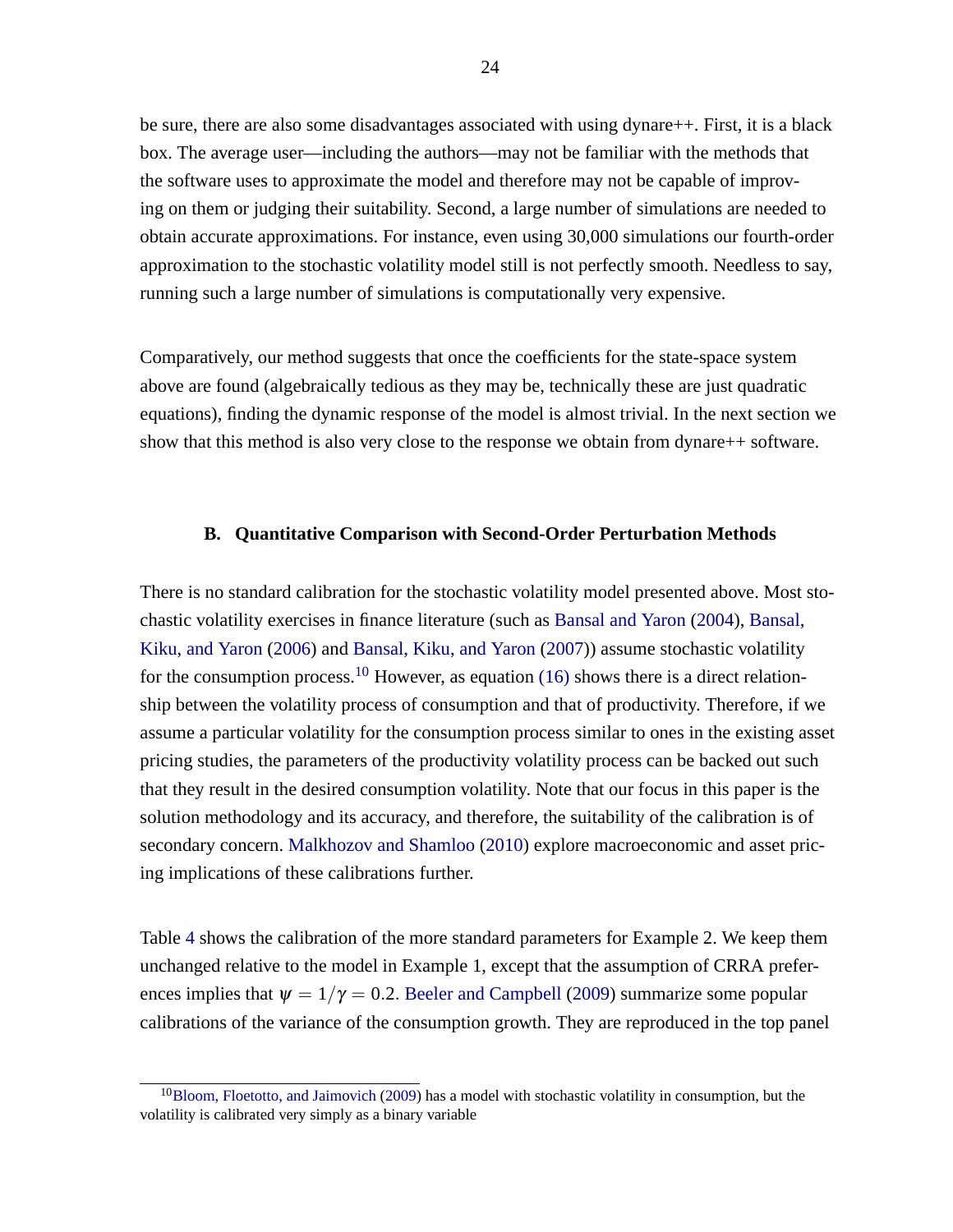of Table [5.](#page-25-1) The bottom panel gives the equivalent parameters for stochastic volatility in productivity. The examples we present in this section are based on the [Bansal, Kiku, and Yaron](#page-30-17) [\(2006\)](#page-30-17) calibration. The results for the other calibrations are similar but omitted for brevity.

#### <span id="page-25-0"></span>**Table 4. Calibrating the Benchmark Parameters**

|                                                                                          |  | $\gamma = 1/\psi$ |
|------------------------------------------------------------------------------------------|--|-------------------|
| 0.34 $1-0.9^{\frac{1}{12}} \quad \frac{0.02}{12} \quad \frac{0.03}{0.98^{\frac{1}{12}}}$ |  |                   |

This table shows the calibration of the standard parameters in the model of Example 2.

# <span id="page-25-1"></span>**Table 5. Stochastic Volatility in Productivity and Implied Stochastic Volatility in Consumption**

This table shows the calibration of the stochastic volatility parameters for the model in Example 2. The top panel shows the calibration of consumption stochastic volatility according to [Bansal,](#page-30-17) [Kiku, and Yaron](#page-30-17) [\(2006,](#page-30-17) [2007\)](#page-30-18) and [Bansal and Yaron](#page-30-10) [\(2004\)](#page-30-10), respectively in rows 1 to 3. The lower panel shows the calibration of the stochastic volatility in productivity which would give rise to the consumption stochastic volatilities displayed in the top panel.

| Method           | Parameters |             |                         |  |
|------------------|------------|-------------|-------------------------|--|
|                  | $\theta^c$ | $\varphi^c$ | $\boldsymbol{\omega}^c$ |  |
| BKY1             | 0.00002916 | 0.980       | 0.0000068               |  |
| ВY               | 0.00006084 | 0.987       | 0.0000023               |  |
| BKY <sub>2</sub> | 0.00005184 | 0.999       | 0.0000028               |  |
|                  |            |             |                         |  |
|                  | Ĥ          | φ           | $\omega$                |  |
| BKY1             | 0.00006601 | 0.980       | 0.0000155               |  |
| ВY               | 0.00013870 | 0.987       | 0.0000052               |  |
| BKY <sub>2</sub> | 0.00011787 | () 999      | 0.0000064               |  |

Figure [3](#page-27-0) shows the dynare++ results from the 30,000 simulations. We approximate the model up to fourth-order to observe how the effects of stochastic volatility are captured in different orders of approximation. Figure [3](#page-27-0) superimposes the different orders of approximations to the model. It is clear that consumption and risk-free rates do not respond to a shock to the volatility of productivity to the first-order. The second-order is purely noise. Note that we expect consumption to drop following a positive shock to volatility since consumers save more as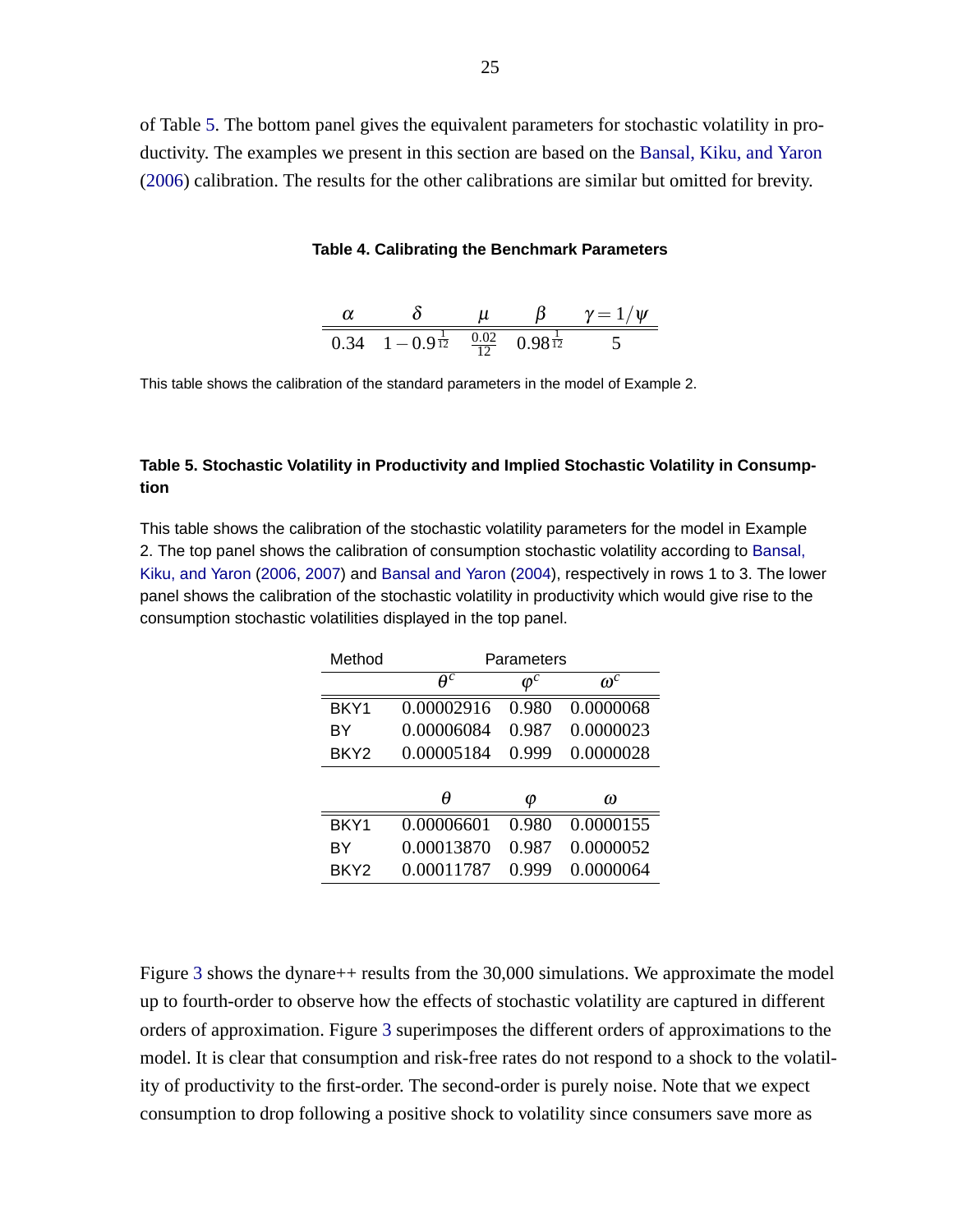the amount of risk in the economy rises (this is the immediate effect). However, as volatility returns to its steady state value consumption increases; in fact, as agents initially accumulate capital to counter the effect of higher volatility, production capabilities increase and so con-sumption overshoots before returning to its steady state level.<sup>[11](#page-26-1)</sup> The risk-free rate decreases as agents try to save more relative to the pre-shock levels and increases again slowly as consumption returns to its unconditional mean.

Note that the third and fourth-order approximations of the model capture the dynamics of consumption and risk-free rate responses to the shock. Whereas the first- and second-order approximations do not even qualitatively match these results; what we observe is just noise.

Figure [4](#page-28-0) compares the fourth-order results obtained using dynare++ along with the log-normal risk responses. We observe that the responses using the log-normal risk method are very close to the fourth-order approximation responses. Evaluating the accuracy of the responses is difficult since there is no unique result obtained from dynare + (recall that the results are the average over 30,000 simulations). However, compared to the dynare++ output, the log-normal risk results are much smoother.

# **C. Stochastic Volatility and Implications for Asset Prices**

<span id="page-26-0"></span>A strand of papers in the asset pricing literature claims that since stochastic volatility is an extra risk-factor in the economy, modeling it—usually as consumption stochastic volatility— will increase the premia given a certain volatility in consumption (see [Bansal and Yaron](#page-30-10) [\(2004\)](#page-30-10), [Bansal, Kiku, and Yaron](#page-30-17) [\(2006\)](#page-30-17) and [Bansal, Kiku, and Yaron](#page-30-18) [\(2007\)](#page-30-18)). These papers assume that shocks to volatility in consumption (the stochastic volatility shock) and shocks to consumption growth are uncorrelated, and therefore, as volatility of consumption increases, consumption is reduced in order to raise precautionary savings. This suggests a negative correlation between consumption growth and consumption growth volatility.

However, if stochastic volatility in consumption is due to stochastic volatility in productivity, the mechanism suggested in [Bansal and Yaron](#page-30-10) [\(2004\)](#page-30-10) and the subsequent asset pricing

<span id="page-26-1"></span><sup>&</sup>lt;sup>11</sup>[Bloom, Floetotto, and Jaimovich](#page-30-8) [\(2009\)](#page-30-8) model stochastic volatility in productivity as a two state Markov switching process and calibrate it to capture the high frequency spikes in uncertainty. In this paper we have in mind lower frequency movements in volatility and we model it as an autoregressive process.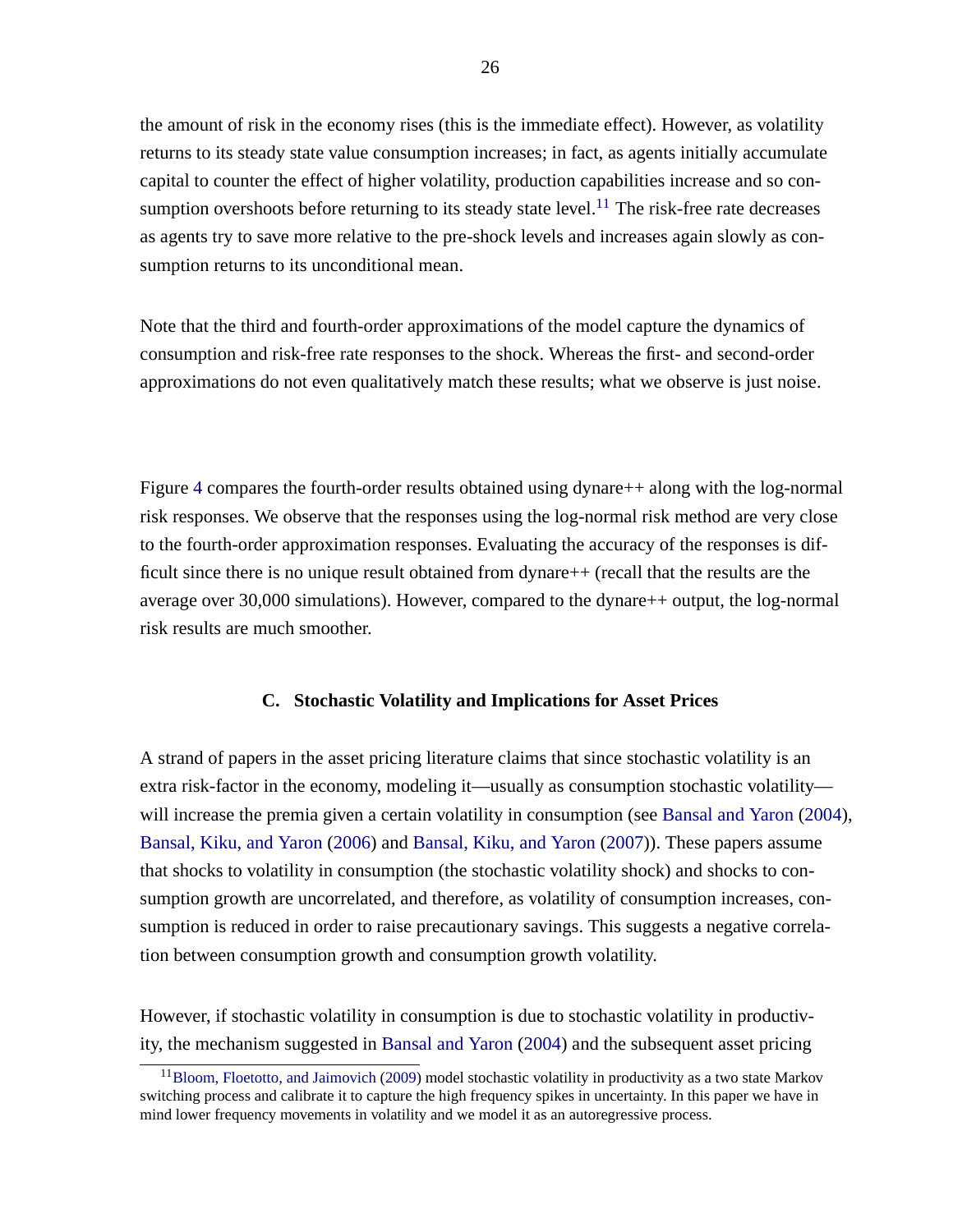# <span id="page-27-0"></span>**Figure 3. Stochastic Volatility in Productivity and Implied Stochastic Volatility in Consumption**

This figure shows the impulse response of consumption and risk-free rate in the model of Example 2 to a one standard deviation volatility shock. The results are obtained using dynare++ averaged over 30,000 simulations. The model is approximated to first, second, third and fourth-order and the results are superimposed.



implications are unlikely to emerge in equilibrium. The importance of the correlation between consumption growth and consumption growth variance for asset pricing has been highlighted by [Backus, Routledge, and Zin](#page-30-15) [\(2008\)](#page-30-15). Our analysis shows that even when innovations to productivity growth and productivity growth variance are uncorrelated, innovation to con-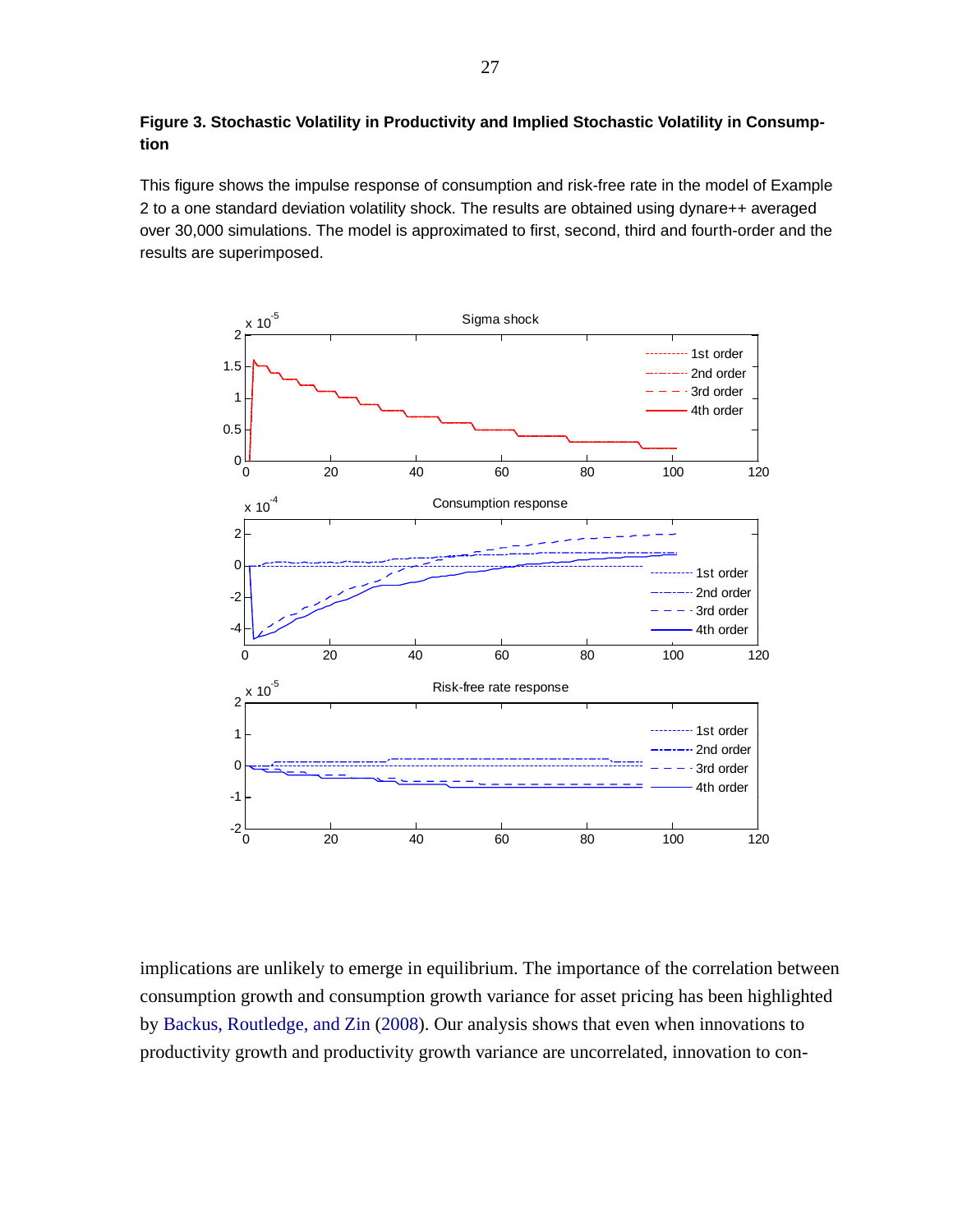# <span id="page-28-0"></span>**Figure 4. Stochastic Volatility in Productivity and Implied Stochastic Volatility in Consumption**

This figure shows the impulse response of consumption and risk-free rate in the model of Example 2 to a one standard deviation volatility shock. The results are obtained using the log-normal risk adjustment method (solid line) and are superimposed over the fourth approximation obtained using dynare++ (dashed line).



sumption growth and consumption growth variance are,

$$
Cov_t(g_{t+1}^c, (\sigma_{t+1}^c)^2) = c_{\sigma}c_x^2\omega^2.
$$

Note that this correlation is positive, implying that consumption growth increases when there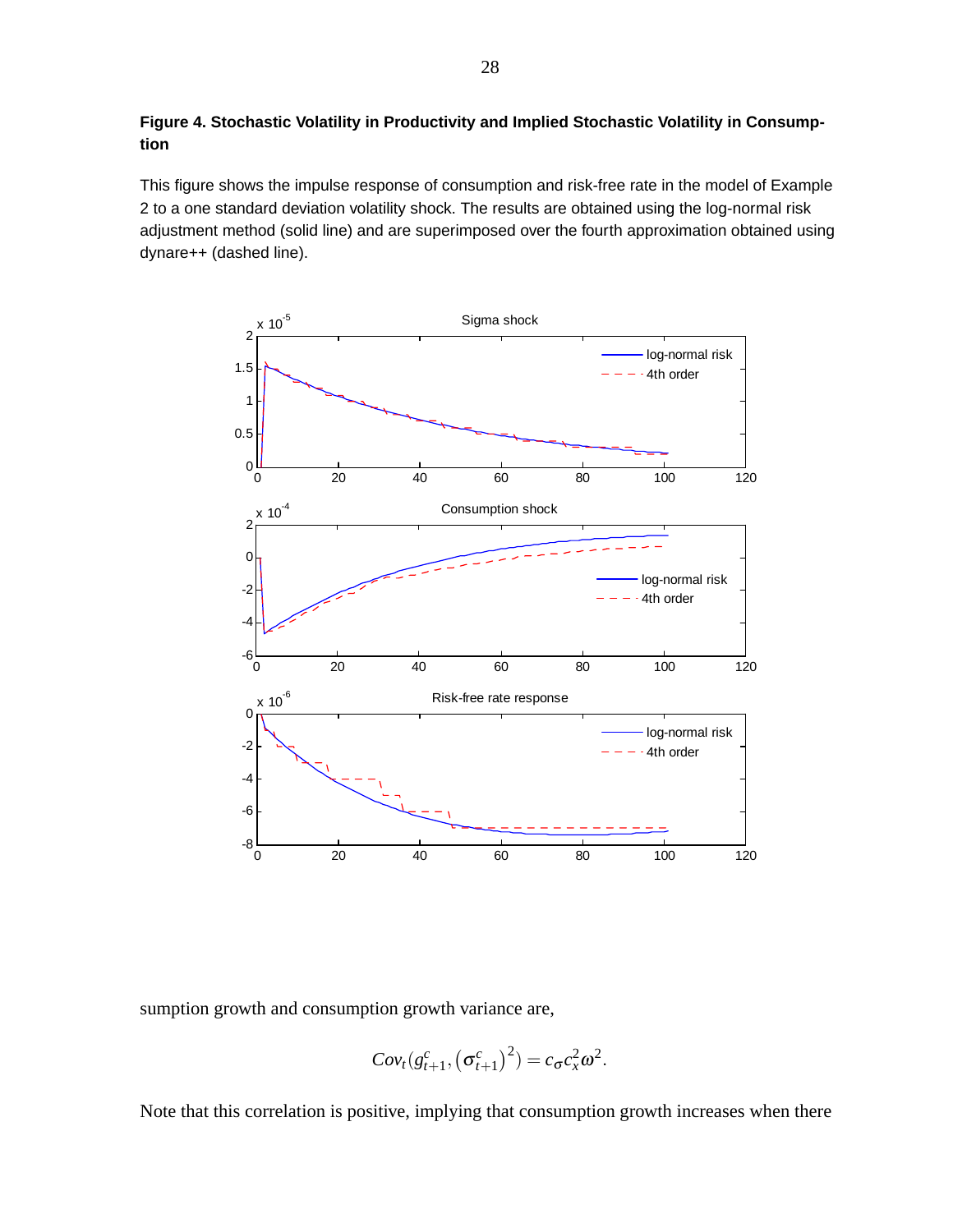<span id="page-29-1"></span>

This figure shows the correlation between consumption growth and variance of consumption growth for different calibrations and values of  $\psi$ .



are shocks to consumption growth volatility. In other words, stochastic volatility in consumption becomes a hedge for expected consumption growth thereby reducing risk premia. The effect is the opposite of what is assumed in endowment economy asset pricing literature.

Figure [5](#page-29-1) shows correlations for various values of parameters assuming the level of variance is equal to the long-term mean  $\theta$ . Higher elasticity of intertemporal substitution implies a stronger negative correlation. Asset pricing implications of stochastic volatility of productivity are studied in detail in [Malkhozov and Shamloo](#page-31-4) [\(2010\)](#page-31-4).

# **V. CONCLUSION**

<span id="page-29-0"></span>We suggest a way to solve real business cycle models using approximation techniques common in asset pricing literature. Even if eventually we prefer perturbation methods for their generality, we argue that log-linearization as presented in this paper is a very convenient tool that enables correctly capturing not only the dynamics of quantities but also asset pricing and welfare implications. We show precisely how the method is related to a standard higher-order perturbation approach. Furthermore, it suggests a computationally efficient way for solving and estimating models with stochastic volatility.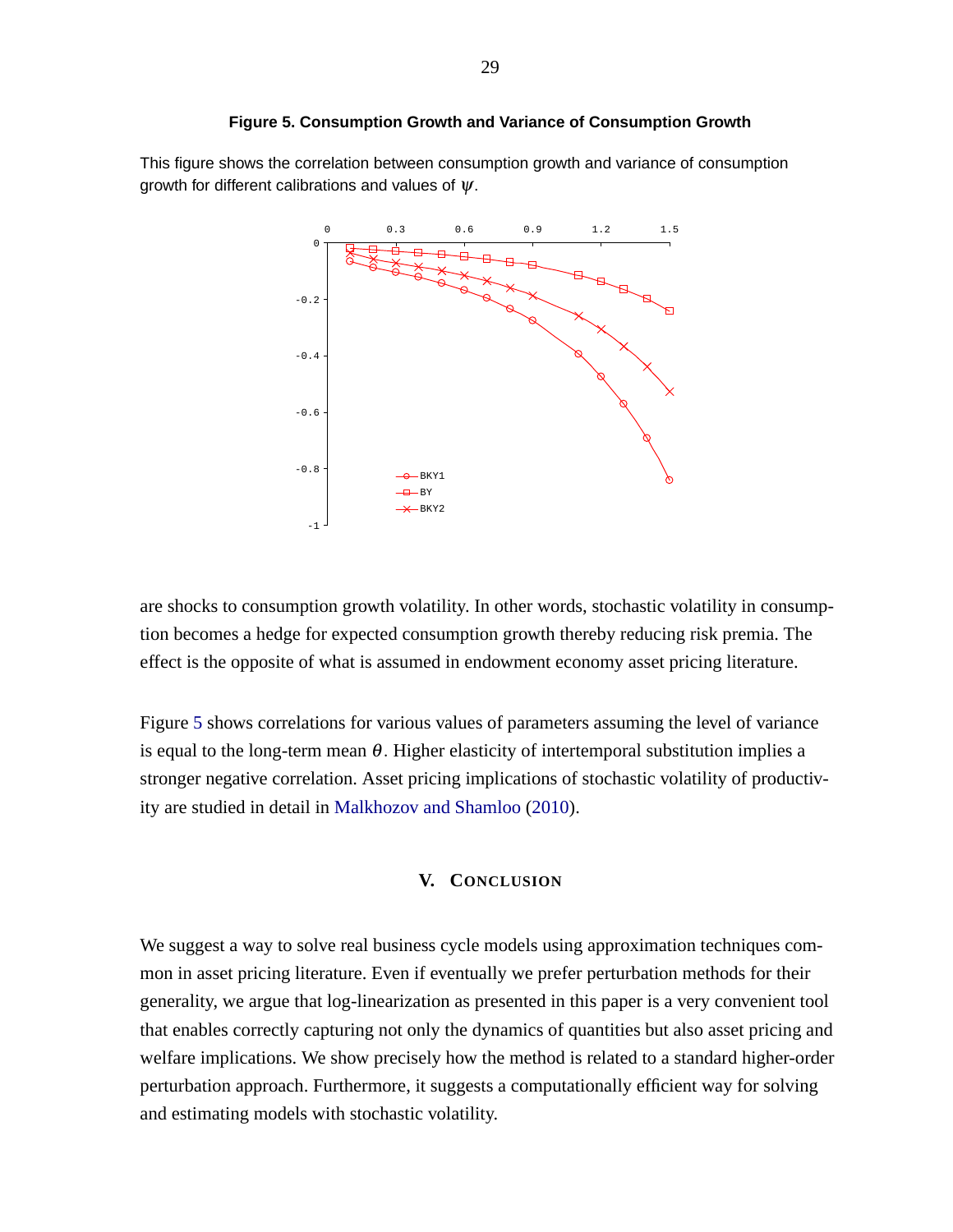#### **REFERENCES**

<span id="page-30-14"></span><span id="page-30-0"></span>Alvarez, F., and U. J. Jermann, 2005, "Using Asset Prices to Measure the Persistence of the Marginal Utility of Wealth," *Econometrica*, Vol. 73, No. 6, pp. 1997–2016.

<span id="page-30-3"></span>Backus, D. K., B. R. Routledge, and S. E. Zin, 2007, "Asset Prices in Business Cycle Analy- $\sin$ ".

<span id="page-30-15"></span>———, 2008, "The Cyclical Component of US Asset Returns," .

<span id="page-30-17"></span>Bansal, R., D. Kiku, and A. Yaron, 2006, "Risks for the Long Run: Estimation and Inference,".

<span id="page-30-18"></span>———, 2007, "A Note on the Economics and Statistics of Predictability: A Long Run Risks Perspective,".

<span id="page-30-10"></span>Bansal, R., and A. Yaron, 2004, "Risks for the Long Run: A Potential Resolution of Asset Pricing Puzzles," *The Journal of Finance*, Vol. 59, No. 4, pp. 1481–1509.

<span id="page-30-16"></span>Beeler, J., and J. Y. Campbell, 2009, "The Long-Run Risks Model and Aggregate Asset Prices: An Empirical Assessment," .

<span id="page-30-5"></span>Binsbergen van, J. H., J. Fernández-Villaverde, R. S. J. Koijen, and J. F. Rubio-Ramírez, 2008, "Likelihood Estimation of DSGE Models with Epstein-Zin Preferences," .

<span id="page-30-12"></span>Blanchard, O. J., and C. M. Kahn, 1980, "The Solution of Linear Difference Models under-Rational Expectations," *Econometrica*, Vol. 48, No. 5, pp. 1305–1311.

<span id="page-30-11"></span>Bloom, N., 2009, "The Impact of Uncertainty Shocks," *Econometrica*, Vol. 77, No. 3, pp. 623–685.

<span id="page-30-8"></span>Bloom, N., M. Floetotto, and N. Jaimovich, 2009, "Really Uncertain Business Cycles," .

<span id="page-30-4"></span>Caldara, D., J. Fernández-Villaverde, J. F. Rubio-Ramírez, and W. Yao, 2008, "Computing Models with Recursive Preferences," .

<span id="page-30-13"></span>Campbell, J. Y., 1994, "Inspecting the Mechanism: An Analytical Approach to the Stochastic Growth Model," *Journal of Monetary Economics*, Vol. 3, No. 3, pp. 463–506.

<span id="page-30-7"></span>Croce, M. M., 2008, "Long Run Productivity Risk: A New Hope for Production-based Asset Pricing,".

<span id="page-30-9"></span>Dai, Q., A. Le, and K. J. Singleton, 2010, "Discrete-Time Dynamic Term Structure Models with Generalized Market Prices of Risk," *Review of Financial Studies*, Vol. 23, No. 5, pp. 2184–2227.

<span id="page-30-6"></span>Duffie, D., J. Pan, and K. Singleton, 2000, "Transform Analysis and Asset Pricing for Affine Jump-Diffusions," *Econometrica*, Vol. 68, No. 6, pp. 1343–1376.

<span id="page-30-1"></span>Epstein, L. G., and S. E. Zin, 1989, "Substitution, Risk Aversion, and the Temporal Behavior of Consumption and Asset Returns: A Theoretical Framework," *Econometrica*, Vol. 57, No. 4, pp. 937–69.

<span id="page-30-2"></span>———, 1991, "Substitution, Risk Aversion, and the Temporal Behavior of Consumption and Asset Returns: An Empirical Analysis," *Journal of Political Economy*, Vol. 99, No. 2, pp. 263–86.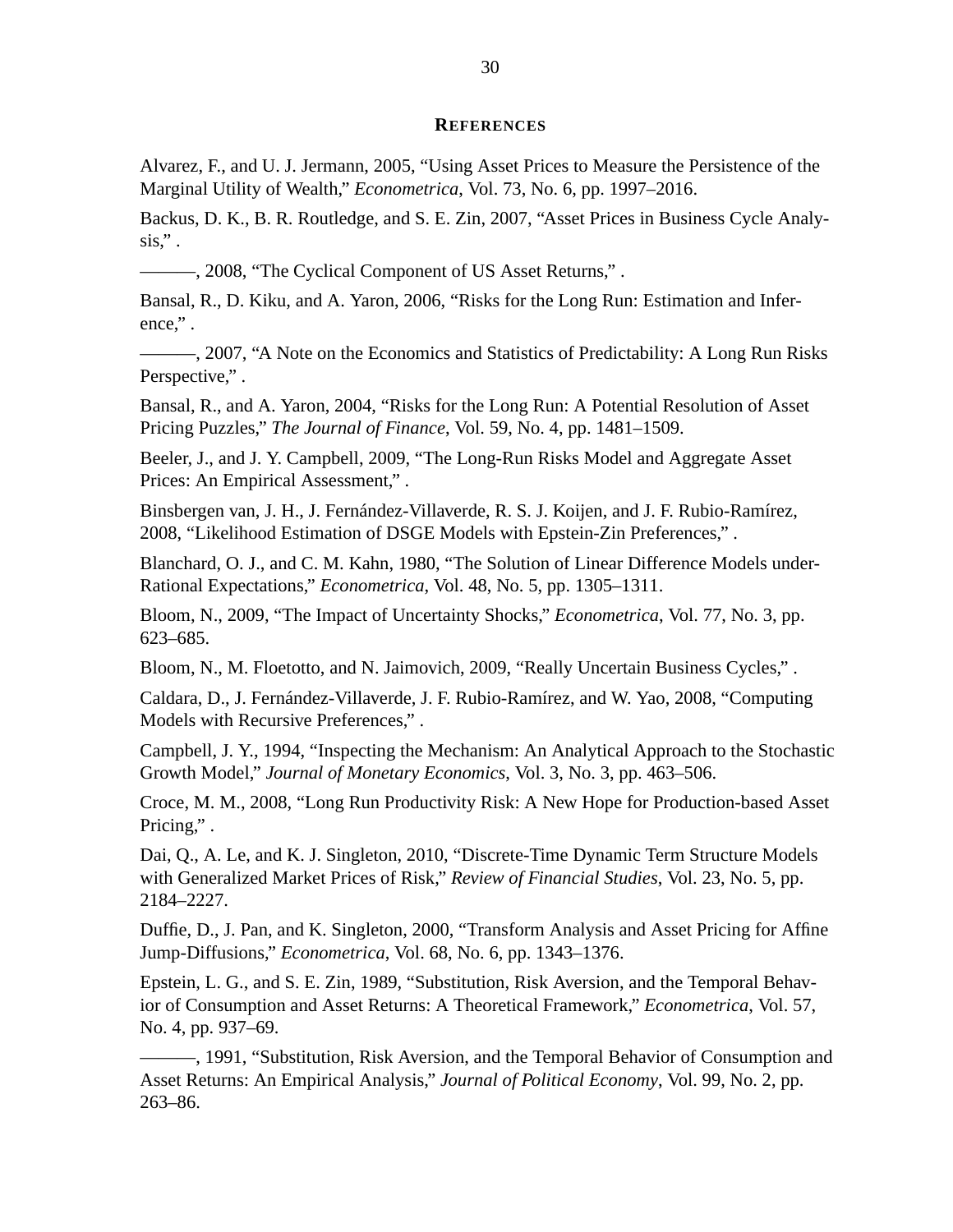<span id="page-31-3"></span>Fernandez-Villaverde, J., P. Guerron-Quintana, J. F. Rubio-Ramirez, and M. Uribe, 2009, "Risk Matters: The Real Effects of Volatility Shocks," .

<span id="page-31-8"></span>Justiniano, G., and A. Primiceri, 2008, "The Time Varying Volatility of Macroeconomic Fluctuations," *American Economic Review*, Vol. 98.

<span id="page-31-7"></span>Kaltenbrunner, G., and L. A. Lochstoer, 2007, "Long Run Risk through Consumption Smoothing,".

<span id="page-31-4"></span>Malkhozov, A., and M. Shamloo, 2010, "Asset Prices in a News Driven Real Business Cycle Model,".

<span id="page-31-5"></span>Rudebusch, G. D., and E. T. Swanson, 2008, "The Bond Premium in DSGE Model with Long-Run Real and Nominal Risks," .

<span id="page-31-1"></span>Schmitt-Grohe, S., and M. Uribe, 2004, "Solving Dynamic General Equilibrium Models Using a Second-Order Approximation to the Policy Function," *Journal of Economic Dynamics and Control*, Vol. 28, No. 4, pp. 755–75.

<span id="page-31-6"></span>Swanson, E. T., G. S. Anderson, and A. T. Levin, 2006, "Higher-Order Perturbation Solutions to Dynamic, Discrete-Time Rational Expectations Models," in *Federal Reserve Bank of San Francisco Working Paper Series 2006-01*.

<span id="page-31-2"></span>Uhlig, H., 2010, "Easy EZ in DSGE," .

<span id="page-31-0"></span>Weil, P., 1989, "The Equity Premium Puzzle and the Risk Free Rate Puzzle," *Journal of Monetary Economics*, Vol. 24, No. 3, pp. 401–21.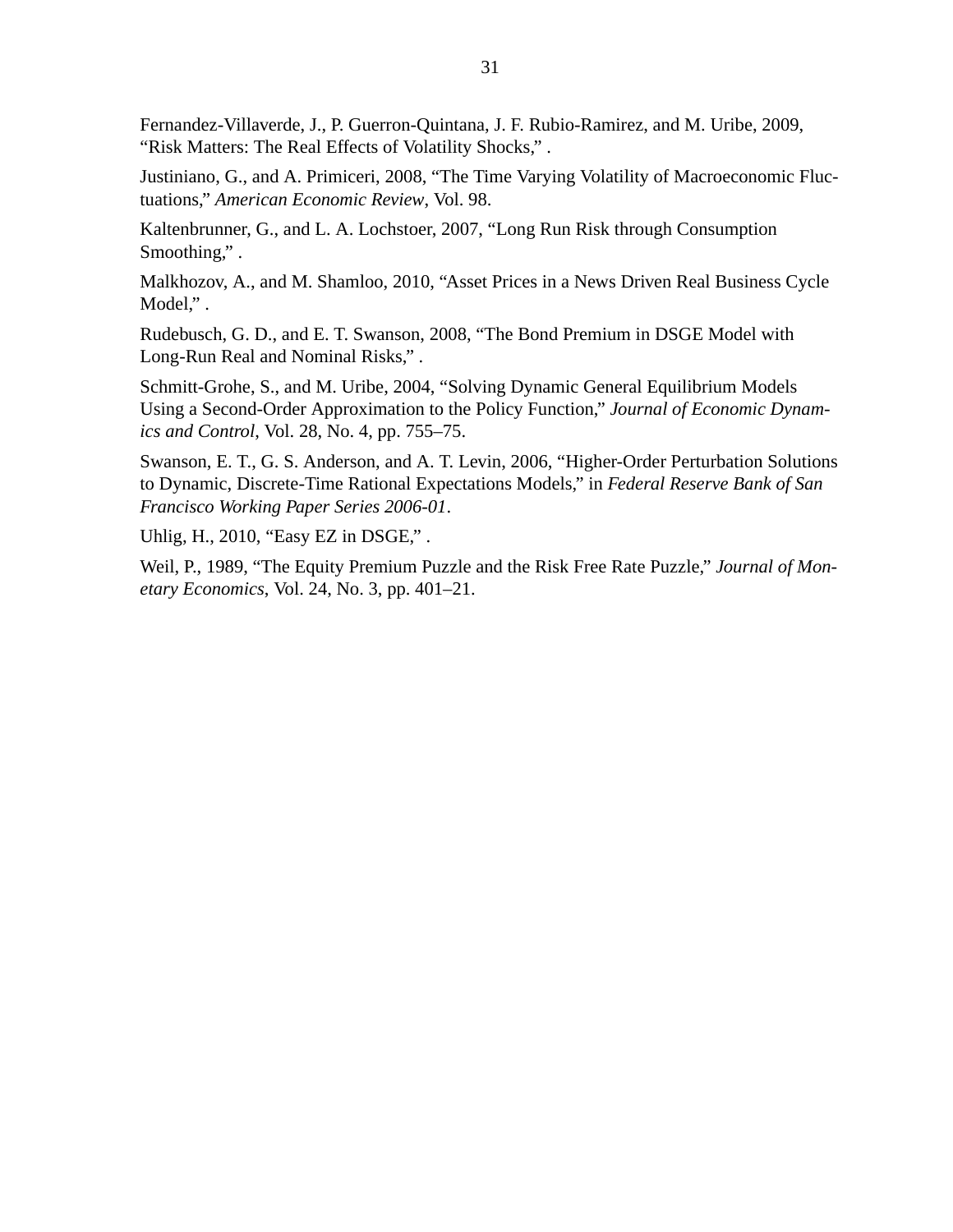#### **APPENDIX A. EQUILIBRIUM CONDITIONS**

<span id="page-32-0"></span>The value function:

$$
V(K_t, A_t) = \max_{C(K_t, Z_t)} (U_t)
$$
  

$$
V_t = \max_{C(K_t, Z_t)} \left( (1 - \beta) C_t^{1 - 1/\psi} + \beta (E_t (V_{t+1}^{1 - \gamma}))^{\frac{1 - 1/\psi}{1 - \gamma}} \right)^{\frac{1}{1 - 1/\psi}}
$$

:

Define the scaled variables  $\tilde{X}_t =$ *Xt*  $A_{t-1}$ and the scaled value function  $\tilde{V}_t = V(\tilde{K}_t, \tilde{A}_t)$ .  $U_t, Y_t, K_{t+1}$ are homogeneous of degree one in  $A_t$  and  $K_t$ ; therefore, the value function is homogeneous of degree one in  $A_t$  and  $K_t$  as well. In particular we can scale the problem by  $A_{t-1}$ ,

$$
V(K_t, A_t) = A_{t-1} V(\frac{K_t}{A_{t-1}}, \frac{A_t}{A_{t-1}}).
$$

In scaled variables the equilibrium conditions can be written as:

$$
\frac{V_t}{A_{t-1}} = \max_{C(K_t, A_t)} \left( \left( \frac{C_t}{A_{t-1}} \right)^{1-1/\psi} + \frac{1}{A_{t-1}^{1-1/\psi}} \beta E_t \left( E_t (V_{t+1}^{1-\gamma}) \right)^{\frac{1-1/\psi}{1-\gamma}} \right)^{\frac{1}{1-1/\psi}}
$$
\n
$$
\frac{V_t}{A_{t-1}} = \max_{C(K_t, A_t)} \left( \left( \frac{C_t}{A_{t-1}} \right)^{1-1/\psi} + \frac{A_t^{1-1/\psi}}{A_{t-1}^{1-1/\psi}} \beta \left( E_t \left( \frac{V_{t+1}^{1-\gamma}}{A_t^{1-\gamma}} \right) \right)^{\frac{1-1/\psi}{1-\gamma}} \right)^{\frac{1}{1-1/\psi}}
$$
\n
$$
\tilde{V}_t = \max_{C(\tilde{K}_t, Z_t)} \left( \tilde{C}_t^{1-1/\psi} + \tilde{A}_t^{1-1/\psi} \beta \left( E_t (\tilde{V}_{t+1}^{1-\gamma}) \right)^{\frac{1-1/\psi}{1-\gamma}} \right)^{\frac{1}{1-1/\psi}}.
$$

The first-order condition with respect to  $\tilde{C}_t$  and the envelope condition are as follows:

$$
\tilde{C}_t^{-1/\psi} = \beta \tilde{A}_t^{-1/\psi} E_t \left[ \tilde{V}_{t+1}^{1-\gamma} \right]^{\frac{\gamma-1/\psi}{1-\gamma}} E_t \left[ \tilde{V}_{t+1}^{-\gamma} \tilde{V}_{\tilde{K}t+1} \right] \n\tilde{V}_{\tilde{K}t} = \beta \tilde{A}_t^{-1/\psi} \tilde{V}_t^{-1/\psi} E_t \left[ \tilde{V}_{t+1}^{1-\gamma} \right]^{\frac{\gamma-1/\psi}{1-\gamma}} E_t \left[ \tilde{V}_{t+1}^{-\gamma} \tilde{V}_{Kt+1} \right] R_t.
$$

Iterating the envelope condition one period forward and combining it with the first-order condition, we obtain the Euler equation for consumption and an expression for  $\tilde{V}_{\tilde{K}t}$ :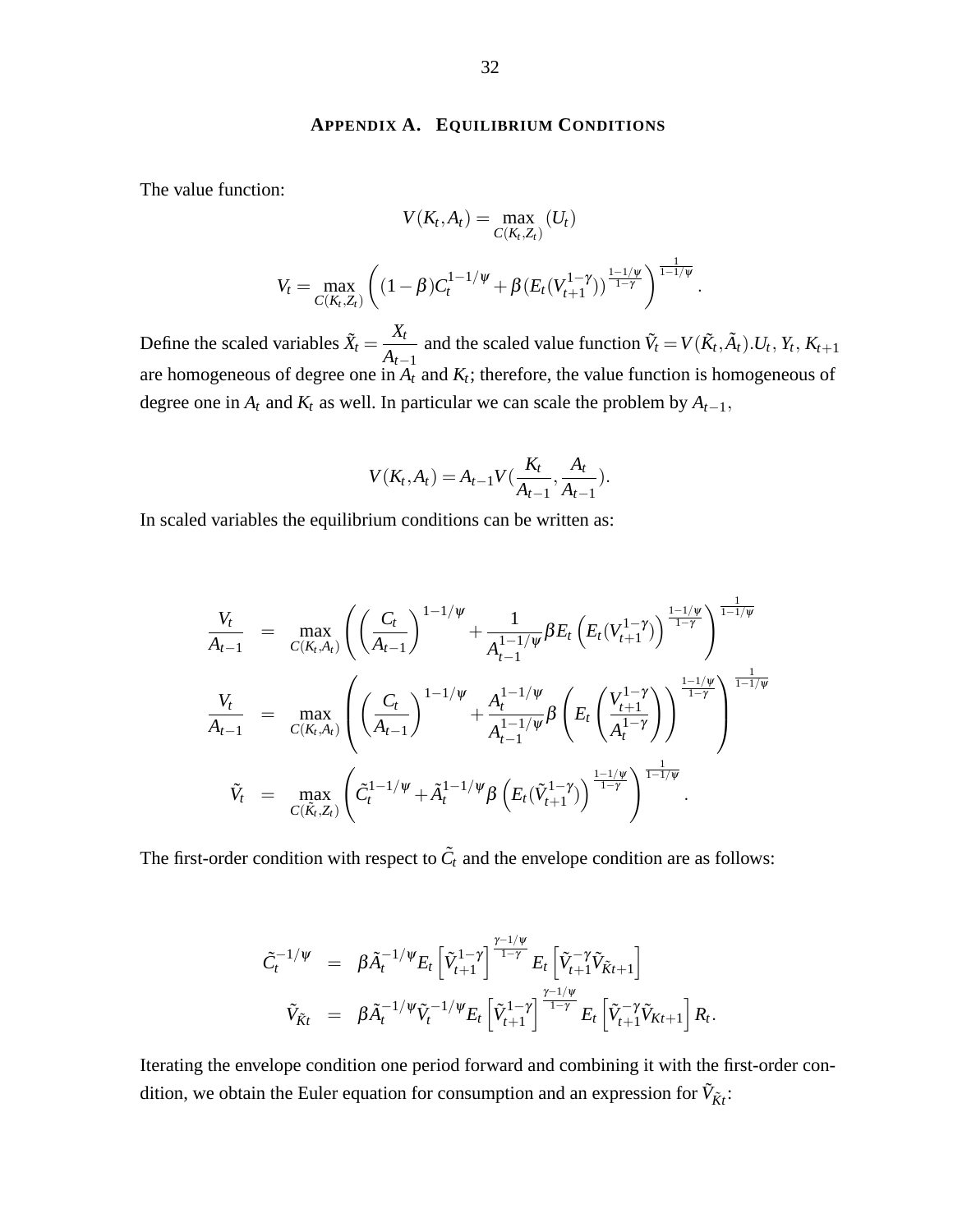$$
\beta E_t \left[ \tilde{A}_t^{-1/\psi} E_t \left[ \tilde{V}_{t+1}^{1-\gamma} \right] \frac{\tilde{V}_{t+1}^{-1/\psi}}{\tilde{V}_{t+1}} \tilde{V}_{t+1}^{-\gamma+1/\psi} \frac{\tilde{C}_{t+1}^{-1/\psi}}{\tilde{C}_t^{-1/\psi}} R_{t+1} \right] = 1
$$
  

$$
\tilde{V}_{\tilde{K}t} - \tilde{V}_t^{1/\psi} \tilde{C}_t^{-1/\psi} R_t = 0.
$$

Notice that  $R_t$  can be expressed in terms of scaled variables:

$$
R_t = (1 - \delta) + \alpha Z_t \tilde{A}_t^{1-\alpha} \tilde{K}_t^{\alpha-1}.
$$

# **APPENDIX B. NON-STOCHASTIC STEADY STATE**

<span id="page-33-0"></span>The following relations define the equilibrium:

$$
E_{t}\left[\beta \tilde{A}_{t}^{-1/\psi} E_{t}\left[\tilde{V}_{t+1}^{1-\gamma}\right]^{\frac{\gamma-1/\psi}{1-\gamma}} \tilde{V}_{t+1}^{-\gamma+1/\psi} \frac{\tilde{C}_{t+1}^{-1/\psi}}{\tilde{C}_{t}^{-1/\psi}} R_{t+1}\right] = 1
$$
  

$$
\tilde{V}_{t}^{1-\frac{1}{\psi}} - \max_{C(\tilde{K}_{t},Z_{t})} \left(\tilde{C}_{t}^{1-\frac{1}{\psi}} + \tilde{A}_{t}^{1-1/\psi} \beta \left(E_{t}(\tilde{V}_{t+1}^{1-\gamma})\right)^{\frac{1-1/\psi}{1-\gamma}}\right) = 0
$$
  

$$
\tilde{K}_{t+1} - (1-\delta) \tilde{K}_{t} \tilde{A}_{t}^{-1} - Z_{t} \tilde{A}_{t}^{-\alpha} \tilde{K}_{t}^{\alpha} + \tilde{C}_{t} \tilde{A}_{t}^{-1} = 0.
$$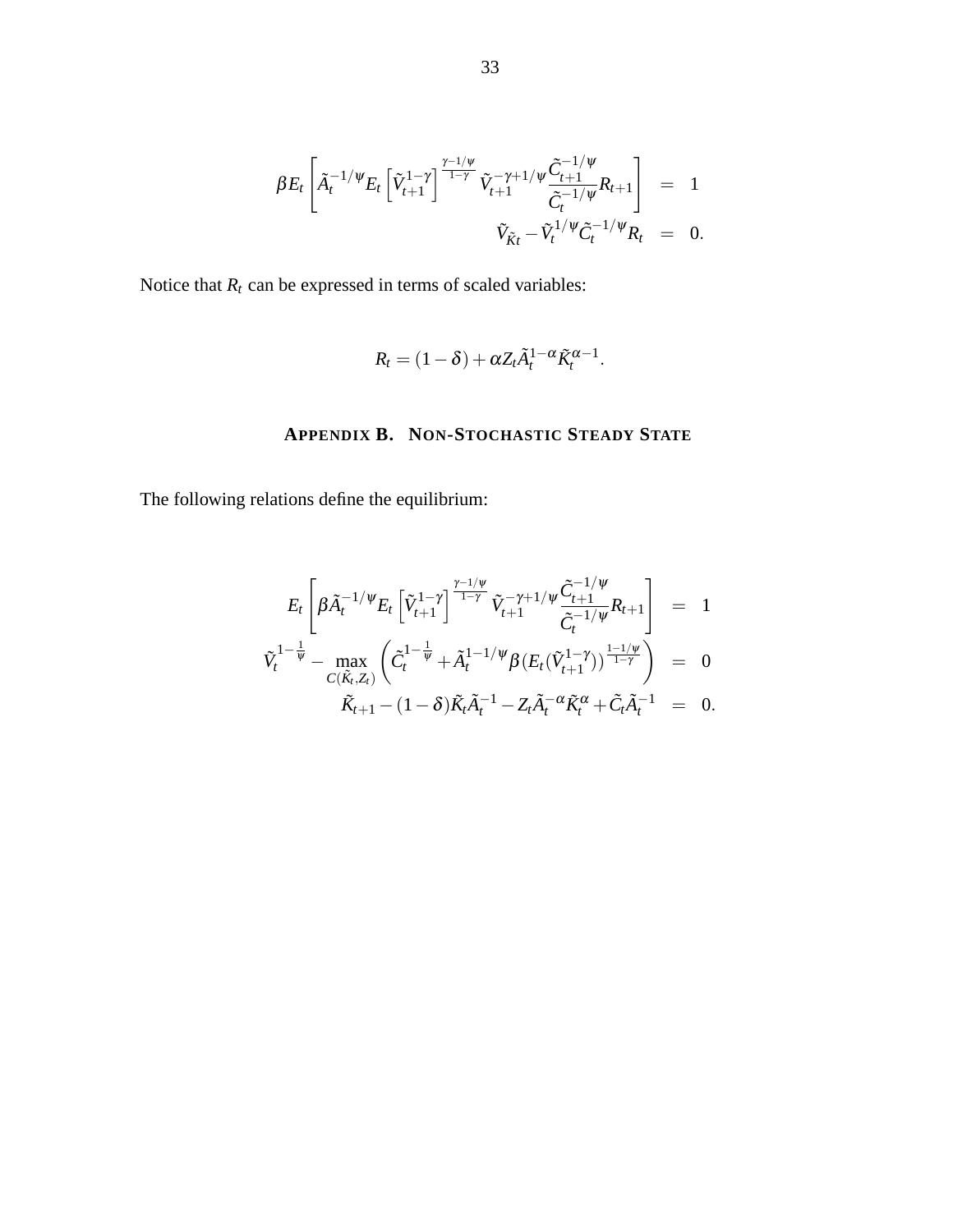The non-stochastic steady state can be described by:

$$
u = (I - H_1)^{-1} H_0
$$
  
\n
$$
\tilde{A} = \exp(u^1)
$$
  
\n
$$
Z = \exp(u^2)
$$
  
\n
$$
R = \beta^{-1} \tilde{A}^{1/\psi}
$$
  
\n
$$
\tilde{K} = \tilde{A} \left[ \frac{\beta^{-1} \tilde{A}^{1/\psi} - (1 - \delta)}{\alpha Z} \right] \frac{1}{\alpha - 1}
$$
  
\n
$$
\tilde{Y} = Z \tilde{A}^{1 - \alpha} \tilde{K}^{\alpha}
$$
  
\n
$$
\tilde{C} = (1 - \delta) \tilde{K} + \tilde{Y} - \tilde{K} \tilde{A}
$$
  
\n
$$
\tilde{V} = \tilde{C} \left( \frac{1}{1 - \beta \tilde{A}^{1 - \frac{1}{\psi}}} \right)^{\frac{1}{1 - 1/\psi}}.
$$

# **APPENDIX C. DIFFERENCE EQUATION SOLUTION**

<span id="page-34-0"></span>Equation [\(13\)](#page-14-1) can be re-written as:

$$
\begin{bmatrix} E_t \hat{v}_{t+1} \\ E_t \hat{c}_{t+1} \\ \hat{k}_{t+1} \end{bmatrix} = R + P \Lambda P^{-1} \begin{bmatrix} \hat{v}_t \\ \hat{c}_t \\ \hat{k}_t \end{bmatrix} + Q' \hat{u}_t, \qquad (17)
$$

where Λ and *P* are the eigenvalues and eigenvectors associated with *W*: As noted above, we should find that there are *m* roots larger than one, associated with the jumpy variables. In this case  $m = 2$ , the two roots associated with  $\hat{v}_t$  and  $\hat{c}_t$ .

First, note that  $QE_t\hat{u}_{t+1} = QH_1\hat{u}_t = Q'\hat{u}_t$ . Second, note that *R* includes constants such as  $Var_t(\hat{v}_{t+1})$  and  $Var_t(\hat{m}_{t+1})$  which are unknown. However, the stochastic part of the solution is independent of the constant term so we can solve the model above in two stages. First, solve the model without the R,

$$
P^{-1}\left[\begin{array}{c}E_t\hat{v}_{t+1}\\E_t\hat{c}_{t+1}\\ \hat{k}_{t+1}\end{array}\right]=\Lambda P^{-1}\left[\begin{array}{c}\hat{v}_t\\ \hat{c}_t\\ \hat{k}_t\end{array}\right]+P^{-1}Q'\hat{u}_t.
$$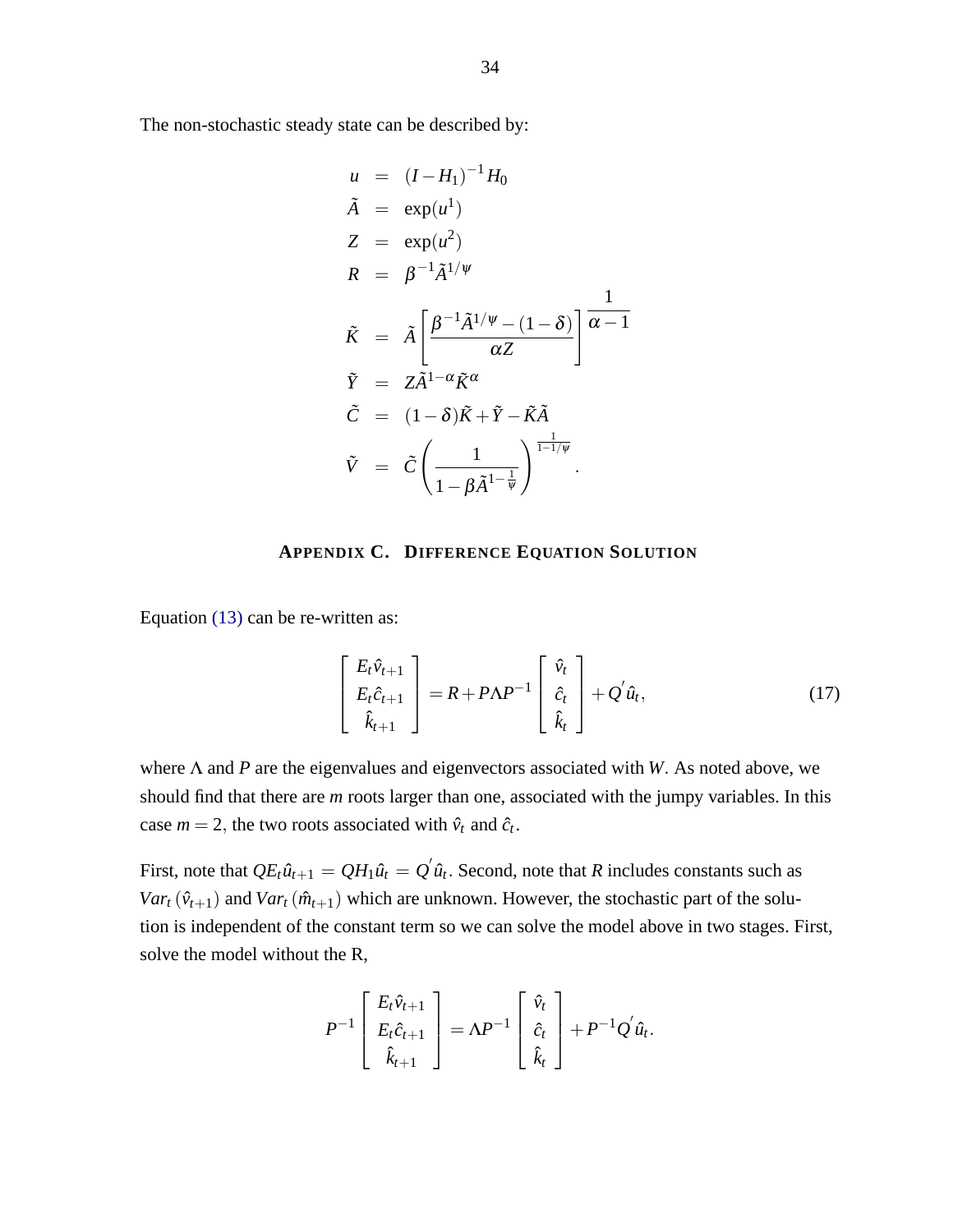Redefine the system as:

$$
\begin{bmatrix} E_t y_{t+1}^1 \\ E_t y_{t+1}^2 \\ y_{t+1}^3 \end{bmatrix} = \begin{bmatrix} \lambda_1 & 0 & 0 \\ 0 & \lambda_2 & 0 \\ 0 & 0 & \lambda_3 \end{bmatrix} \begin{bmatrix} y_t^1 \\ y_t^2 \\ y_t^3 \end{bmatrix} + P^{-1} Q' \hat{u}_t.
$$

For  $\lambda_1 > 0$  and  $\lambda_2 > 0$ , the roots can be solved forward and for  $\lambda_3$  it can be solved backwards yielding,

$$
y_t^1 = -\frac{\lambda_1}{\lambda_1 - \rho_A} (P^{-1}Q')_{11} \hat{a}_t - (P^{-1}Q')_{12} \hat{z}_t
$$
  
\n
$$
y_t^2 = -\frac{\lambda_2}{\lambda_2 - \rho_A} (P^{-1}Q')_{21} \hat{a}_t - (P^{-1}Q')_{22} \hat{z}_t
$$
  
\n
$$
y_t^3 = \lambda_2 y_{t-1}^3 + (P^{-1}Q')_{31} \hat{a}_t + (P^{-1}Q')_{32} \hat{z}_t.
$$

Then, find  $\hat{v}_t$ ,  $\hat{c}_t$  and  $\hat{k}_t$  by:

$$
\begin{bmatrix} \hat{v}_t \\ \hat{c}_t \\ \hat{k}_t \end{bmatrix} = P \begin{bmatrix} y_t^1 \\ y_t^2 \\ y_t^3 \end{bmatrix} .
$$
 (18)

Furthermore,

$$
Var_t\left[\begin{array}{c} \hat{v}_{t+1} \\ \hat{c}_{t+1} \\ \hat{k}_t \end{array}\right] = PVar_t(y_{t+1})P',
$$

with solutions for  $\hat{v}_t$  and  $\hat{c}_t$  at hand one can easily calculate the conditional variance of these variables at time *t* and thus, solve for matrix *R*:

# <span id="page-35-0"></span>**APPENDIX D. EXAMPLE 1 SOLUTION: METHOD OF UNKNOWN COEFFICIENTS**

The log of the stochastic discount factor is:

$$
m_{t+1} = \ln \beta + (1/\psi - \gamma) \left( \tilde{v}_{t+1} - \frac{1}{(1-\gamma)} \ln E_t e^{(1-\gamma)\tilde{v}_{t+1}} \right) - 1/\psi \tilde{a}_t - 1/\psi (\tilde{c}_{t+1} - \tilde{c}_t).
$$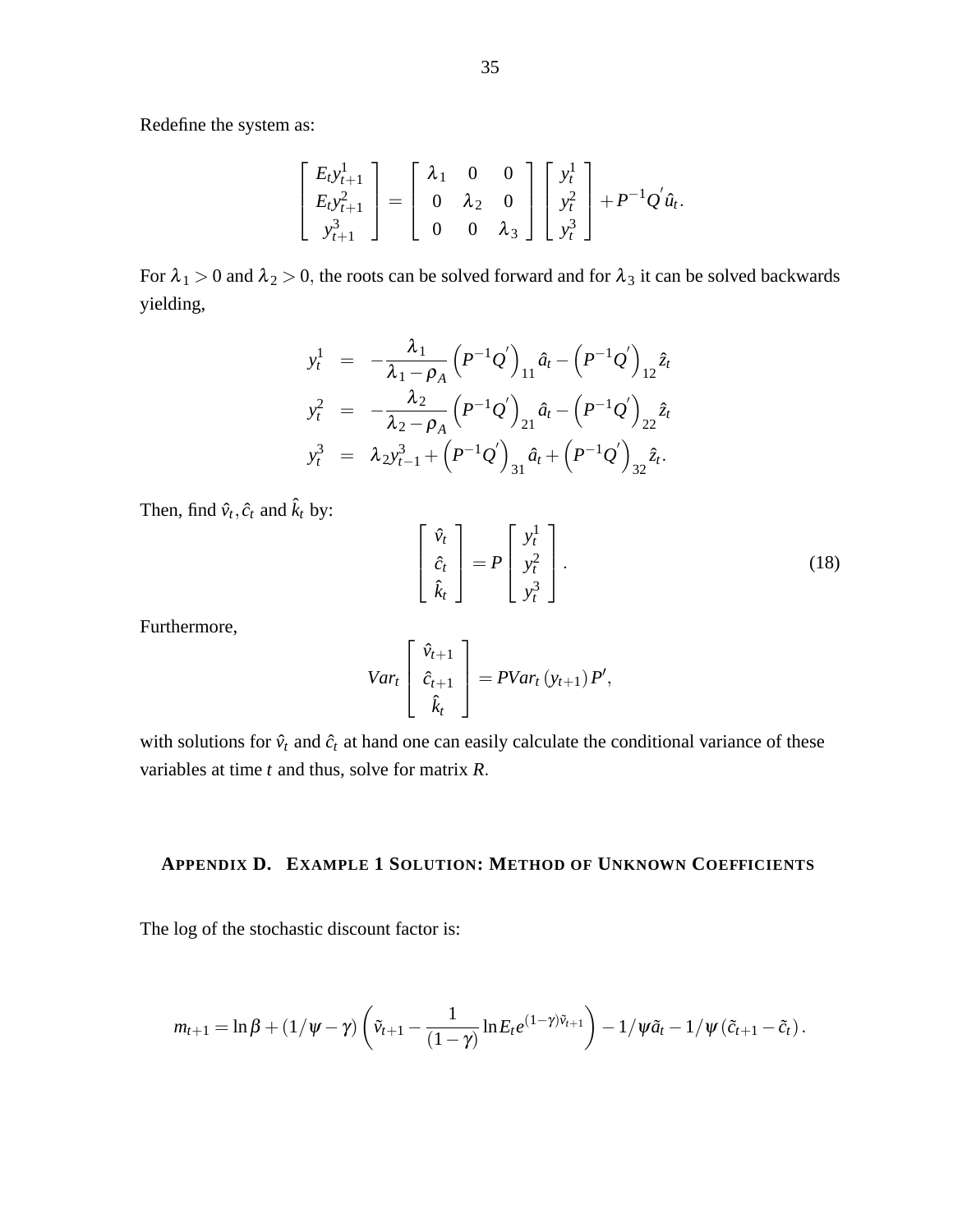Because of the assumed log-linearity of  $\tilde{v}_t$  and the normality of shocks it can be written:<sup>[12](#page-36-0)</sup>

$$
m_{t+1} = \ln \beta + (1/\psi - \gamma) \left( \tilde{v}_{t+1} - E_t \tilde{v}_{t+1} + \frac{1}{2} (1-\gamma) \text{Var}_t (\tilde{v}_{t+1}) \right) - 1/\psi \tilde{a}_t - 1/\psi (\tilde{c}_{t+1} - \tilde{c}_t).
$$

The Euler equation [\(6\)](#page-10-2) can be written as  $E_t$  ( $\exp(m_{t+1} + r_{t+1}) = 1$ , which again using the lognormal structure of the model implies the following condition:

$$
E_t(m_{t+1}+r_{t+1})+\frac{1}{2}Var_t(m_{t+1}+r_{t+1})=0.
$$

Define some preliminary expressions. First,

$$
-1/\psi \hat{a}_t - 1/\psi (\hat{c}_{t+1} - \hat{c}_t) + r_{t+1} =
$$

$$
-1/\psi \left[ k_c c_k^2 + (k_k - 1 + \psi r_{ak} k_c) c_k + \psi r_{ak} k_k \right] \hat{k}_t -1/\psi \left[ l_1 (I + (c_k + \psi r_{ak}) k_a I - \psi r_{ak} H_1) + l_2 ((c_k + \psi r_{ak}) k_z I - \psi \tau_2 H_1) + c_x ((-1 + (c_k + \psi r_{ak}) k_c) I + H_1) \right] \hat{u}_t -1/\psi [c_x \Sigma_t - \psi (r_{ak} l_1 + r_z l_2) \Sigma_t] \epsilon_{t+1} -1/\psi [c_0 (c_k + \psi r_{ak}) k_c].
$$

 $Next, <sup>13</sup>$  $Next, <sup>13</sup>$  $Next, <sup>13</sup>$ 

$$
Var_t(\hat{v}_{t+1}) = (v_u \Sigma_t) (v_u \Sigma_t)^T = v_u \Sigma \Sigma^T v_u^T = v_u G_0 v_u.
$$

Finally,

$$
Var_t (m_{t+1} + r_{t+1}) = (l\Sigma_t) (l\Sigma_t)^T = l\Sigma_t \Sigma_t^T l^T = lG_0 l^T,
$$

where

$$
l=(-\gamma+1/\psi)v_u-1/\psi(c_u-\psi(r_{ak}t_1+r_zt_2)).
$$

As the value function enters the Euler equation we need to approximate it by log-linearizing its definition [\(3\)](#page-10-0) to complete the solution. Again using log-normality we can rewrite [\(3\):](#page-10-0)

$$
e^{(1-1/\psi)\tilde{v}_t} = e^{(1-1/\psi)\tilde{c}_t} + \beta e^{(1-1/\psi)(\tilde{a}_t + E_t \tilde{v}_{t+1} + \frac{1}{2}(1-\gamma)Var_t(\tilde{v}_{t+1}))},
$$

<span id="page-36-0"></span><sup>&</sup>lt;sup>12</sup>Useful result about certainty equivalence under log-normality: if  $\ln x \sim N(\mu, v)$  then  $\frac{1}{\alpha} \ln E(x^{\alpha}) - E(\ln x) =$  $rac{1}{2}\alpha v^2$ .

<span id="page-36-1"></span> $^{13}$  $\kappa_2 G_1 \kappa_2^T$  is a  $(1 \times n)$  vector with  $k^{th}$  element equal to  $\sum_{i,j} \kappa_{2,i} G_{1,ijk} \kappa_{2,j}$ .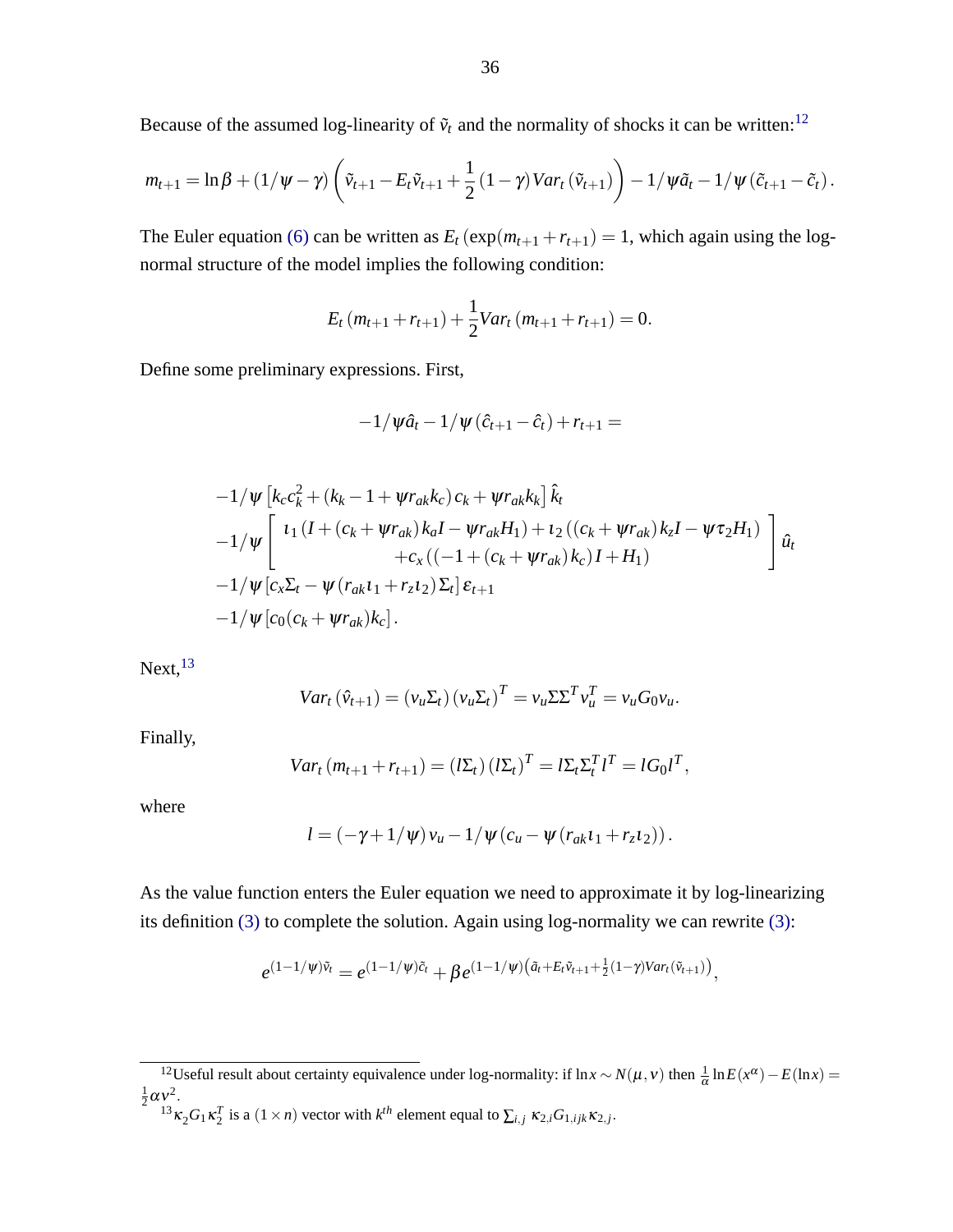and linearize it

$$
\zeta_1 \hat{v}_t = \zeta_2 \hat{c}_t + \zeta_3 \left( \hat{a}_t + E_t \hat{v}_{t+1} + \frac{1}{2} (1 - \gamma) Var_t \left( \hat{v}_{t+1} \right) \right),
$$

where

$$
\begin{array}{rcl}\n\zeta_1 &=& \tilde{V}^{1-\frac{1}{\psi}} \\
\zeta_2 &=& \tilde{C}^{1-\frac{1}{\psi}} \\
\zeta_3 &=& \beta \tilde{A}^{1-\frac{1}{\psi}} \tilde{V}^{1-\frac{1}{\psi}}.\n\end{array}
$$

Regrouping terms in the conditions implied by the Euler equation and the linearization of the value function definition give us the following system of equations for  $(c_0, c_k, c_x, v_0, v_k, v_x)$ :

$$
k_{c}c_{k} + (k_{k} - 1 + \psi r_{ak}k_{c}) c_{k} + \psi r_{ak}k_{k} = 0
$$
  
\n
$$
t_{1}(I + (c_{k} + \psi r_{ak})k_{a}I - \psi r_{ak}H_{1}) + t_{2}((c_{k} + \psi r_{ak})k_{z}I - \psi \tau_{2}H_{1}) = 0
$$
  
\n
$$
+c_{x}((-1 + (c_{k} + \psi r_{ak})k_{c})I + H_{1}) - \frac{1}{2}\psi ((\gamma - 1/\psi)(1 - \gamma)v_{x}G_{1}v_{x} + lG_{1}I^{T}) = 0
$$
  
\n
$$
c_{0}(c_{k} + \psi r_{ak})k_{c} - \frac{1}{2}\psi ((\gamma - 1/\psi)(1 - \gamma)(v_{x}G_{0}v_{x} + v_{x}G_{1}v_{x}x) + lG_{0}I^{T} + lG_{1}I^{T}x) = 0
$$
  
\n
$$
\zeta_{1}v_{k} - \zeta_{2}c_{k} - \zeta_{3}v_{k}(k_{k} + k_{c}c_{k}) = 0
$$
  
\n
$$
\zeta_{1}v_{x} - \zeta_{2}c_{x} - \zeta_{3}\left(t_{1} + v_{k}(k_{a}t_{1} + k_{z}t_{2} + k_{c}c_{x}) + v_{x}H_{1} + \frac{1}{2}(1 - \gamma)v_{x}G_{1}v_{x}\right) = 0
$$
  
\n
$$
\zeta_{1}v_{0} - \zeta_{2}c_{0} - \zeta_{3}\left(v_{0} + v_{k}k_{c}c_{0} + \frac{1}{2}(1 - \gamma)(v_{x}G_{0}v_{x} + v_{x}G_{1}v_{x}x)\right) = 0.
$$

In the most general case this is a system of quadratic equations we have to solve numerically.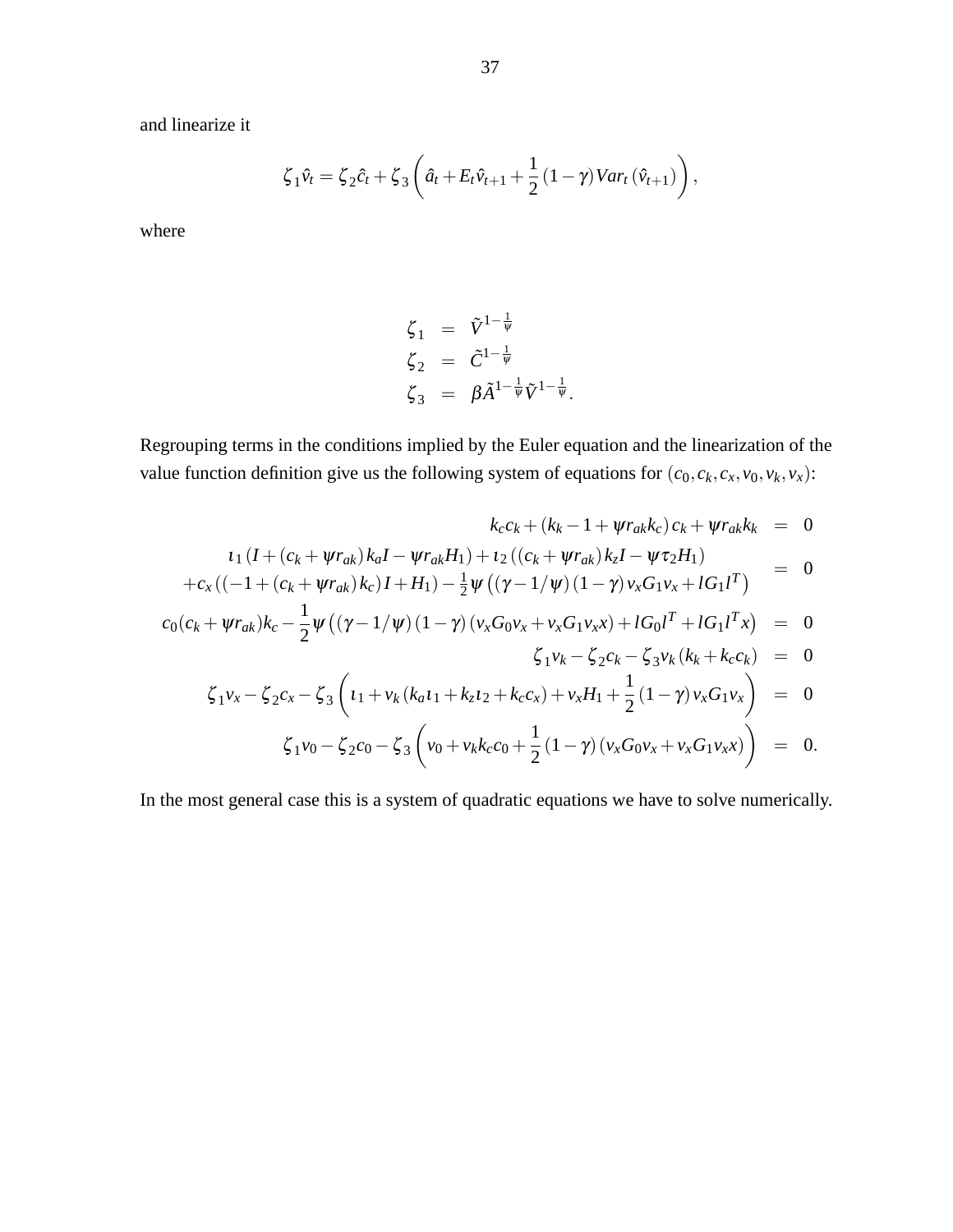In Example 1, the case without stochastic volatility, the solutions for the coefficients are:

$$
c_{k} = \frac{-(k_{k}-1+\psi r_{ak}k_{c}) \pm \sqrt{(k_{k}-1+\psi r_{ak}k_{c})^{2}-4k_{c}k_{k}\psi r_{ak}}}{2k_{c}}
$$
  
\n
$$
c_{x} = \begin{pmatrix} \n\iota_{1}(I+(c_{k}+\psi r_{ak})k_{a}I-\psi r_{ak}H_{1}) \\ \n+ \iota_{2}((c_{k}+\psi r_{ak})k_{z}I-\psi \tau_{2}H_{1}) \n\end{pmatrix} ((-1+(c_{k}+\psi r_{ak})k_{c})I+H_{1})^{-1}
$$
  
\n
$$
c_{0} = \frac{\left(\frac{1}{2}\psi\left((\gamma-1/\psi)(1-\gamma)L_{1}L_{1}^{T}+((-\gamma+1/\psi)L_{1}-1/\psi L_{2})((-\gamma+1/\psi)L_{1}-1/\psi L_{2})^{T}\right)\right)}{(c_{k}+\psi r_{ak})k_{c}}
$$
  
\n
$$
v_{k} = \frac{\zeta_{2}c_{k}}{\zeta_{1}-\zeta_{3}(k_{k}+k_{c}c_{k})}
$$

$$
v_x = (\zeta_2 c_x + \zeta_3 (t_1 + v_k (k_a t_1 + k_z t_2 + k_c c_x))) (\zeta_1 I - \zeta_3 H_1)^{-1}
$$
  
\n
$$
v_0 = \frac{\zeta_2 c_0 + \zeta_3 (v_k k_c c_0 + \frac{1}{2} (1 - \gamma) L_1 L_1^T)}{\zeta_1 - \zeta_3},
$$

where

$$
L_1 = v_u H_2
$$
  
\n
$$
L_2 = (c_u - \psi (r_{ak} t_1 + r_z t_2)) H_2
$$
  
\n
$$
u_t = \begin{bmatrix} a_t \\ z_t \end{bmatrix}.
$$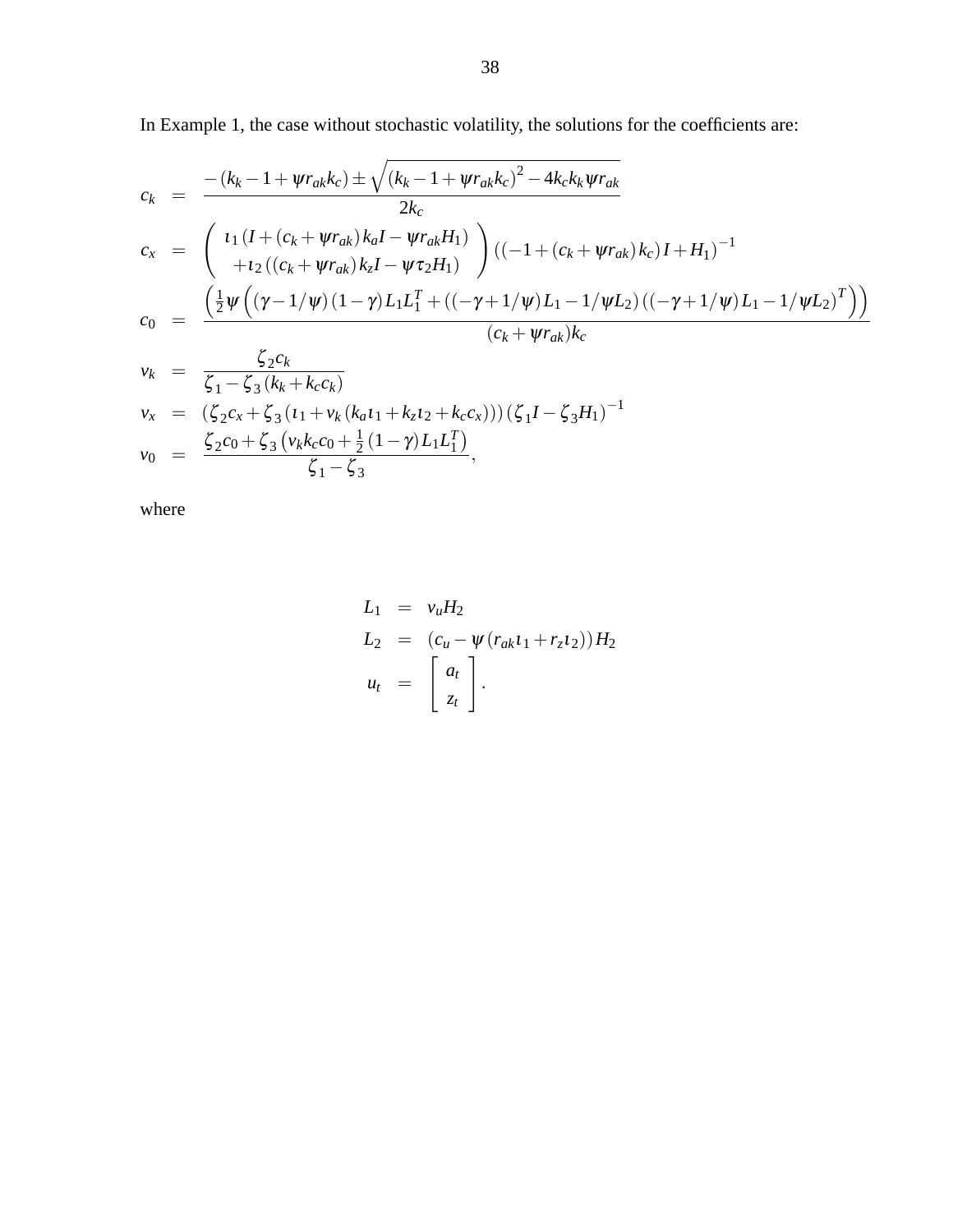# <span id="page-39-0"></span>**APPENDIX E. EXAMPLE 2 SOLUTION: METHOD OF UNKNOWN COEFFICIENTS**

The solution in Example 2, with stochastic volatility is as follows:

$$
c_{k} = \frac{-(k_{k}-1+\psi r_{ak}k_{c}) \pm \sqrt{(k_{k}-1+\psi r_{ak}k_{c})^{2}-4k_{c}k_{k}\psi r_{ak}}}{2k_{c}}
$$
  
\n
$$
c_{u} = \frac{1+(c_{k}+\psi r_{ak})k_{a}}{1-(c_{k}+\psi r_{ak})k_{c}}
$$
  
\n
$$
c_{\sigma} = \frac{\frac{1}{2}\psi((\gamma-1/\psi)(1-\gamma)v_{x}^{2}+(-1/\psi(c_{x}-\psi r_{ak})+(-\gamma+1/\psi)v_{x})^{2})}{-1+\phi+(c_{k}+\psi r_{ak})k_{c}}
$$
  
\n
$$
\frac{1}{2}\psi\left(\frac{(\gamma-1/\psi)(1-\gamma)(v_{\sigma}^{2}\omega^{2}+v_{x}^{2}\theta)}{+(-1/\psi(c_{x}-\psi r_{ak})+(-\gamma+1/\psi)v_{\sigma}\omega)^{2}}\right)
$$
  
\n
$$
c_{0} = \frac{\zeta_{2}c_{k}}{(-1/\psi(c_{x}-\psi r_{ak})+(-\gamma+1/\psi)v_{x})^{2}\theta}
$$
  
\n
$$
v_{k} = \frac{\zeta_{2}c_{k}}{\zeta_{1}-\zeta_{3}(k_{k}+k_{c}c_{k})}
$$
  
\n
$$
v_{u} = \frac{\zeta_{2}c_{u}+\zeta_{3}(1+v_{k}(k_{a}+k_{c}c_{x}))}{\zeta_{1}}
$$
  
\n
$$
v_{\sigma} = \frac{(\zeta_{2}+\zeta_{3}v_{k}k_{c})c_{\sigma}+\frac{1}{2}\zeta_{3}(1-\gamma)v_{x}^{2}}{\zeta_{1}-\zeta_{3}\phi}
$$
  
\n
$$
v_{0} = \frac{\zeta_{2}c_{0}+\zeta_{3}(v_{k}k_{c}c_{0}+\frac{1}{2}(1-\gamma)(v_{\sigma}^{2}\omega^{2}+v_{x}^{2}\theta))}{\zeta_{1}-\zeta_{3}}
$$

# **APPENDIX F. RELATION TO PERTURBATION METHODS**

<span id="page-39-1"></span>In this appendix we show that the standard perturbation method solution and the log-normal risk adjustment approach are closely related. For models without stochastic volatility the loglinear approximation can be written as follows:

$$
[g(x_t, \sigma)]^i = [g(\bar{x}, 0)]^i + [g_x(\bar{x}, 0)]^i (x - \bar{x}) + \frac{1}{2} [g^*_{\sigma\sigma}(\bar{x}, 0)]^i [\sigma] [\sigma]
$$
  
\n
$$
[h(x_t, \sigma)]^i = [h(\bar{x}, 0)]^i + [h_x(\bar{x}, 0)]^i (x - \bar{x}) + \frac{1}{2} [h^*_{\sigma\sigma}(\bar{x}, 0)]^i [\sigma] [\sigma].
$$

Compared to second-order perturbation methods there are two differences. First, we drop the quadratic terms  $g_{xx}$  and  $h_{xx}$ . Second,  $g_{\sigma\sigma}$ ,  $h_{\sigma\sigma}$  and  $g_{\sigma\sigma}^*$ ,  $h_{\sigma\sigma}^*$  are not exactly the same.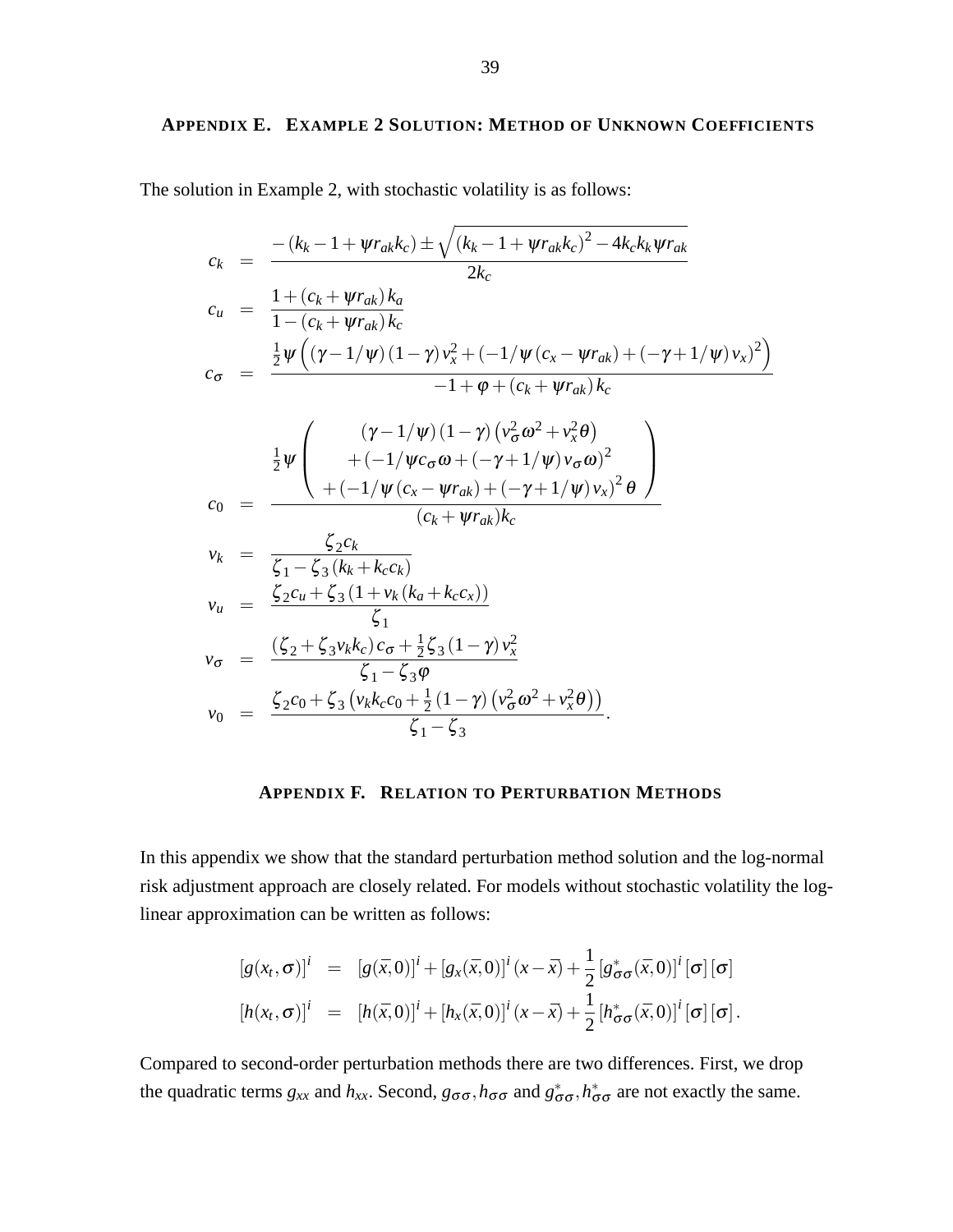Schmitt-Grohe and Uribe (2004) show how to compute  $g_{\sigma\sigma}$  and  $h_{\sigma\sigma}$  from other first- and second-order terms.  $g_{\sigma\sigma}^*$  and  $h_{\sigma\sigma}^*$  can be computed in exactly the same way except for, again, ignoring a term in  $g_{xx}$ .

To illustrate this result, consider a simple model which nevertheless captures all the elements of the result. Control  $y_t$  is a function of state variables  $x_t$  and a parameter  $\sigma$  scaling uncertainty. State variables evolution is assumed linear and doesn't need to be approximated,

$$
y_t = g(x_t, \sigma)
$$
  

$$
x_{t+1} = h_x x_t + \sigma \eta \varepsilon_{t+1}.
$$

The equilibrium condition which allows us to approximate *g* as exponential in  $y_{t+1}$  and  $x_{t+1}$ is

$$
E_t\left(e^{\alpha y_{t+1}+\beta x_{t+1}+\gamma}\right)=1.
$$

At the steady state  $(\sigma = 0)$ ,

$$
e^{\alpha y + \gamma} = 1
$$
  

$$
y = -\frac{\gamma}{\alpha}.
$$

Taking the first derivative with respect to  $x_t$  and evaluating it at the steady state we obtain  $g_x$ :

$$
E_t\left(e^{\alpha y_{t+1}+\beta x_{t+1}}\left(\alpha g_x h_x+\beta h_x\right)\right) = 0
$$
  

$$
g_x = \beta/\alpha.
$$

Similarly taking the second derivative,

$$
E_t\left(e^{\alpha y_{t+1}+\beta x_{t+1}}\left((\alpha g_x h_x+\beta h_x)^2+\alpha g_{xx}h_x\right)\right) = 0
$$
  
 
$$
g_{xx} = 0.
$$

Next, we take the first derivative with respect to  $\sigma$  and are able to verify the general result that  $g_{\sigma}$  is equal to zero:

$$
E_t\left(e^{\alpha y_{t+1}+\beta x_{t+1}}(\alpha g_{\sigma}+\alpha g_x\eta \varepsilon_{t+1}+\beta \eta \varepsilon_{t+1})\right)=0.
$$